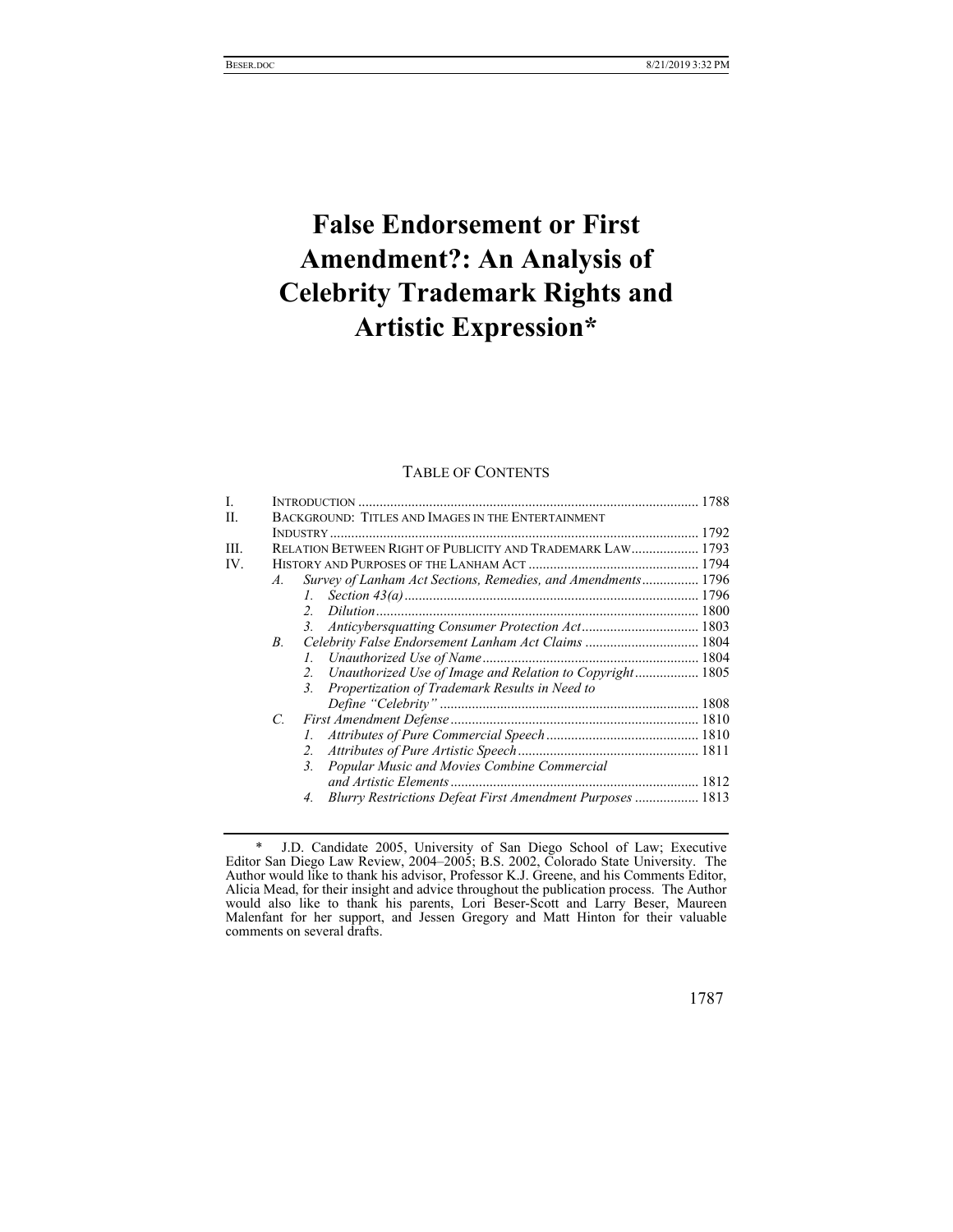| V.  |            |                                                         |  |
|-----|------------|---------------------------------------------------------|--|
|     | A.         |                                                         |  |
|     |            |                                                         |  |
|     |            |                                                         |  |
|     |            |                                                         |  |
|     |            |                                                         |  |
|     |            |                                                         |  |
|     | <i>B</i> . |                                                         |  |
|     |            |                                                         |  |
|     |            |                                                         |  |
| V.  |            |                                                         |  |
|     | A.         |                                                         |  |
|     | B.         | Application to Other Entertainment Industry Issues 1829 |  |
|     |            |                                                         |  |
|     |            |                                                         |  |
| VI. |            |                                                         |  |
|     |            |                                                         |  |

#### I. INTRODUCTION

The United States is a country dominated by celebrity, and the line between fame and everyday American life continues to blur.<sup>1</sup> Everyday people are becoming famous through vehicles such as reality television.<sup>2</sup>

Additionally, hosts of these shows are becoming celebrities. For example, consumers recently voted "Queer Eye for the Straight Guy" "fashion maven" Carson Kressley as the most influential celebrity endorser on their shopping decisions, more influential than Michael Jordan, Paris Hilton, or Ben Affleck. Rob Owen, TV Notes, *Simon to Help Judge 'Idol's' World Contest*, PITTSBURGH POST-GAZETTE, Dec. 8, 2003, at B8, *available at* 2003 WL 64518690 (discussing results of a survey conducted by public relations firm Jericho Communications of 2654 shoppers in major metropolitan areas).

Moreover, reality shows will feature celebrities past their prime in an attempt to revive their careers (and the public's recognition of them). For example, "The Surreal Life," which aired on the WB network, followed the lives of 80's rock icon Vince Neil, early

 <sup>1.</sup> David Carr, *Major Stars Not So Crucial as Concept Trumps Celebrity*, N.Y. TIMES, June 23, 2003, at A1 (discussing the transition from using "A-list" celebrities in television and film to concept-based programming, especially reality television).

 <sup>2.</sup> Describing this situation, the Hartford Courant stated, "Ordinary people are the stars of reality television . . . ." Editorial, *California Dreamin'*, HARTFORD COURANT, Aug. 8, 2003, at A10, *available at* 2003 WL 59295643. Reality shows can create new celebrities or attempt to revive old celebrity careers. Shows such as "Survivor" and "The Bachelor" (and "The Bachelorette") make celebrities of ordinary people thrust into unusually eventful situations. *See* Digest, *'Bachelor' Couple Inks with Paradigm*, HOLLYWOOD REP., July 15, 2003, at 8, *available at* 2003 WL 57154323 (discussing "The Bachelor" winners signing with agency to concentrate on endorsement deals). "American Idol" promises a recording contract to an ordinary person selected by celebrity judges and an audience vote. Winners of the show, such as Kelly Clarkson, become instant celebrities complete with endorsement deals. *See* Carla Hay, *Fashion Houses Strike a Chord with Pop Stars*, BILLBOARD, Oct. 4, 2003, at 1 (explaining Kelly Clarkson's endorsement deal with Candie's shoes); Natalie Zmuda & Brian Russak, Mediabank, *Clarkson Unveiled*, FOOTWEAR NEWS, Sept. 8, 2003, at 4, *available at* 2003 WL 60593875 (explaining the same, and adding that Clarkson and Candie's are discussing producing a Kelly Clarkson signature shoe).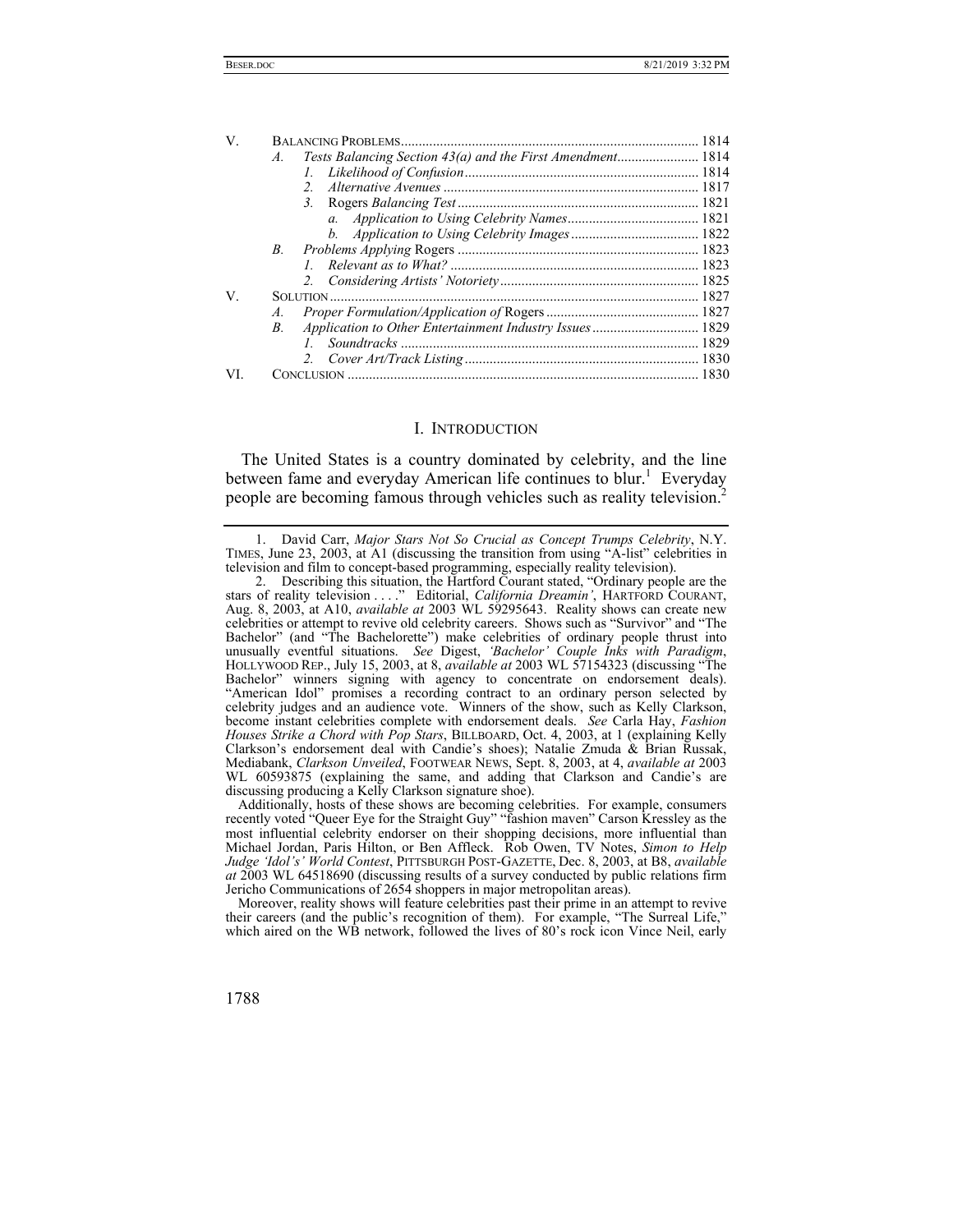"A-list" celebrities, while still important, are finding themselves surrounded by ordinary people turned famous. The New York Times recently noted that celebrities have been defined "down to the guy or girl next door, riveting consumers who secretly hope to be the stars of their own movies."<sup>3</sup> As a result, the contours of what a celebrity is continually broadens. If "the first 'Bachelor' and his would-have-been bride"<sup>4</sup> and ordinary people turned stars like them are afforded the same protection as traditional celebrities, litigation will certainly increase.<sup>5</sup>

Meanwhile, the law dealing with celebrities' trademark protection and First Amendment defenses is splintered within and among the federal circuits.<sup>6</sup> When a celebrity takes issue with use of his or her name or image in artistic works used in commerce, such as popular music or film, First Amendment concerns arise. Creation of a message, by its nature, conflicts with attempts to control that message.<sup>7</sup> As a result, First

 4. "The first 'Bachelor' and his would-have-been bride: Does anyone even remember their names? Doesn't matter." James H. Burnett III, *Celebrities Wear Out Welcome with Overexposure: Ben and J-Lo, Please Go*, MILWAUKEE J.-SENTINEL, May 9, 2003, at 10E, *available at* 2003 WL 3323846. While reality shows suffer this sort of backlash, their continued popularity presents a new set of celebrities created with every television season. With this ever-expanding group of celebrities comes more potential for litigation.

5*. See Privacy and Publicity: New Developments in Media Law*, METROPOLITAN CORP. COUNS., Sept. 11, 2003, at 4 (discussing Spike Lee's suit against Spike TV for trademark infringement as "part of an expanding amount of litigation initiated by celebrities to protect the commercial use of their names and the commercial value of their personas"); Cathy J. Frankel, *In Star-Struck America, Broader Protection Sought by Celebrities*, N.Y. L.J., Aug. 7, 2000, at 9 ("[M]ore and more celebrities are becoming plaintiffs, asserting claims under a variety of legal theories.").

 6. Mark S. Lee, *Agents of Chaos: Judicial Confusion in Defining the Right of Publicity-Free Speech Interface*, 23 LOY. L.A. ENT. L. REV. 471, 482 (2003).

7*. See id*. at 479.

<sup>90&#</sup>x27;s rapper MC Hammer, 80's actor Gary Coleman, and others, during their stay together in a resort house. *See* Eric Deggans, *The New Celebrity Standard*, ST. PETERSBURG TIMES, Dec. 2, 2003, at 1E, *available at* 2003 WL 56481388 (discussing the masses of "past-their-prime celebrities" trying to appear on reality shows in the hopes of jump-starting their careers, and how appearing on a reality show is a good way to launch a career).

 <sup>3.</sup> Carr, *supra* note 1, at A18; *cf.* Pelton v. Rexall Sundown, Inc., No. 99 Civ. 4342, 2001 U.S. Dist. LEXIS 3825, at \*9–10 (S.D.N.Y. Apr. 4, 2001) (denying Lanham Act suit because the plaintiff was not a recognizable celebrity even though she claimed to be an internationally known model). In *Pelton*, the plaintiff agreed to be photographed for a surfing magazine. *Id.* at \*3–4. The defendant later used her photo on its vitamin supplement packaging without her permission. *Id.* at \*5. The court dismissed her Lanham Act claim, finding that a reasonable consumer would not recognize the plaintiff and therefore would not falsely associate her with endorsement or sponsorship of the product. *Id.* at \*10.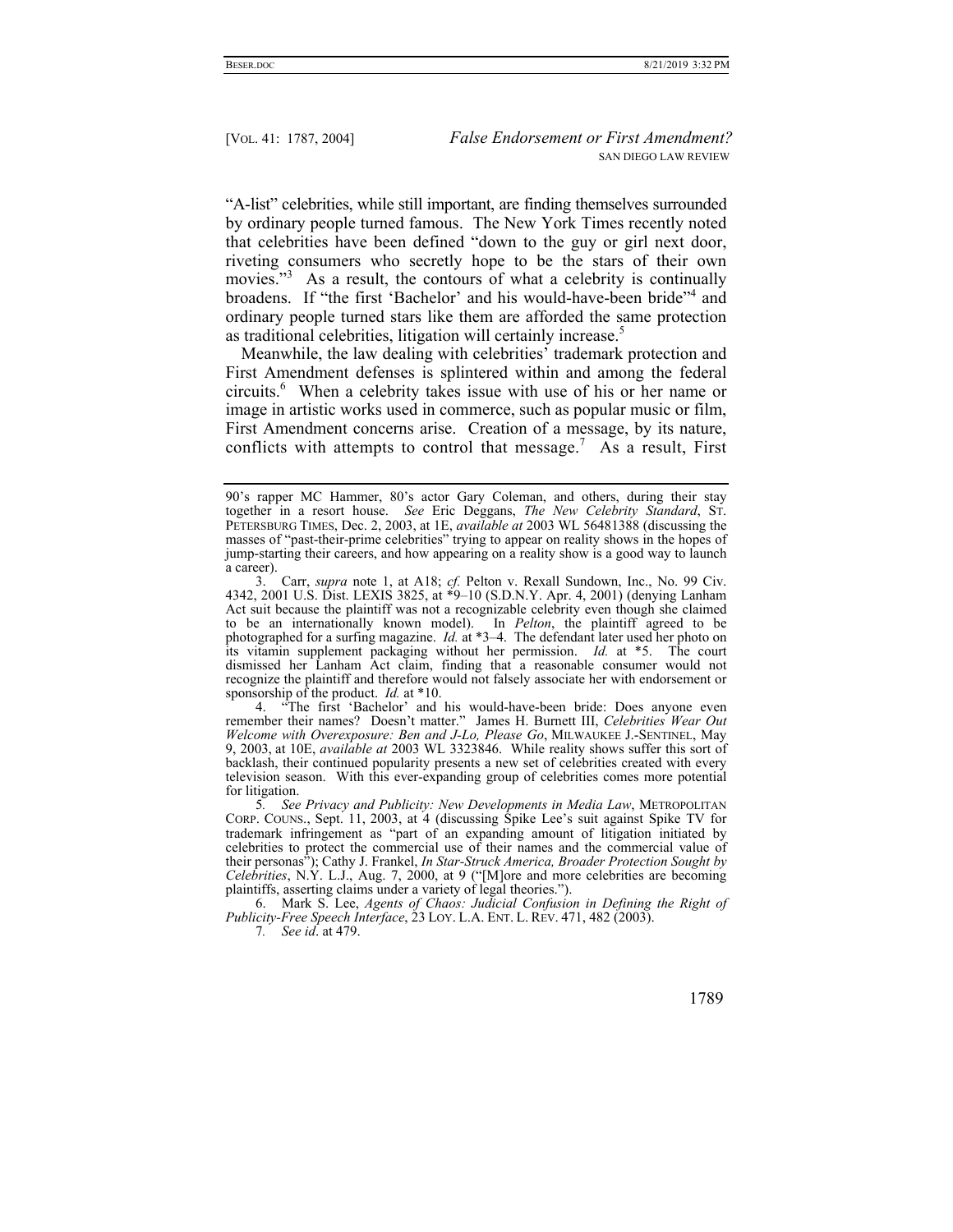Amendment free speech rights inherently conflict with attempts to exclude one's name from others' speech—that is, controlling a message and its content.<sup>8</sup> Courts must determine the extent to which an artist's First Amendment right of free speech renders various legal regimes inapplicable. In the trademark context, the federal courts have used at least three different tests, and variations on those tests, to balance these interests: likelihood of confusion,<sup>9</sup> alternative avenues,<sup>10</sup> and the *Rogers v. Grimaldi* balancing test.<sup>11</sup> These tests are applied in place of the statutory likelihood of confusion test to balance the First Amendment interests involved. Only *Rogers* explicitly recognizes the First Amendment issues, while the other two tests primarily focus on the celebrity's rights.

Unclear rules breed uncertainty, and that uncertainty limits expression. Musicians, filmmakers, and artists risk expensive and prolonged litigation every time they use a celebrity's name or image in a work, no matter what relevance they contend it might have to their message.<sup>12</sup>

 10. The Eighth Circuit applied the alternative avenues test in several instances. *See* Mut. of Omaha Ins. Co. v. Novak, 836 F.2d 397, 401–03 (8th Cir. 1987) (holding merchandise parodying Mutual of Omaha logo infringing). The Second Circuit adapted the test from *Lloyd Corp. v. Tanner*, 407 U.S. 551, 567 (1972), in *Dallas Cowboys Cheerleaders, Inc. v. Pussycat Cinema, Ltd.*, 604 F.2d 200, 206 (2d Cir. 1979), but changed its approach in *Rogers*. Rogers v. Grimaldi, 875 F.2d 994, 999 (2d Cir. 1989).

11*. Rogers*, 875 F.2d at 999–1000 (holding that a movie entitled "Ginger and Fred" did not infringe actress Ginger Rogers's trademark rights in her name because the title contained minimal artistic relevance to the film's content and was not explicitly misleading as to film's source). The Second and Sixth Circuits routinely apply *Rogers*, although sometimes the Sixth Circuit applies it in different ways*. Compare* Parks v. LaFace Records, 329 F.3d 437, 454–55 (6th Cir. 2003) (finding that a rap song using civil rights icon Rosa Parks's name as its title had "highly questionable" artistic relevance, and overturning a judgment as a matter of law of noninfringement), *cert. denied*, 124 S. Ct. 925 (2003), *with* ETW Corp. v. Jireh Publ'g, Inc., 332 F.3d 915, 920– 21 (6th Cir. 2003) (holding that a lithograph portraying golfer Tiger Woods's victory at the Masters Tournament did not infringe on trademark rights in his name and image under *Rogers*), *reh'g denied*, 2003 U.S. App. LEXIS 19044 (6th Cir. 2003). The Ninth Circuit distinguished *Dr. Seuss* and applied *Rogers* where a potentially infringing use parodied the trademark used, instead of using the trademark to make fun of something else. Mattel, Inc. v. MCA Records, Inc., 296 F.3d 894, 901–02 (9th Cir. 2002) (holding that song entitled "Barbie Girl" parodied Mattel's product, instead of using Mattel's trademark to parody something else, and therefore did not infringe under *Rogers*), *cert. denied*, 537 U.S. 1171 (2003).

12*. See* Waller, *supra* note 8, at 81–82 & nn. 184–85 (discussing several attorneys' real world assessment of the situation as requiring either celebrities' permission or use of something entirely different in order to avoid liability).

 <sup>8.</sup> Joshua Waller, Comment, *The Right of Publicity: Preventing the Exploitation of a Celebrity's Identity or Promoting the Exploitation of the First Amendment?*, 9 UCLA ENT. L. REV. 59, 59 (2001).

 <sup>9.</sup> The Ninth Circuit sometimes applies the standard likelihood of confusion test to cases involving literary titles. *See* Dr. Seuss Enters. v. Penguin Books USA, Inc., 109 F.3d 1394, 1406 (9th Cir. 1997) (granting injunction against book using Dr. Seuss's trademarks to parody another subject because "serious questions" existed as to whether the claimed parody created a likelihood of confusion).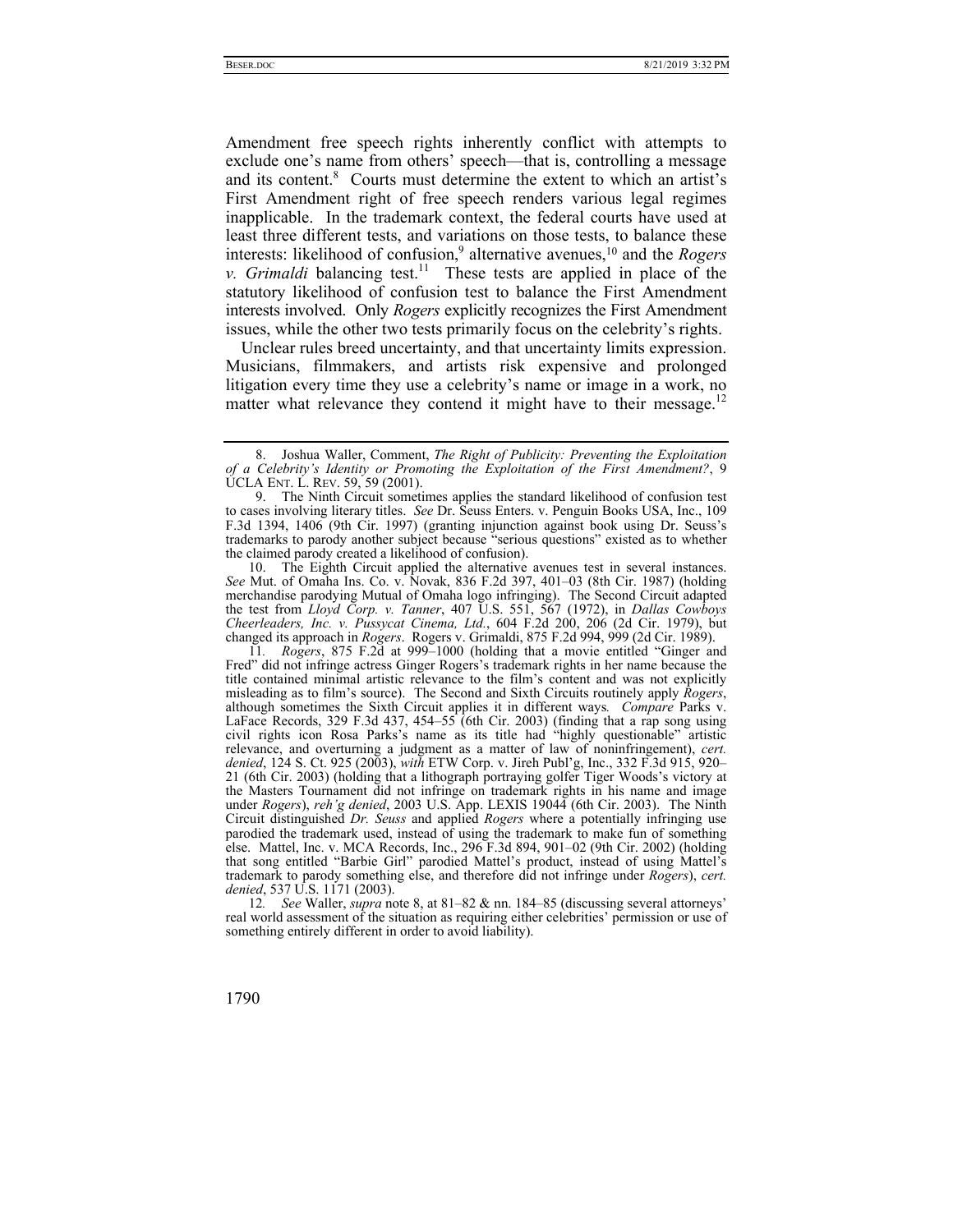While major label musicians and their record labels, such as the rap group OutKast, LaFace Records, and, ultimately, media giant Bertelsmann, have the resources to risk expensive litigation to use a celebrity's name in a title, the vast majority of potential users do not.<sup>13</sup> Imagine a local rock band that wants to use a celebrity's name in a song's title. Most musicians have neither the resources of a high profile record label, nor the notoriety to make litigation worthwhile.<sup>14</sup> Short of risking litigation, artists will be forced to settle by using different representations in their works, even if the substitution takes away from the overall composition. The net effect of this inconsistent treatment is to chill speech by artists unwilling or unable to take this chance.<sup>15</sup> Given the inconsistent treatment

 <sup>15.</sup> Judge Kozinski stated, "Much useful social and commercial discourse would be all but impossible if speakers were under threat of an infringement lawsuit every time



 <sup>13.</sup> OutKast entitled a song "Rosa Parks," for which Rosa Parks, the civil rights icon, filed claims of misappropriation, Lanham Act section 43(a) infringement, right of publicity violations, and other state law claims. *Parks*, 329 F.3d at 441–43. The Supreme Court denied OutKast's petition for certiorari in December, 2003. LaFace Records v. Parks, 124 S. Ct. 925 (2003). In September, 2004, CBS News reported that Parks has dementia and that her attorneys objected to requiring her to answer questions in the case. *Lawyer: Rosa Parks Has Dementia*, CBSNEWS.COM, (Sept. 22, 2004), *at*  http://www.cbsnews.com/stories/2003/12/08/national/main587389.shtml?CMP=ILC-SearchStories (last visited Nov. 24, 2004).

At the time of the *Parks* case, OutKast's label, LaFace Records, had a distribution agreement with Bertelsmann. *Parks*, 329 F.3d at 442. Bertelsmann is one of the world's largest global media companies, "so big, [that] it needs space in the bookcase, CD rack and magazine stand." *Bertelsmann AG*, HOOVER'S COMPANY PROFILES (Sept. 15, 2004), *at* 2004 WL 94095915. The label is now involved in a joint venture called Sony BMG Music Entertainment between two media monsters, Bertelsmann and Sony Music. *Sony BMG Music Entertainment*, HOOVER'S COMPANY IN-DEPTH RECORDS, (Sept. 29, 2003), *at* 2004 WL 95248811. One can venture a guess that the celebrity in that case, Rosa Parks, was actually the smaller entity.

Conversely, the litigants in *Mattel* were giant corporations battling over trademark use in a song title. In *Mattel*, the unknown pop group Aqua faced Lanham Act infringement claims from Mattel, Inc. over a song entitled "Barbie Girl." Two defendants in *Mattel* were media giants that produced and distributed the song: MCA Records, and Universal Music Group, the one of the world's largest music publishing companies. *See Mattel*, 296 F.3d at 899; *Universal Music Group*, HOOVER'S COMPANY PROFILES, Sept. 29, 2004, *at* 2004 WL 95247238*.* Judge Kozinski noted the litigants' size in *Mattel* by stating that if the case "were a sci-fi melodrama, it might be called Speech-Zilla meets Trademark Kong." *Mattel*, 296 F.3d at 898*.* Not surprisingly, unknown bands without the resources of a monster record label at their disposal would not have the ability to litigate these claims, and must either settle them immediately or steer clear of possibly legal (but trademarked) titles.

<sup>14</sup>*. Cf. Parks*, 329 F.3d at 437 (involving well-known rap duo OutKast, signed to LaFace Records and affiliated with Bertlesmann); *Mattel*, 296 F.3d at 899 (involving Danish band Aqua, unknown in the United States, signed to MCA Records and affiliated with Universal Music Group).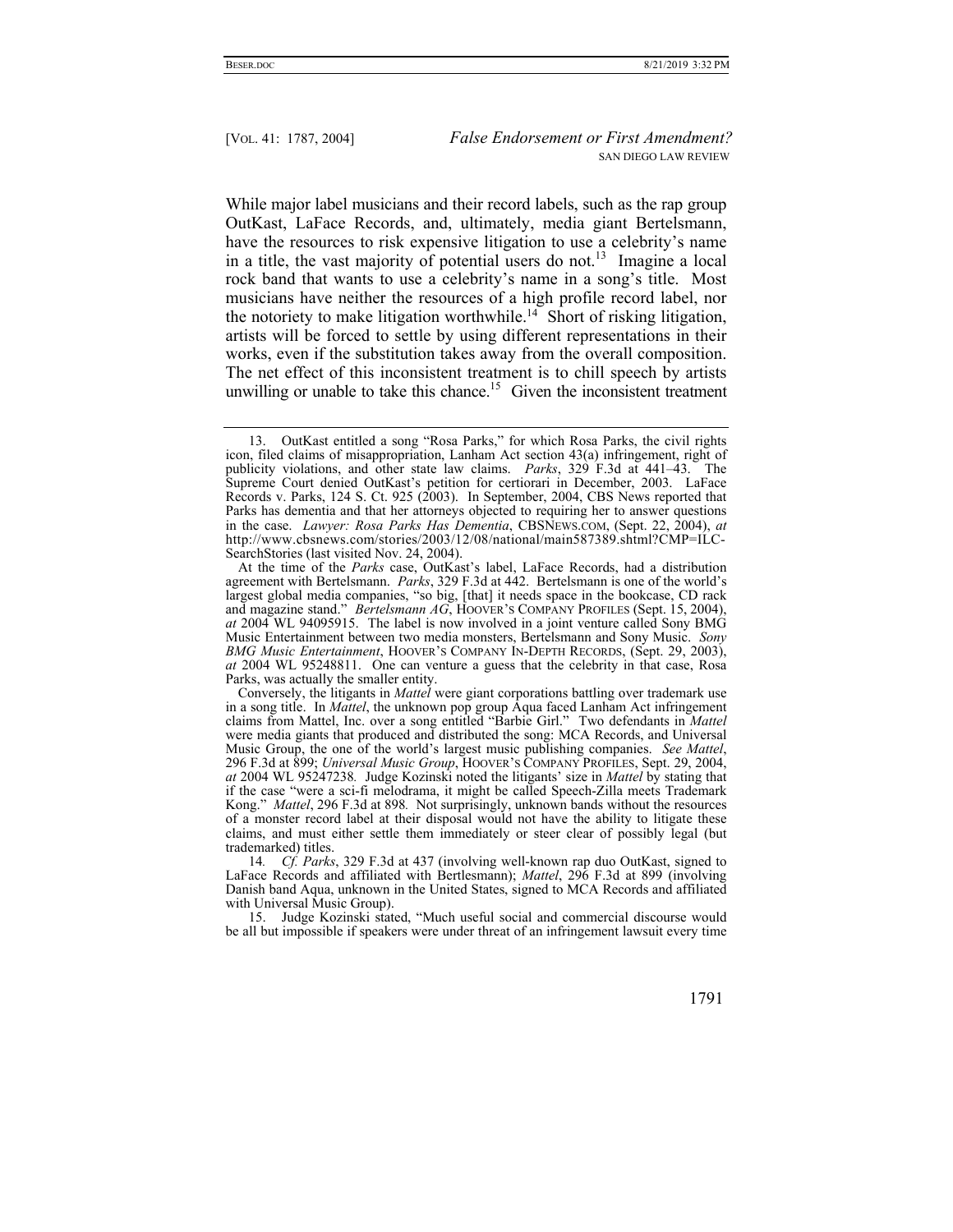and potential for increased litigation in this area, courts must apply a standard test for trademark infringement as it relates to celebrities' names and images, in order to preserve artists' First Amendment rights.

In Part I, this Comment will address both artistic and entertainment industry issues relating to using celebrity names and images in creative works. Part II will discuss the relationship between state right of publicity and privacy claims, and federal trademark law. Part III will discuss the Lanham Act's history and purpose, including its traditional applications and recent amendments. Part IV will address the First Amendment issues raised when creative works use celebrities' names and images. Part V will address the three tests courts use to balance section 43(a) Lanham Act claims and First Amendment rights. Part VI will advocate the consistent use of the *Rogers* test as a low threshold to remove artistic works from the trademark regulation regime.

# II. BACKGROUND: TITLES AND IMAGES IN THE ENTERTAINMENT INDUSTRY

The title is an integral component of any expressive work. Titles have two purposes: "to catch the eye and to promote the value of the underlying work."<sup>16</sup> Ordinary trademark infringement requires labels to refrain from misleading or confusing the public as to the good's source. Consumers are protected insofar as they can identify what they buy.

Unlike labels of ordinary commercial goods, titles of artistic works do not serve to identify the manufacturer.<sup>17</sup> Rather, consumers would expect the title to be associated with a work's content.<sup>18</sup> They can usually identify its creator on the work's face or by its packaging. For example, a CD package would typically identify the musician somewhere on the packaging, but consumers would not look to the song titles for that

<sup>18</sup>*. In re* Cooper, 254 F.2d 611, 616 (C.C.P.A. 1958) (holding that a book's title cannot be trademarked because the title is not indicative of its source).



they made reference to a person, company or product by using its trademark." New Kids on the Block v. News Am. Publ'g, Inc., 971 F.2d 302, 307 (9th Cir. 1992); *see also*  Parks v. LaFace Records, 76 F. Supp. 2d 775, 781 (E.D. Mich. 1999) (quoting Guglielmi v. Spelling-Goldberg Prods., 603 P.2d 454, 460 (Cal. 1979), and discussing the "inevitabl[e] chill" on free speech if artists must justify their use of celebrities' identities), *aff'd in part, rev'd in part*, 329 F.3d 437 (6th Cir. 2003), *cert. denied*, 124 S. Ct. 925 (2003); Mark A. Lemley, *The Modern Lanham Act and the Death of Common Sense*, 108 YALE L.J. 1687, 1713 (1999) (blasting current expansive trademark litigation's "suppress[ion of] social, political, or artistic speech that happens to include the trademark"); Lee, *supra* note 6, at 500 (urging the rejection of the *Rogers* balancing approach because it "lacks substantive content and encourages uncertainties, which may chill speech by themselves.")

<sup>16</sup>*. Mattel*, 296 F.3d at 902.

<sup>17</sup>*. Id.*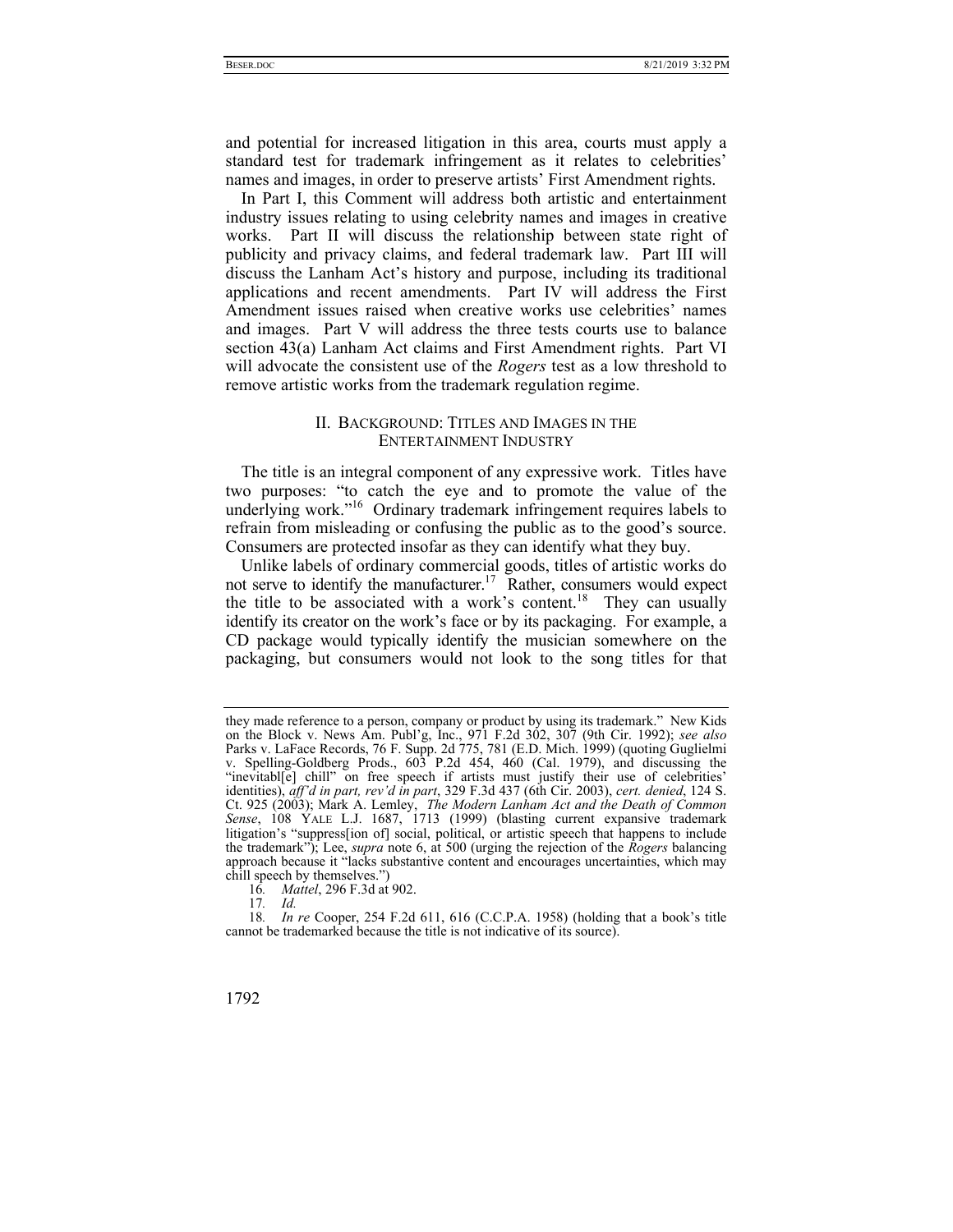identification.<sup>19</sup> Consumers can determine some element of the work's content from its title, although they should know better than to judge a book solely by its cover.20 Creative works, or their titles including a celebrity's name, could imply endorsement or involvement. The three tests—likelihood of confusion, alternative avenues, and the *Rogers* balancing test—are used to determine whether this type of use is permitted under the false endorsement section of the Lanham Act, section 43(a), in light of First Amendment freedom of speech.<sup>21</sup>

## III. RELATION BETWEEN RIGHT OF PUBLICITY AND TRADEMARK LAW

Celebrities use both state and federal causes of action to prevent unauthorized use and protect their economic investment in their identities. Primary federal claims are under section 43(a) of the Lanham Act for false advertising or endorsement, and for dilution under section 43(c). Right of publicity is the broadest and most frequently litigated state law claim. Right of publicity is entirely a state law claim. States have varying statutory and common law schemes.<sup>22</sup> Unlike the right of privacy, based in the right of an individual to be left alone, the right of publicity protects an individual's name or likeness from being commercially appropriated by someone else.<sup>23</sup> Whereas a right of privacy claimant does not want exposure at all, a right of publicity claimant asserts that he or she "simply wants to be the one to decide when and where, and to be paid for [the exposure]."<sup>24</sup>

When the right of publicity conflicts with the First Amendment, courts resolve the tension under principles specific to each state right. Some

<sup>24</sup>*. Lerman*, 745 F.2d at 134; *see* LINDEY & LANDAU, *supra* note 22, § 1:118, at 1- 429 to 1-430 (discussing differences between the torts).



<sup>19</sup>*. Mattel*, 296 F.3d at 902 ("A title tells us something about the underlying work but seldom speaks to its origin.").

 <sup>20.</sup> Rogers v. Grimaldi, 875 F.2d 994, 1000 (2d Cir. 1989).

<sup>21</sup>*. See* discussion *supra* text accompanying notes 157–215.

 <sup>22.</sup> ALEXANDER LINDEY & MICHAEL LANDAU, 1 LINDEY ON ENTERTAINMENT, PUBLISHING AND THE ARTS, § 1:118, at 1-431 (2d ed. 2004).

 <sup>23.</sup> Lerman v. Flynt Distrib. Co., 745 F.2d 123, 127–30, 134 (2d Cir. 1984) (concerning limited public figure's right of privacy and publicity claims against pornographic magazine for falsely identifying her as nude woman in photograph); s*ee also* LINDEY & LANDAU, *supra* note 22, § 1.118, at 1-429 to 1-430. The right of privacy is credited to a seminal article in the Harvard Law Review. *See* Samuel D. Warren & Louis D. Brandeis, *The Right to Privacy*, 4 HARV. L. REV. 193 (1890); s*ee also* Melville B. Nimmer, *The Right of Publicity*, 19 LAW & CONTEMP. PROBS. 203 (1954) (expanding on Warren and Brandeis's right of privacy to explain a new right of publicity for celebrities).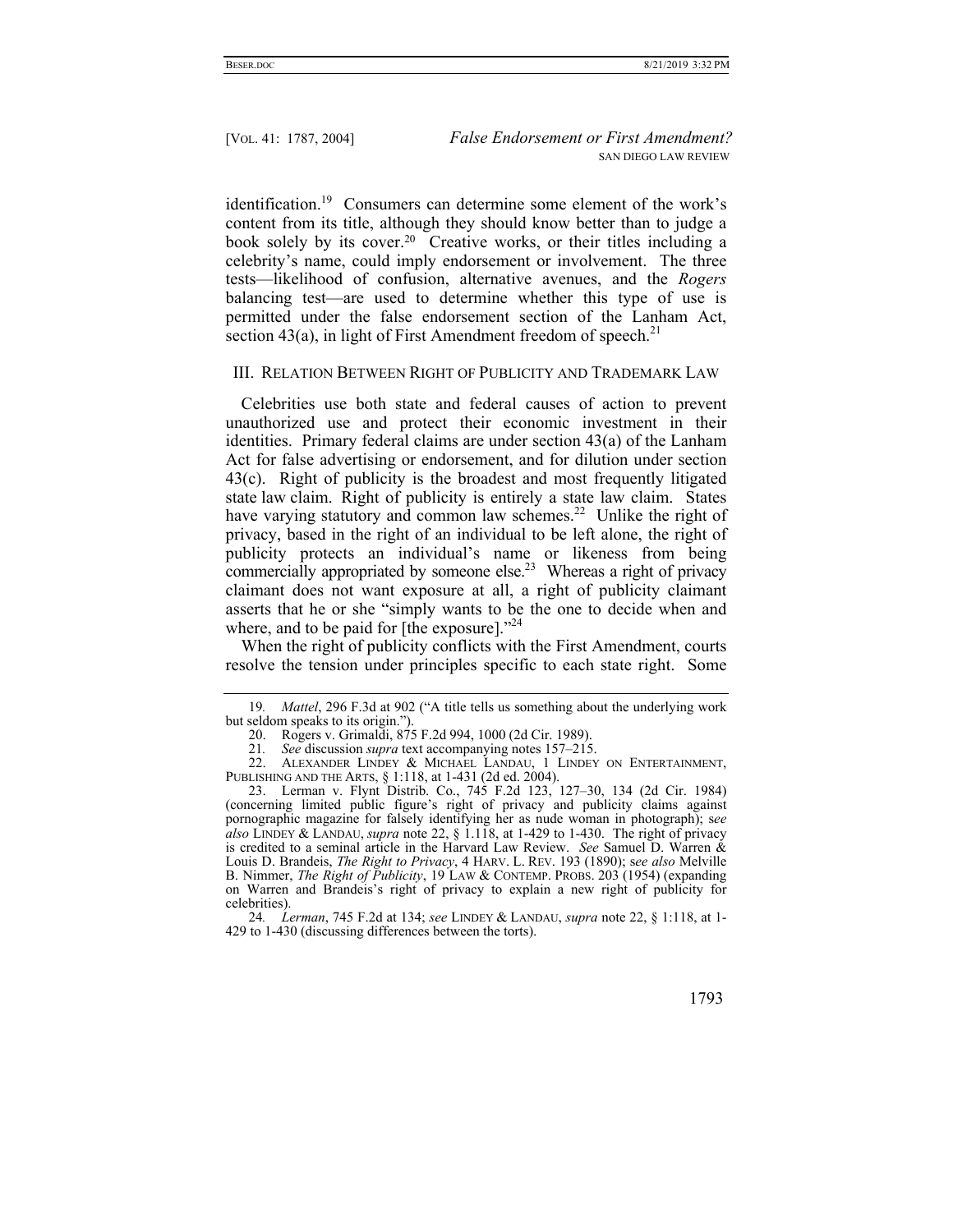states, such as California, recognize both common law and statutory rights of publicity, which may differ in application.<sup>25</sup> Trademark and right of publicity claims are similar in that each grants the celebrity the right to protect an economic interest in his or her name.<sup>26</sup> The crucial difference between the two claims is that right of publicity focuses on the individual's rights instead of consumers' rights. Right of publicity violations do not require likelihood of consumer confusion.27 Additionally, celebrities can (and often do) assign their right of publicity, in gross, to studios.<sup>28</sup> Trademark rights cannot be similarly assigned because trademark rights derive from use in commerce and are not property rights in the traditional sense.<sup>29</sup>

#### IV. HISTORY AND PURPOSES OF THE LANHAM ACT

The Lanham Act defines a trademark as "any word, name, symbol, or device or any combination thereof" used by any person "to identify and distinguish his or her goods, including a unique product, from those manufactured or sold by others and to indicate the source of the goods,

 <sup>25.</sup> California Civil Code section 3344 states: "Any person who knowingly uses another's name, voice, signature, photograph, or likeness, in any manner, on or in products, merchandise, or goods, or for purposes of advertising . . . without such person's prior consent . . . shall be liable for any damages sustained by the person or persons injured as a result thereof." CAL. CIV. CODE § 3344 (West 1997). *See* White v. Samsung Elecs. Am., Inc., 989 F.2d 1512, 1514 (9th Cir. 1993) (discussing the difference between California's statutory and common law right of publicity, and distinguishing between the protection of identity under the common law right and likeness under the statutory right).

 <sup>26.</sup> Parks v. LaFace Records, 329 F.3d 437, 460 (6th Cir. 2003) (comparing Parks's false advertising/trademark claim with her right of publicity claim) (citing Carson v. Here's Johnny Portable Toilets, Inc., 698 F.2d 831, 835 (6th Cir. 1983)), *cert. denied*, 124 S. Ct. 925 (2003).

<sup>27</sup>*. Id.* at 460; *see also* Henley v. Dillard Dep't Stores, 46 F. Supp. 2d 587, 589, 591–92, 597 (N.D. Tex. 1999) (holding that musician Don Henley's right of publicity violated by department store advertisement showing henley shirt with phrase "This is Don's henley" because the phrase identified Henley in the minds of consumers). In California, the plaintiff does not need to be a celebrity or prove actual damages for recovery of statutory damages under section 3344. CAL. CIV. CODE § 3344. Recovery by non-celebrities is considered recovery under an invasion of privacy theory because use of an ordinary person's name is violative of his right to be left alone. KNB Enters. v. Matthews, 92 Cal. Rptr. 2d 713, 717 n.6 (Ct. App. 2000). Celebrities recover under a right of publicity theory because the celebrity's interest is harmed more by the damage to the property interest in their names than any injury from not leaving them alone. *Id.* 

<sup>28</sup>*. See, e.g.*, Aucoin Mgmt., Inc., v. Neil's Fads, Inc., No. 78-70971, 1979 WL 1076, at \*1 (E.D. Mich. Sept. 28, 1979) (copyright suit by assignees of rock band KISS's right of publicity); *see also* 2 J. THOMAS MCCARTHY, THE RIGHTS OF PUBLICITY AND PRIVACY § 5:12, at 417–18 (discussing nonapplicability of trademark "anti-Assignmentin-Gross Rule" to right of publicity) [hereinafter MCCARTHY, PUBLICITY AND PRIVACY].

 <sup>29. 4</sup> J. THOMAS MCCARTHY, MCCARTHY ON TRADEMARKS AND UNFAIR COMPETITION § 28:13 at 28-16 to 28-17 (4th ed. 2004) [hereinafter MCCARTHY, TRADEMARKS].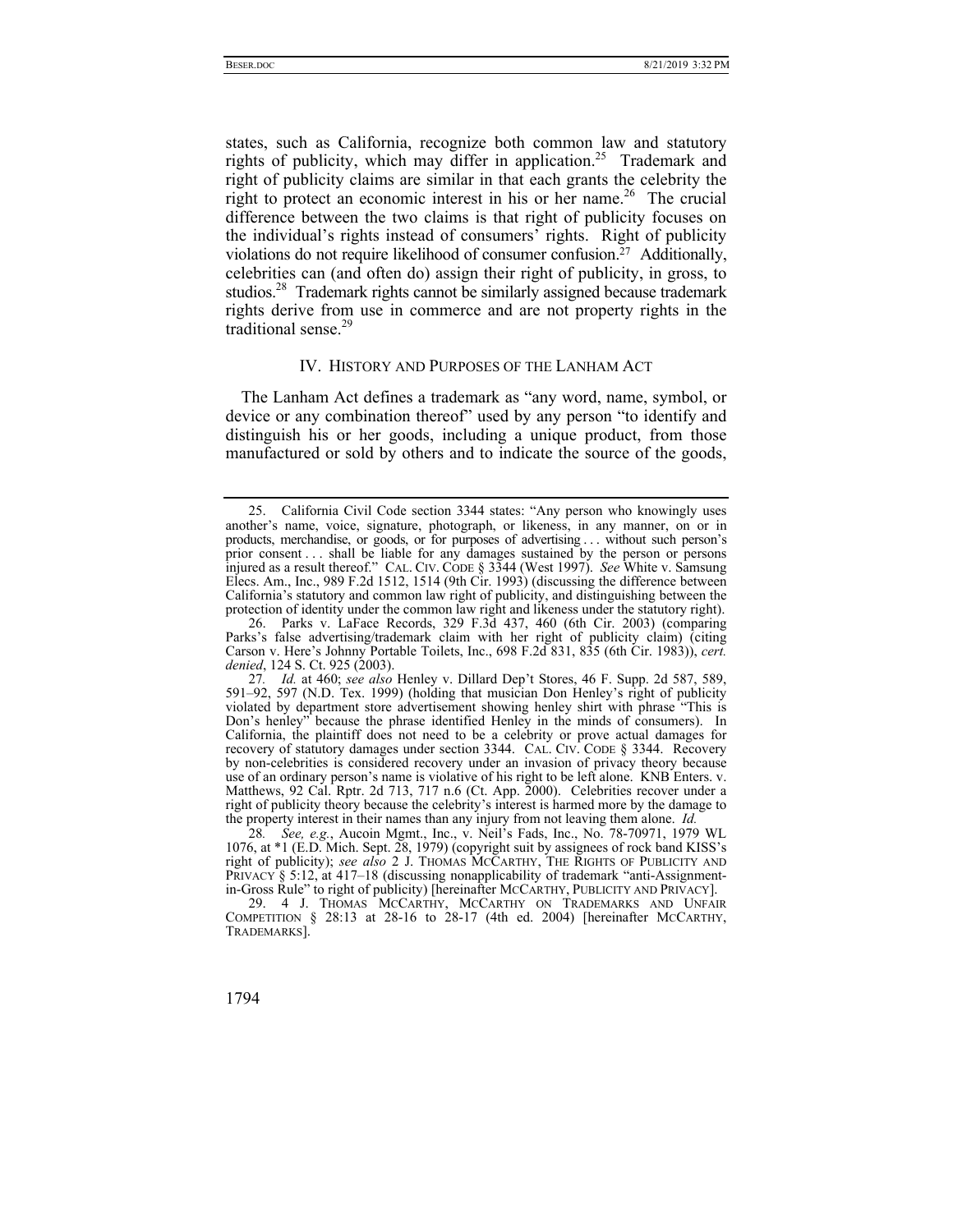even if that source is unknown."<sup>30</sup> The Lanham Act protects resource expenditures to develop identification for a product. It allows producers to exclude others from using that identification, at least to the point that consumers could be confused as to the product's source.<sup>31</sup>

To win a trademark infringement action, a plaintiff must prove both validity of the mark and infringement upon it.<sup>32</sup> Validity of the mark is established by showing that the mark specifically identifies one company's goods from another.<sup>33</sup> A registered trademark is presumed valid.<sup>34</sup> Infringement is established by showing that another party used the mark in a manner that is likely to confuse consumers as to the source of the  $goods.<sup>35</sup>$ 

Congress passed the Lanham Act in 1946 attempting to create a federal law prohibiting unfair competition.<sup>36</sup> Specifically, the legislature intended section 43(a) of the Lanham Act, 15 U.S.C.  $\frac{1}{9}$  1125(a), to be a "federal anti-false advertising statute  $\dots$  ..."<sup>37</sup> The Act prohibits use of a trademark that could result in consumer confusion, mistake, or deceit as to the origin of the mark.<sup>38</sup> The Lanham Act's purposes are to: (1) allow customers to identify a product's manufacturer or sponsor, and (2) enable producers to differentiate the product from others on the market.<sup>39</sup>

 34. 15 U.S.C. § 1057(b) (2000); *see also* U.S. Patent and Trademark Office, *Basic Facts about Trademarks: Should I Register My Mark*?, *at* http://www.uspto.gov/web/offices/ tac/doc/basic/register.htm (last modified Nov. 8, 2004).

35. 15 U.S.C. § 1125(a) (likelihood of consumer confusion establishes infringement).

 36. Conte Bros. Auto., Inc. v. Quaker State-Slick 50, Inc., 165 F.3d 221, 229 (3d Cir. 1998) (quoting S. REP. NO. 79-1333 (1946), *reprinted in* 1946 U.S.C.C.A.N. 1274, 1275 ("There is no essential difference between trade-mark infringement and what is loosely called unfair competition.")).

37. 4 MCCARTHY, TRADEMARKS, *supra* note 29, § 27:14, at 27-25.

38. 15 U.S.C. § 1125(a).

 39. Playboy Enters., Inc. v. Welles, 7 F. Supp. 2d 1098, 1102 (S.D. Cal. 1998), *aff'd*, 162 F.3d 1169 (9th Cir. 1998); Centaur Communications, Ltd. v. A/S/M Communications, Inc., 830 F.2d 1217, 1220 (2d Cir. 1987) ("[The Lanham Act's] purpose is to prevent consumer confusion regarding a product's source . . . .") (citing Lois Sportswear, U.S.A., Inc. v. Levi Strauss & Co., 799 F.2d 867, 871 (2d Cir. 1986)).

 <sup>30. 15</sup> U.S.C. § 1127 (2000); *see* Two Pesos, Inc. v. Taco Cabana, Inc., 505 U.S. 763, 768 (1992).

 <sup>31.</sup> Tara J. Goldsmith, Note, *What's Wrong with this Picture? When the Lanham Act Clashes with Artistic Expression*, 7 FORDHAM INTELL. PROP. MEDIA & ENT. L.J. 821, 829 (1997); *see also* 15 U.S.C. § 1114 (2000).

 <sup>32.</sup> Platinum Home Mortgage Corp. v. Platinum Fin. Group, Inc., 149 F.3d 722, 726 (7th Cir. 1998) (citing Echo Travel, Inc. v. Travel Assocs., 870 F.2d 1264, 1266 (7th Cir. 1989)).

<sup>33</sup>*. Platinum Home Mortgage Corp.*, 149 F.3d at 726; *see also* 15 U.S.C. § 1125(a) (2000).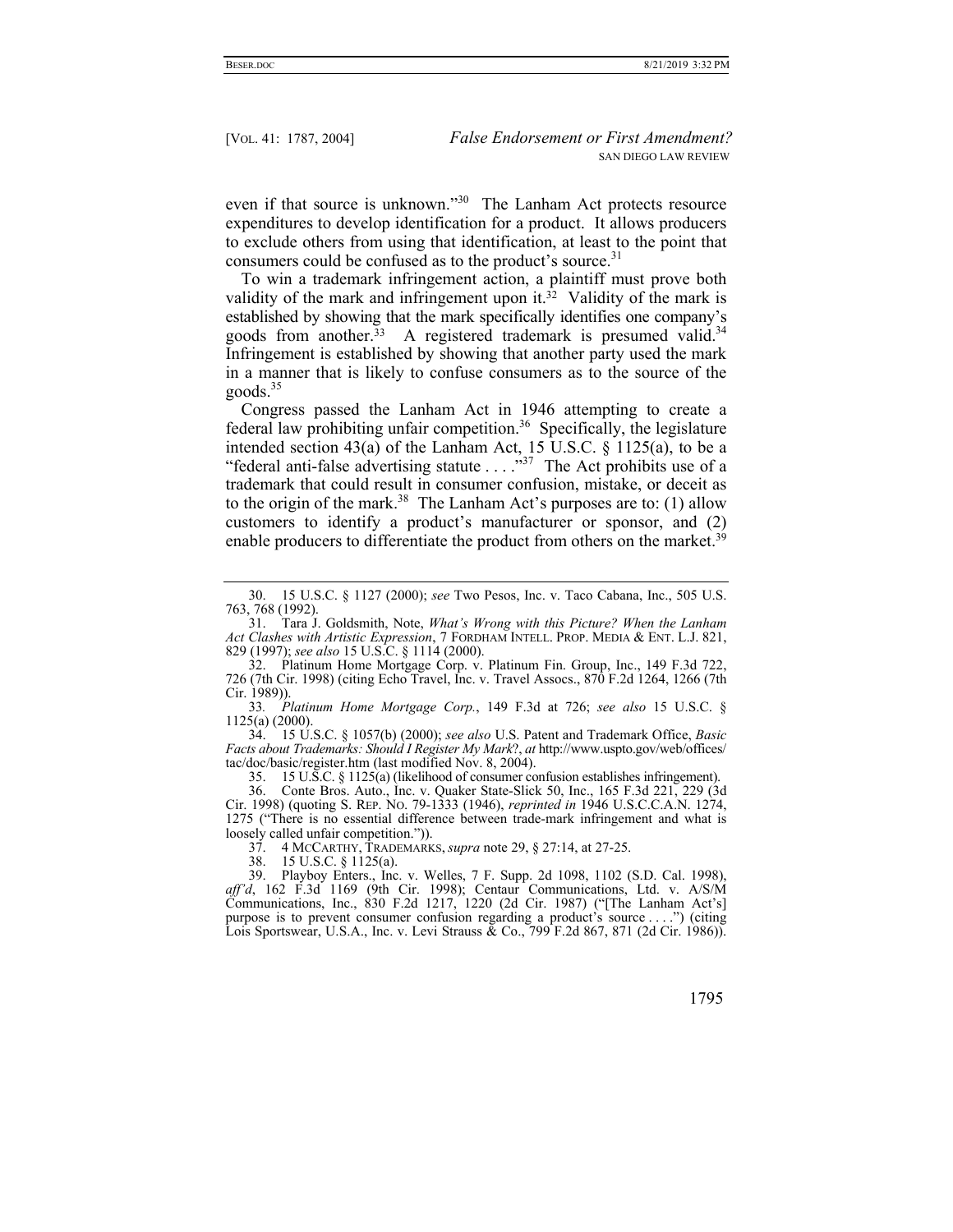Section  $32(1)$  of the Lanham Act<sup>40</sup> protects registered trademarks, while section 43(a) applies to unregistered marks.<sup>41</sup>

### *A. Survey of Lanham Act Sections, Remedies, and Amendments*

# *1. Section 43(a)*

From its inception in 1946 until 1963, section 43(a) laid virtually dormant.<sup>42</sup> Early judicial interpretation of section 43(a) severely limited its application. Courts limited the meaning of origin to goods' geographic origin.43 In 1963, the Sixth Circuit broadened origin to include goods' manufacturing source.<sup>44</sup> Narrow interpretations of standing and misrepresentation also limited the usefulness of the section.45 Subsequent case law broadened each of these standards, resulting in decades of increased litigation under section  $43(a)$ .<sup>46</sup> The Trademark Law Revision Act of 1988 codified the likelihood of confusion test as

45. Some early cases held that standing under section  $43(a)$  required the plaintiff to be the sole source of the goods in question. *See* Chamberlain v. Columbia Pictures Corp., 186 F.2d 923, 925 (9th Cir. 1951) (holding that trustees of Samuel Clemens's estate could not enjoin use of name Mark Twain in film because they did not have exclusive right to use the name). *But see* Cano v. A World of Difference Inst., No. C 95- 03291 CW, 1996 U.S. Dist. LEXIS 8161, at \*51 (N.D. Cal May 31, 1996) (stating that *Chamberlain* had been limited to palming off cases, and disapproved to the extent that it suggests that false advertising is not actionable under the Lanham Act). *See also* 4 MCCARTHY, TRADEMARKS, *supra* note 29, § 27:8 n.1, at 27-16 (discussing these cases).

 46. Samson Crane Co. v. Union Nat'l Sales, 87 F. Supp. 218, 222 (D. Mass. 1949) (finding the Lanham Act to apply only to certain misrepresentations, not false advertising generally), *aff'd*, 180 F.2d 896 (1st Cir. 1950), *superseded by statute as stated in* Kasco Corp. v. Gen. Servs., Inc., 905 F. Supp. 29, 34 (D. Mass. 1995). *Kasco* announced that the 1988 amendments to the Lanham Act had "consigned *Samson Crane* and its progeny to the dustbin of First Circuit jurisprudence." *Kasco Corp.*, 905 F. Supp. at 34. *Kasco* cited *Waits v. Frito-Lay, Inc.*, 978 F.2d 1093, 1106–07 (9th Cir. 1992), *amended by* 1992 U.S. App. LEXIS 27031 (9th Cir. 1992), where singer Tom Waits recovered under California's right of publicity law when his voice was imitated in an advertisement as an example of the nationwide trend of cases moving away from *Samson Crane*'s limitations on actionable misrepresentation under the Lanham Act and allowing section 43(a) claims for false endorsement. *Kasco Corp.*, 905 F. Supp. at 33; *see also* 4 MCCARTHY, TRADEMARKS, *supra* note 29, § 27:8 & n.2, at 27-16 to 27-17.

It "enable[s] those that fashion a product to differentiate it from others on the market. In that way producers create goodwill with consumers. The device used to protect both groups is a trademark." *Centaur Communications*, 830 F.2d at 1220 (citing Int'l Order of Job's Daughters v. Lindeburg & Co., 633 F.2d 912, 918 (9th Cir. 1980)).

<sup>40. 15</sup> U.S.C. § 1114 (2000).<br>41. Two Pesos. Inc. v. Taco 0

Two Pesos, Inc. v. Taco Cabana, Inc., 505 U.S. 763, 768 (1992).

 <sup>42. 4</sup> MCCARTHY, TRADEMARKS, *supra* note 29, § 27:7, at 27-13.

<sup>43</sup>*. See* Federal-Mogul-Bower Bearings, Inc. v. Azoff, 313 F.2d 405, 408 (6th Cir. 1963) (acknowledging both interpretations of "origin," and adopting the broader view that included protection from false designation of manufacturing source); *see also* 4 MCCARTHY, TRADEMARKS, *supra* note 29, § 27:14, at 27-25.

<sup>44</sup>*. See Azoff*, 313 F.2d at 408.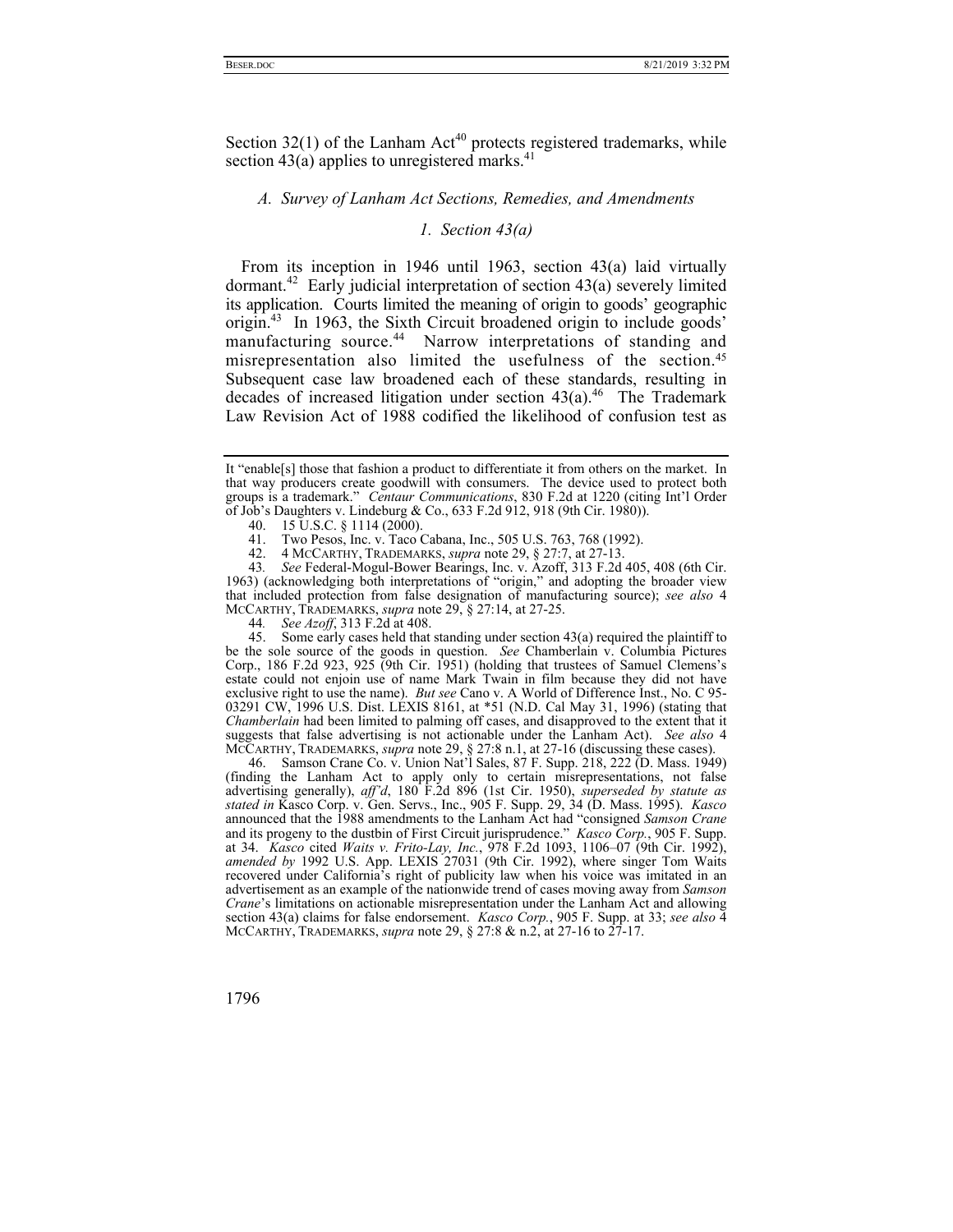the crucial inquiry in a trademark infringement claim.<sup>47</sup> By the mid 1980s, holders of unregistered trademarks could file a section 43(a) suit with virtually the same rights as registered trademark holders.<sup>48</sup>

The Lanham Act protects marks possessing at least a threshold level of distinctiveness, so that it distinguishes the goods it identifies from others.49 The U.S. Supreme Court adopted the Second Circuit's five categories of distinctiveness in *Two Pesos, Inc. v. Taco Cabana, Inc*. 50 In order of increasing distinctiveness, these categories are: (1) generic, (2) descriptive, (3) suggestive, (4) arbitrary, and (5) fanciful.<sup>51</sup>

Generally, the level of protection corresponds to the distinctiveness of the mark. Generic marks are not protected at all. A mark is generic when it is one that is commonly used and does not identify any particular source.<sup>52</sup> Generic marks "refe<sup>[r]</sup> to the genus of which the particular product is a species."<sup>53</sup>

A descriptive mark "specifically describes a characteristic or an ingredient of a product."<sup>54</sup> A descriptive mark is not inherently distinctive because it is a "poor means of distinguishing one source of services from another,"<sup>55</sup> and therefore cannot be registered at its inception. It can, however, acquire secondary meaning by "becom[ing] distinctive of the

 50. 505 U.S. 763, 768 (1992). The distinctiveness categories originated in *Abercrombie & Fitch Co. v. Hunting World, Inc.*, 537 F.2d 4, 9 (2d Cir. 1976).

51*. Two Pesos, Inc.*, 505 U.S. at 768.

 52. Liquid Controls Corp. v. Liquid Control Corp., 802 F.2d 934, 936 (7th Cir. 1986) (citing A.J. Canfield Co. v. Vess Beverages, Inc., 796 F.2d 903, 906 (7th Cir. 1986)); Gimix, Inc. v. JS & A Group, Inc., 699 F.2d 901, 905 (7th Cir. 1983); Miller Brewing Co. v. G. Heileman Brewing Co., 561 F.2d 75, 79 (7th Cir. 1977); *Abercrombie & Fitch Co.*, 537 F.2d at 9.

53*. Two Pesos, Inc.*, 505 U.S. at 768 (quoting Park 'N Fly, Inc. v. Dollar Park & Fly, Inc., 469 U.S. 189, 194 (1985) (citing *Abercrombie & Fitch Co.*, 537 F.2d at 9)).

54*. Liquid Controls Corp.*, 802 F.2d at 936 (citing *A.J. Canfield Co.*, 796 F.2d at 906–07; *Gimix*, *Inc.*, 699 F.2d at 906; Union Carbide Corp. v. Ever-Ready Inc., 531 F.2d 366, 378 (7th Cir. 1976)).

 55. Platinum Home Mortgage Corp. v. Platinum Fin. Group, Inc., 149 F.3d 722, 727 (7th Cir. 1998) (citing *Liquid Controls Corp.*, 802 F.2d at 936 (quoting M.B.H. Enters. v. WOKY, Inc., 633 F.2d 50, 54 (7th Cir. 1980)).

 <sup>47. 15</sup> U.S.C. § 1125(a) (2000); *see* Trademark Law Revision Act of 1988, Pub. L. No. 100-667, § 132, 102 Stat. 3935 (1988); *see also* 4 MCCARTHY, TRADEMARKS, *supra*  note 29, § 27:18, at 27-33.

 <sup>48.</sup> Two Pesos, Inc. v. Taco Cabana, Inc., 505 U.S. 763, 776 (Stevens, J., concurring in the judgment); *see* 4 MCCARTHY, TRADEMARKS, *supra* note 29, § 27:14, at 27-28.

 <sup>49. 15</sup> U.S.C. § 1052(e) (2000) (denying protection for merely descriptive or wholly functional terms); *see also* Kendall-Jackson Winery, Ltd. v. E. & J. Gallo Winery, 150 F.3d 1042, 1047 (9th Cir. 1998) (explaining distinctiveness requirement).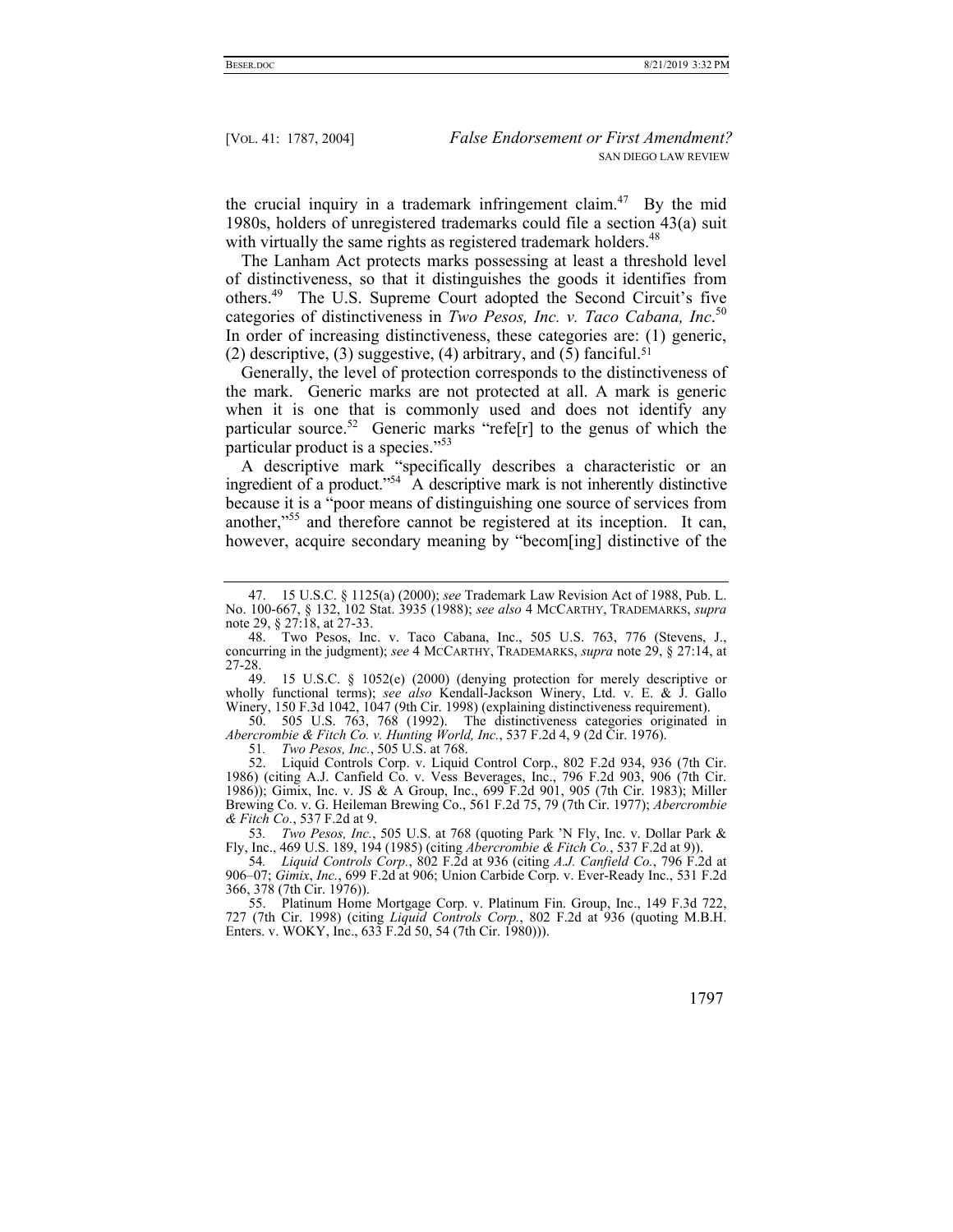applicant's goods in commerce."56 Once it has acquired this distinctive meaning, the mark may be registered or can be protected without registration. $57$ 

Suggestive, arbitrary, and fanciful terms are automatically entitled to protection because each type of mark is inherently distinctive.<sup>58</sup> A suggestive term requires "imagination, thought and perception to reach a conclusion as to the nature of goods."<sup>59</sup> Suggestive terms are not truly descriptive of the product on the one hand, but not truly fanciful on the other.60 Arbitrary terms are common words used in an unfamiliar way to describe a product, while fanciful terms are words invented for the sole purpose of identifying a good. $61$ 

Typically, section 43(a) Lanham Act claims arise as commercial trademark holders' actions against potentially infringing competitive uses. The key infringement question is whether the public is likely to be confused by the similarity of the marks.<sup>62</sup> For example, in *Platinum Home Mortgage Corp. v. Platinum Financial Group, Inc.*, 63 Platinum Home Mortgage filed a section 43(a) action against Platinum Financial Group over the use of the word "platinum" in the company's name.<sup>64</sup> The court considered whether consumers would be confused by the defendant's use of the term "platinum" in a related business. It found

58*. Platinum Home Mortgage Corp*., 149 F.3d at 727 (citing Two Pesos, Inc., 505 U.S. at 768).

59*. Abercrombie & Fitch Co.*, 537 F.2d at 11 (quoting Stix Prods., Inc. v. United Merchs. & Mfrs., Inc., 295 F. Supp. 479, 488 (S.D.N.Y. 1968)), *overruled as stated in* N.Y. Racing Ass'n v. Perlmutter Publ'g, Inc., 959 F. Supp. 578, 580–81 (N.D.N.Y. 1997) (finding that *Abercrombie* classifications should not act exclusively to determine whether trade dress has acquired secondary meaning, and applying the test from *Knitwaves, Inc. v. Lollytogs Ltd.*, 71 F.3d 996, 1005 (2d Cir. 1995)).

60*. Abercrombie & Fitch Co.*, 537 F.2d at 10.

61*. Id.* at 11 n.12.

62*. See* 15 U.S.C § 1125(a) (2000).

63. 149 F.3d at 722.

64*. Id.* at 725; *see also* A&H Sportswear, Inc. v. Victoria's Secret Stores, Inc., 237 F.3d 198, 206 (3d Cir. 2000) (discussing section 43(a) suit by manufacturer of "Miraclesuit" swimwear against manufacturer of "Miracle Bra" swimwear); Parks v. LaFace Records, 329 F.3d 437, 445 (6th Cir. 2003) (citing *Platinum Home Mortgage Corp.* as a typical section 43(a) service case, and *A&H Sportswear, Inc.* as a typical section 43(a) product case), *cert. denied*, 124 S. Ct. 925 (2003).

 <sup>56. 15</sup> U.S.C. § 1052(e)–(f) (2000); *see Two Pesos, Inc.*, 505 U.S. at 769.

 <sup>57.</sup> Registration has both practical and legal benefits: constructive notice that the registrant owns the mark, presumption for registrant that he has the right to nationwide use of the mark on or in connection with goods or services named in the registration, ability to bring an action in federal court, the use of the U.S registration as a basis to obtain registration in foreign countries, and the ability to file the U.S. registration with the U.S. Customs Service to prevent importation of infringing foreign goods. U.S. Patent and Trademark Office, *Basic Facts about Trademarks: Should I Register My Mark*?, *at* http://www.uspto.gov/web/offices/tac/doc/basic/register.htm (last modified Nov. 8, 2004).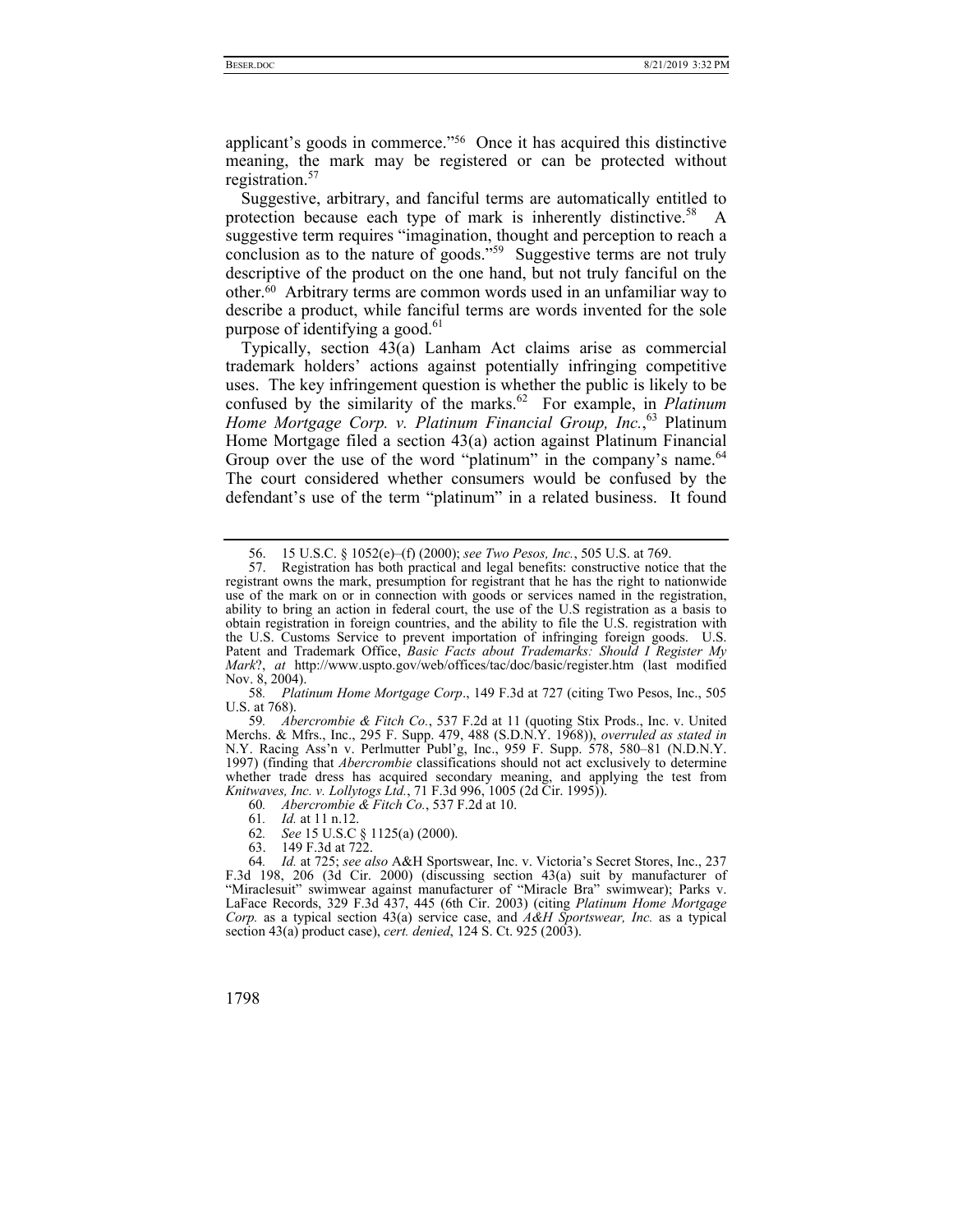"platinum" to be a descriptive mark, which requires secondary meaning for protection.<sup>65</sup> The court found that Platinum Home Mortgage could not establish secondary meaning in its name and thus dismissed the action.<sup>66</sup>

The Lanham Act entitles holders of trademarks, registered or unregistered, to injunctive and monetary relief. $67$  Circuit courts are split as to whether the plaintiff must show actual confusion to recover damages.68 Nevertheless, damages are typically inadequate for continuing infringement because irreparable harm is often presumed to result from infringement.<sup>69</sup>

Trademark holders initially seek preliminary injunctions to stop continued infringement. Once a preliminary injunction is obtained, defendants in entertainment cases often settle. Preliminary injunctions can be extremely costly to infringers when major entertainment projects are involved.70

69*. See* Wynn Oil Co. v. Am. Way Serv. Corp., 943 F.2d 595, 608 (6th Cir. 1991) (quoting Koppers Co., Inc. v. Krupp-Koppers GmbH, 517 F. Supp. 836, 849 (W.D. Pa. 1981) ("[A] finding of irreparable injury ordinarily follows when a likelihood of confusion or possible risk to reputation appears."); Jordan K. Rand, Ltd. v. Lazoff Bros., Inc., 537 F. Supp. 587, 597 (D.P.R. 1982); Black Hills Jewelry Mfg. Co. v. Gold Rush, Inc., 633 F.2d 746, 753 (8th Cir. 1980) ("A finding of tendency to deceive satisfies the requisite of irreparable harm."); *see also* 5 MCCARTHY, TRADEMARKS, *supra* note 29, § 30:2, at 30-6 to 30-8.

 70. A good example of the potential cost of entertainment industry injunctions was demonstrated by a suit against the film, "Devil's Advocate." In this case, sculptor Frederick E. Hart claimed that the film copied his bas-relief sculpture "Ex Nihilo," which was installed in the main entrance of the Washington National Cathedral, in the film without his permission and in a manner that "desecrated his work." Brooke A. Masters, *Va. Judge Tells Filmmaker to Settle Suit or Halt Video*, WASHINGTON POST, Feb. 11, 1998, at B2; Lawrence Siskind, *The Devil's Advocate*, 20 LEGAL TIMES, at 23 (Mar. 23, 1998). The court issued a deadline for settlement after which it would issue a preliminary injunction, temporarily halting distribution of over 400,000 videotapes of the film. Warner Brothers studio said the injunction would cost the studio and video stores over \$42 million. Masters, *supra*, at B2; *see also* K.J. Greene, *Motion Picture Copyright Infringement and the Presumption of Irreparable Harm: Toward a Reevaluation of the* 

<sup>65</sup>*. Platinum Home Mortgage Corp*., 149 F.3d at 728 (citing Mil-Mar Shoe Co. v. Shonac Corp., 75 F.3d 1153, 1157 (7th Cir. 1996)).

<sup>66</sup>*. Id.* at 729.

 <sup>67. 15</sup> U.S.C. §§ 1116–1117 (2000).

 <sup>68.</sup> It appears that the majority rule is that actual confusion is required. *See* Res. Developers, Inc. v. The Statue of Liberty-Ellis Island Found., Inc., 926 F.2d 134, 139 (2d Cir. 1991); *see also* 5 MCCARTHY, TRADEMARKS, *supra* note 29, § 30:74, at 30-139. *But see* Video Pipeline, Inc. v. Buena Vista Home Entm't, Inc., 275 F. Supp. 2d 543, 575 (D.N.J. 2003) (rejecting *Resource Developers* in the Third Circuit and not requiring actual confusion for damages), *aff'd*, 342 F.3d 191 (3d Cir. 2003), *cert. denied*, 124 S. Ct. 1410 (2004).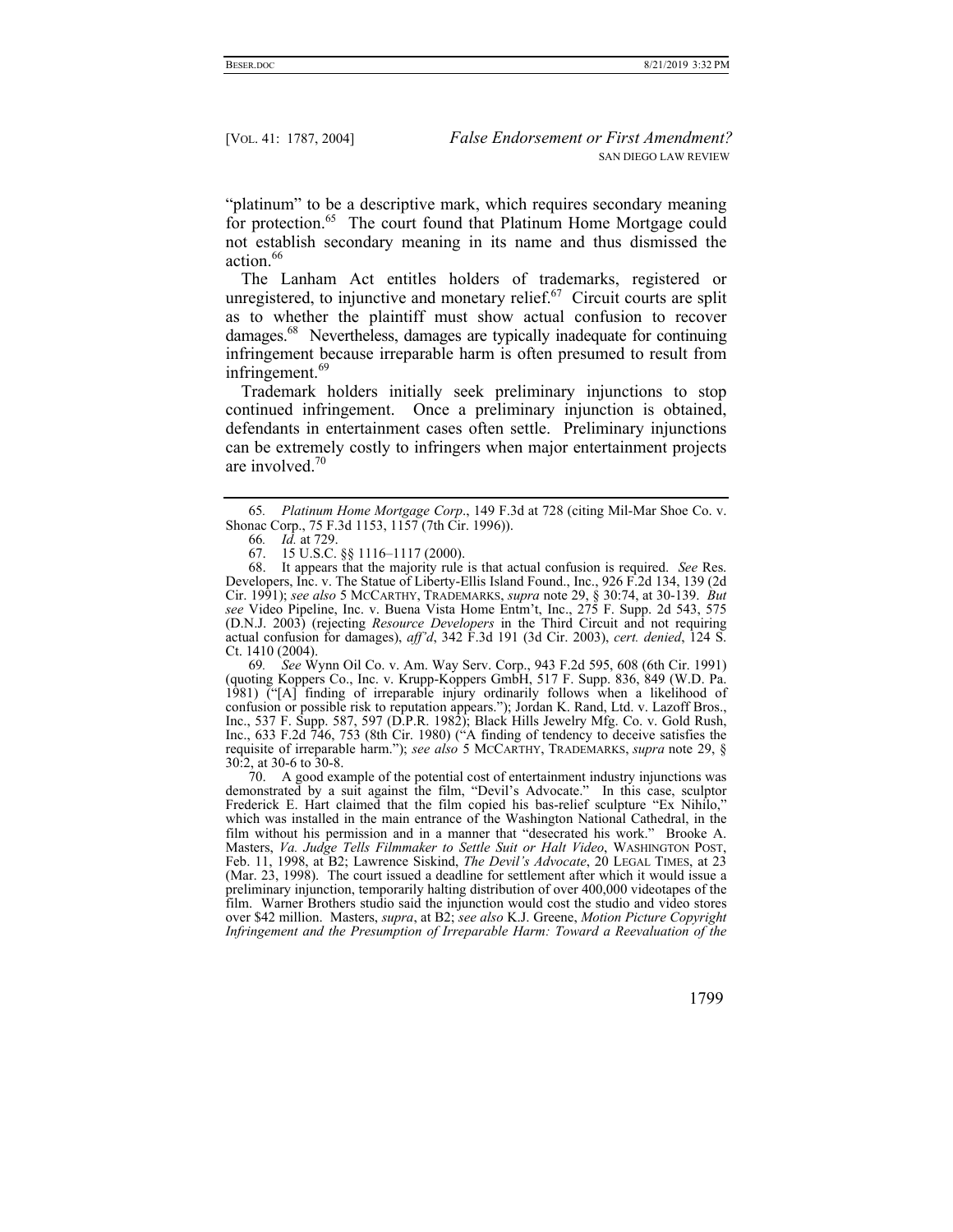In order to receive a preliminary injunction in the Ninth Circuit, a plaintiff must show either a combination of probable success on the merits and possibility of irreparable injury, or the existence of serious questions going to the merits and that the balance of hardships tips sharply in his favor.<sup>71</sup> Irreparable injury is presumed in trademark cases once likelihood of success is shown.<sup>72</sup> Depending on the jurisdiction, likelihood of success is established by showing likelihood of confusion, alternative avenues for the message, or lack of artistic relevance under *Rogers*. These tests accommodate the First Amendment defense to some degree, either explicitly or implicitly, so no additional First Amendment inquiry is necessary.

# *2. Dilution*

The Federal Trademark Dilution Act (FTDA) established a federal cause of action when a junior use "'whittl[es] away the value of a trademark' when it's used to identify different products."73 The dilution amendment was adopted to "protect famous trademarks from subsequent uses that blur the distinctiveness of the mark or tarnish or disparage it, even in the absence of a likelihood of confusion."74

Dilution claims apply only to famous marks.<sup>75</sup> Famous marks are a subset of trademarks that are also protected by traditional infringement claims. While every trademark is, by definition, distinctive, either inherently or through acquiring secondary meaning, very few are famous.<sup>76</sup> Section 43(c) includes a noninclusive eight factor test to determine whether a mark is famous.<sup>77</sup> These factors include, for example, duration

 73. Mattel, Inc. v. MCA Records, Inc., 296 F.3d 894, 903 (9th Cir. 2002) (quoting 4 MCCARTHY, TRADEMARKS, *supra* note 29, §§ 24:67, 24:70 (Supp. 2001)), *cert. denied*, 537 U.S. 1171 (2003).

74. H.R. REP. NO. 104-374, at 2 (1995).

75. 15 U.S.C. § 1125(c) (2000).

 76. "By definition, all 'trademarks' are 'distinctive'—very few are 'famous.'" Viacom Inc. v. Ingram Enters., Inc., 141 F.3d 886, 890 n.6 (8th Cir. 1998) (quoting 4 MCCARTHY, TRADEMARKS, *supra* note 29, § 24:91 (2004)).

77. Under Lanham Act section  $43(c)(1)$ , a court can consider the following factors to determine a mark's famousness:

(A) the degree of inherent or acquired distinctiveness of the mark;

*Standard for Preliminary Injunctive Relief*, 31 RUTGERS L.J. 173, 188–90 (2000) (discussing case).

<sup>71</sup>*. See* GoTo.com, Inc. v. Walt Disney Co., 202 F.3d 1199, 1204–05 (9th Cir. 2000).

<sup>72</sup>*. Id.* at 1205 n.4 (quoting Brookfield Communications, Inc. v. W. Coast Entm't Corp., 174 F.3d 1036, 1066 (9th Cir. 1999) (citing Metro Publ'g, Ltd. v. San Jose Mercury News, 987 F.2d 637, 640 (9th Cir.1993))); *see also* Playmakers, LLC v. ESPN, Inc., 297 F. Supp. 2d 1277, 1280 (W.D. Wash. 2003) (citing rule), *aff'd*, 376 F.3d 894 (9th Cir. 2004); Int'l Jensen, Inc. v. Metrosound U.S.A., Inc., 4 F.3d 819, 827 (9th Cir. 1993) (citing rule).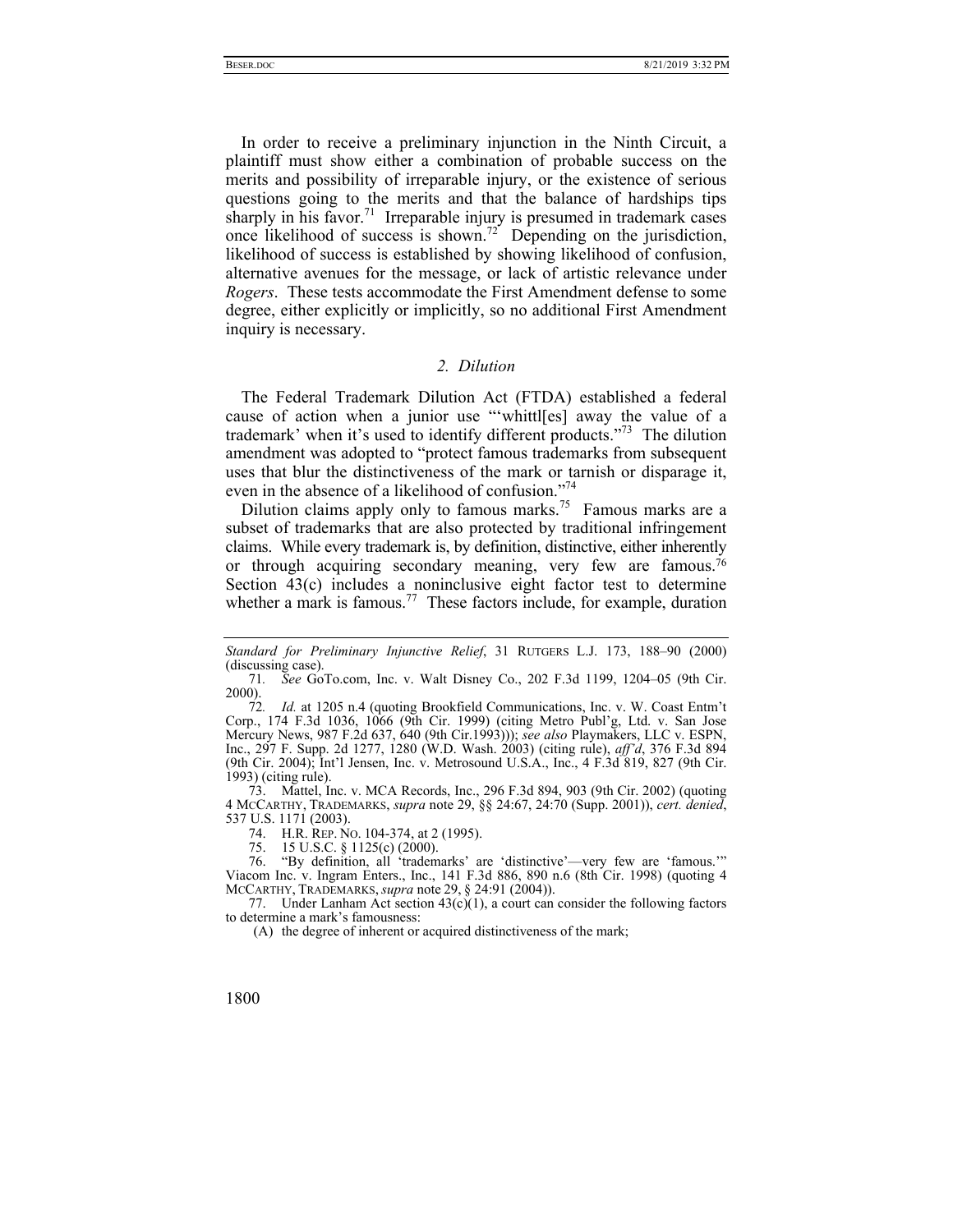and geographical extent of use and the public's degree of recognition. By providing protection only for famous marks, courts can reasonably infer that the infringer had heard of the mark. Thus, initially, dilution protected only the most famous of celebrities, like Madonna or Michael Jordan.<sup>78</sup> However, as in section  $43(a)$  cases, celebrity rights are creeping into the realm of once protected areas, and litigation under the FTDA is expanding to less famous people.<sup>79</sup> Federal dilution law does not preempt state dilution statutes; therefore, a local celebrity might not qualify as a famous mark under the FTDA but may still have a remedy at state law.<sup>80</sup>

Dilution takes two forms: blurring and tarnishment. Blurring occurs when another party's unauthorized use of a trademark weakens the mark's distinctive ability to identify and distinguish its source.<sup>81</sup> A

- (B) the duration and extent of use of the mark in connection with the goods or services with which the mark is used;
- (C) the duration and extent of advertising and publicity of the mark;
- (D) the geographical extent of the trading area in which the mark is used;
- (E) the channels of trade for the goods or services with which the mark is used;
- (F) the degree of recognition of the mark in the trading areas and channels of trade used by the marks' owner and the person against whom the injunction is sought;
- (G) the nature and extent of use of the same or similar marks by third parties; and
- (H) whether the mark was registered under the Act of March 3, 1881, or the Act of February 20, 1905, or on the principal register.

15 U.S.C. § 1125(c)(1).

78*. See* Steven M. Cordero, Note, *Cocaine-Cola, the Velvet Elvis, and Anti-Barbie: Defending the Trademark and Publicity Rights to Cultural Icons*, 8 FORDHAM INTELL. PROP. MEDIA & ENT. L.J. 599, 644–45 (1998) (suggesting that dilution requires "tertiary meaning," or symbolic meaning beyond descriptive attributes and secondary meaning, achievable only by cultural icons such as Barbie and Coca-Cola).

79*. See* Lemley, *supra* note 15, at 1698–99 (discussing "doctrinal creep" and expansion of FTDA's application). In addition to the FTDA broadening protection for less famous celebrities, some states recognize the concept of niche fame, thereby further broadening the dilution claim's scope. *See, e.g.*, Interstellar Starship Servs. v. Epix, Inc., 125 F. Supp. 2d 1269, 1281 (D. Or. 2001), *aff'd*, 304 F.3d 936 (9th Cir. 2002). Niche fame means either that the trademark qualifies as famous only in a specific geographic area, or that it is only famous within a particular industry. *See id.* (state dilution law applies to marks famous within Oregon).

 80. H.R. REP. NO. 104-374, at 4 (1995) ("It is important to note that [the federal dilution statute] would not pre-empt existing state dilution statutes. State laws could continue to be applied in cases involving locally famous or distinctive marks.") (footnote omitted). However, federal trademark registration, as opposed to claimed use, acts as a complete bar to state trademark dilution claims. *Id.* at 5.

 81. Jews for Jesus v. Brodsky, 993 F. Supp. 282, 306 n.30 (D.N.J. 1998) (citing Panavision Int'l L.P. v. Toeppen, 945 F. Supp. 1296, 1304 (C.D. Cal. 1996)), *aff'd without opinion*, 159 F.3d 1351 (3d Cir. 1998); *see also* 4 MCCARTHY, TRADEMARKS,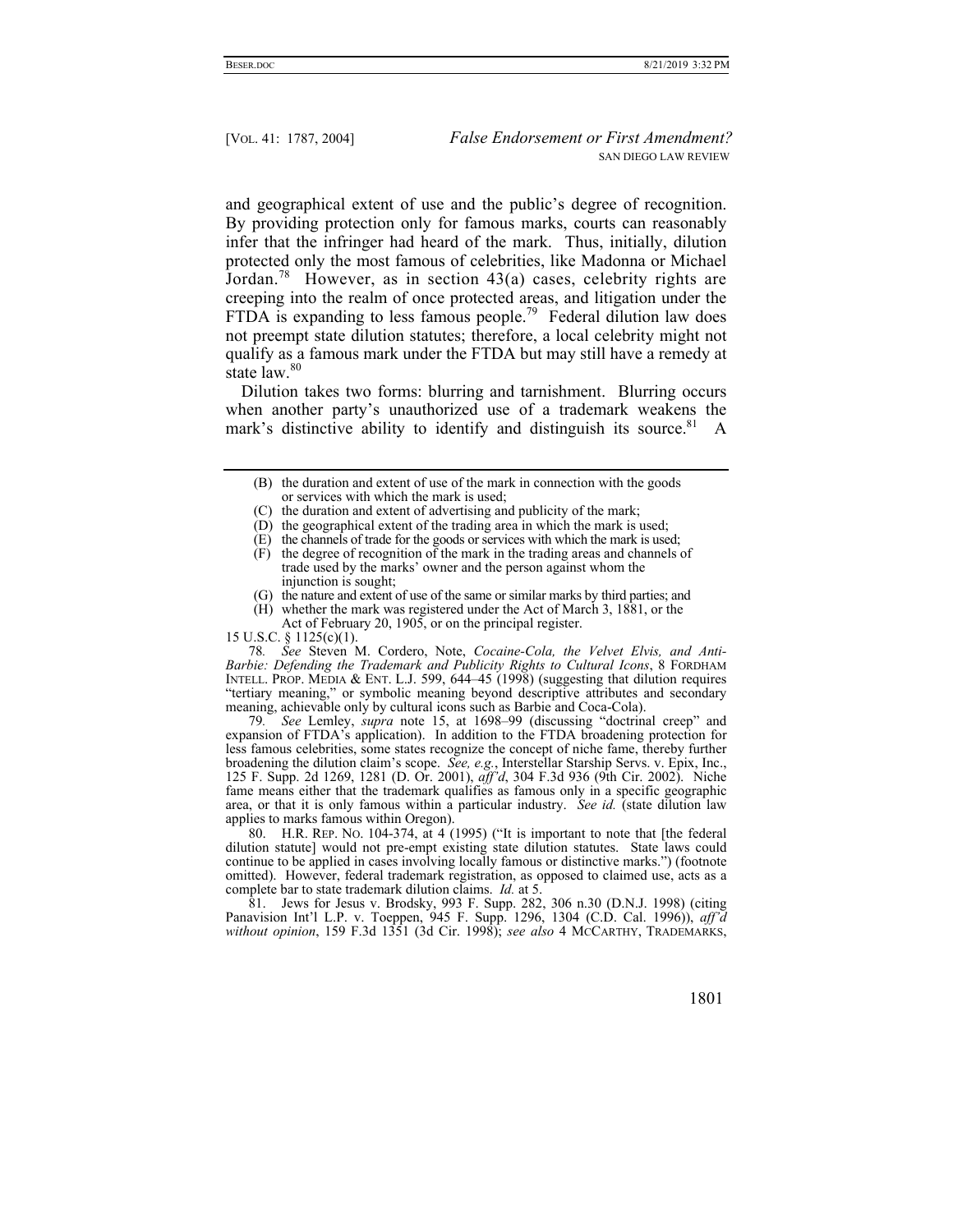trademark is tarnished when a secondary use creates negative associations in consumer's minds.<sup>82</sup> Examples of tarnishment include association with products of poor or cheap quality or unsavory subject matter, such as pornography.83

Dilution applies whether or not the trademark users compete and regardless of the likelihood of confusion.<sup>84</sup> Thus, dilution shifts trademark protection's focus to the trademark holder's injury. As Judge Kozinski stated in *Mattel*, "[b]y contrast to trademark infringement, the injury from dilution usually occurs when consumers *aren't* confused about the source of a product."<sup>85</sup> Thus, uses that would not constitute infringement could be dilution. The three tests used to balance section 43(a) claims and First Amendment rights are therefore inadequate to address dilution claims because of the claims' opposite foci. Judge Kozinski noted that because dilution does not require a showing of consumer confusion, it "lacks the built-in First Amendment compass" of traditional trademark actions.<sup>86</sup>

Dilution applies only to uses in commerce. In *Mattel*, the court found that the "noncommercial use exception" from the FTDA applies to any speech that is not purely commercial. The court determined that the song "Barbie Girl" was not purely commercial in nature, and thus was

 84. H.R. REP. NO. 104-374, at 3 (providing "Dupont shoes, Buick aspirin, and Kodak pianos" as actionable examples of dilution).

 85. Mattel, Inc. v. MCA Records, Inc., 296 F.3d 894, 903 (9th Cir. 2002), *cert. denied*, 537 U.S. 1171 (2003). The Federal Trademark Dilution Act (FTDA) House of Representatives report quotes the following explanation of differences between traditional infringement and dilution:

 Dilution is an injury that differs materially from that arising out of the orthodox confusion. Even in the absence of confusion, the potency of a mark may be debilitated by another's use. This is the essence of dilution. Confusion leads to immediate injury, while dilution is an infection, which if allowed to spread, will inevitably destroy the advertising value of the mark.

H.R. REP. NO. 104-374, at 3 (quoting Mortellito v. Nina of Cal., Inc., 335 F. Supp. 1288, 1296 (S.D.N.Y. 1972)).

86*. Mattel*, 296 F.3d at 905.

*supra* note 29, § 24.94, at 24-192.

 <sup>82.</sup> Hormel Foods Corp. v. Jim Henson Prods., 73 F.3d 497, 507 (2d Cir. 1996) (describing tarnishment under the New York dilution statute by stating, "[t]he sine qua non of tarnishment is a finding that plaintiff's mark will suffer negative associations through defendant's use").

<sup>83</sup>*. See, e.g.*, Kraft Foods Holdings, Inc. v. Helm, 205 F. Supp. 2d 942, 949–50 (N.D. Ill. 2002) (finding adult website operator's use of "King VelVeeda" likely tarnished Kraft's "Velveeta" registered trademark), *modified*, 2002 U.S. Dist. LEXIS 21317 (N.D. Ill. 2002); Eastman Kodak Co. v. Rakow, 739 F. Supp. 116, 118 (W.D.N.Y. 1989) (comedian's use of stage name "Kodak" tarnished Eastman Kodak's trademark because it "unquestionably brings to mind" the trademark, and associated it with a comic act that made references to sex and bodily functions, and used crude, off-color language repeatedly).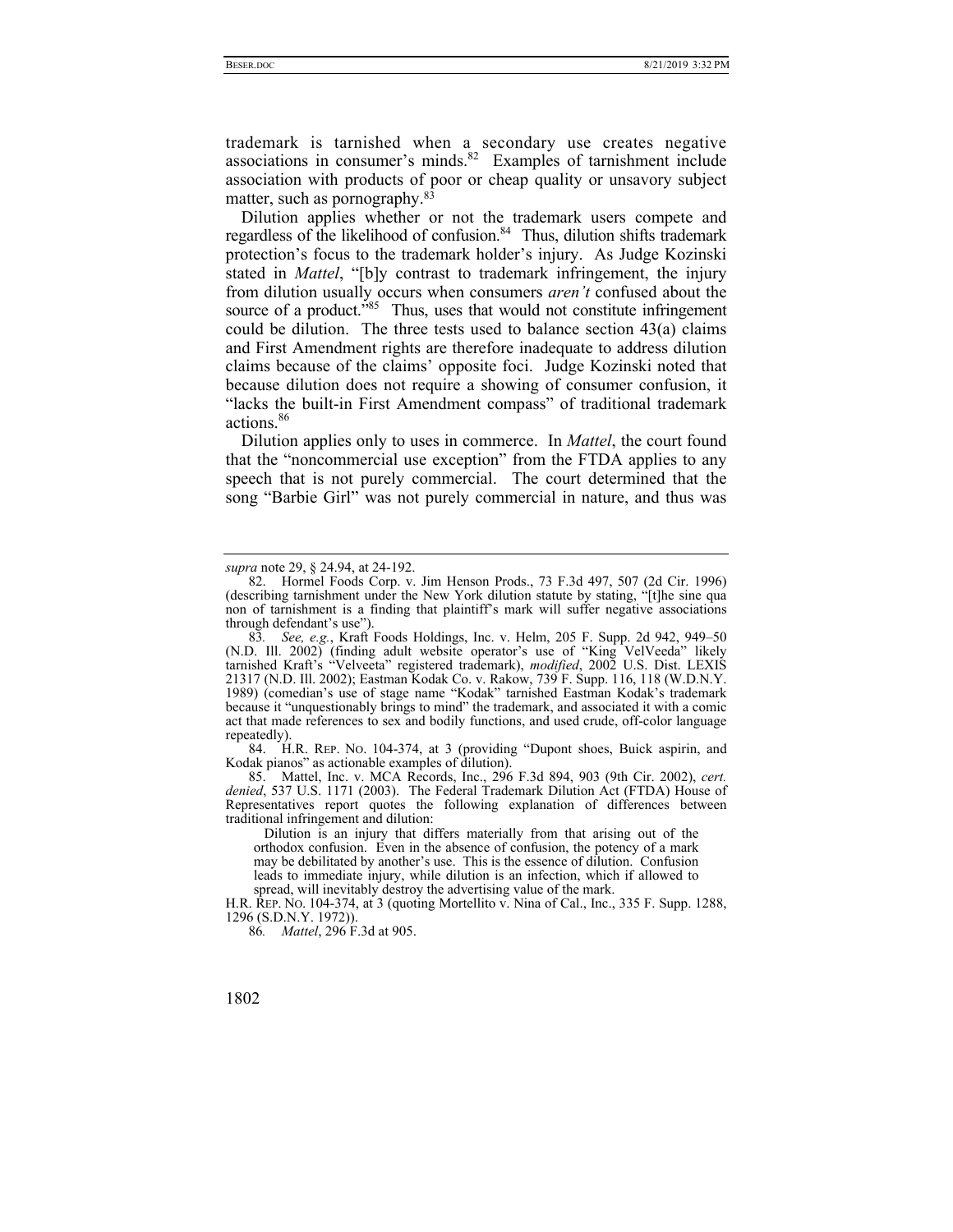fully protected from FTDA claims. $87$  This is particularly important in the entertainment industry. If dilution applied to commercial music and movies, an explosion of litigation could occur, contesting uses of famous product names in song lyrics, films, or titles. Since consumer confusion isn't required, a claim would lie in any artistic work using the trademark—a dangerous situation for any artist.<sup>88</sup>

#### *3. Anticybersquatting Consumer Protection Act*

The second Lanham Act amendment broadening celebrity protection is the Anticybersquatting Consumer Protection Act (ACPA). The ACPA prohibits the registration of an internet domain name that is identical, confusingly similar, or dilutive of a trademark with bad faith intent.<sup>89</sup> Congress approved this amendment in order to prevent Congress approved this amendment in order to prevent cybersquatting—the practice of registering domain names containing trademarks, then profiting from selling these domain names to the trademark holders.<sup>90</sup> Celebrities such as Julia Roberts,<sup>91</sup> Madonna,<sup>92</sup> and others regained domain names containing their names in suits against alleged cybersquatters.<sup>93</sup> Like dilution claims, these rights derive from

 91. Roberts v. Boyd, No. D2000-0210 (World Intellectual Prop. Org. May 29, 2000), *available at* http://arbiter.wipo.int/domains/decisions/html/2000/d2000-0210.html (last visited Nov. 26, 2004).

 92. Ciccone v. Parisi, No. D2000-0847 (World Intellectual Prop. Org. Oct. 12, 2000), *available at* http://arbiter.wipo.int/domains/decisions/html/2000/d2000-0847.html (last visited Nov. 26, 2004).

93*. But see* Sumner v. Urvan, No. D2000-0596, para. 6.1–.6 (World Intellectual Prop. Org. July 24, 2000), *available at* http://arbiter.wipo.int/domains/decisions/ html/2000/d2000-0596.html (last visited Nov. 26, 2004) (complaint by entertainer Sting denied against registrant of sting.com, noting that Sting did not register his name as a trademark, the word sting is commonly used in the English language, and that the dispute

<sup>87</sup>*. Id.* at 906–07.

 <sup>88.</sup> This is not to say that celebrities are cut off from FTDA claims in many, if not most, situations where a name or image has been used. The key question for the court will be whether the use is "purely commercial." *Cf.* Comedy III Prods., Inc. v. Gary Saderup, Inc., 21 P.3d  $797$ ,  $807-11$  (Cal. 2001) (using transformative use test in copyright case to determine whether use had sufficient artistic elements to be separable from celebrity image used on t-shirt), *cert. denied*, 534 U.S. 1078 (2002).

 <sup>89. 15</sup> U.S.C. § 1125(d) (2000).

 <sup>90.</sup> For a discussion of issues relating to the Federal Trademark Dilution Act and the Anticybersquatting Consumer Protection Act, see David H. Bernstein et al., *Trademark and Unfair Competition Issues*, 614 PATENTS, COPYRIGHTS, TRADEMARKS, AND LITERARY PROP. COURSE HANDBOOK 203, 247–85 (2000), *available at* WL 614 PLI/Pat 203; *see also* Jeffrey J. Look, *Law and Order on the Wild, Wild West (WWW)*, 24 U. ARK. LITTLE ROCK L. REV. 817, 825–28 (2002) (discussing varying results in celebrity litigation over domains registered by cybersquatters).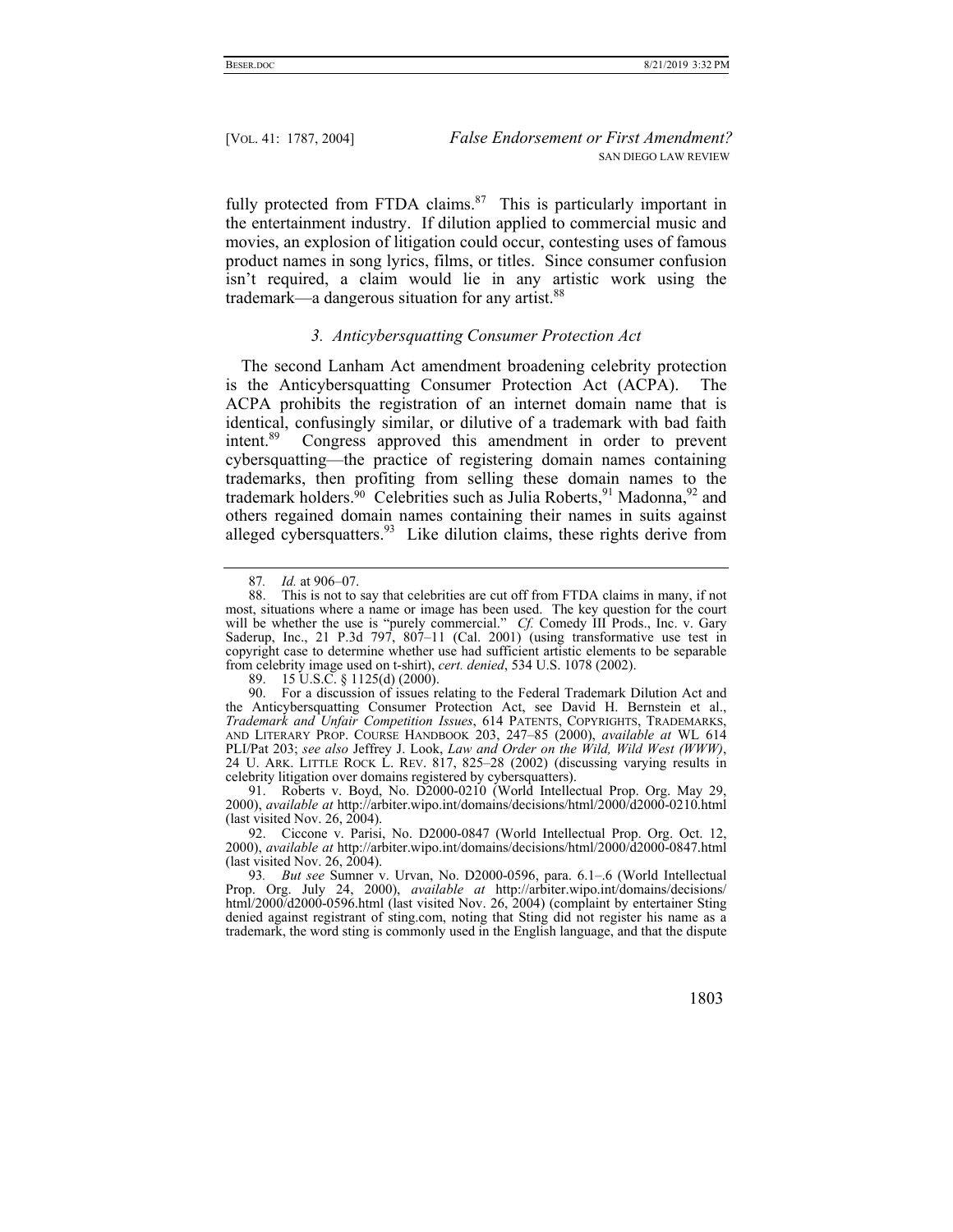an individual's property interest in a name. Claims do not require a showing of consumer confusion as to the individual's involvement in the website.<sup>94</sup>

## *B. Celebrity False Endorsement Lanham Act Claims*

Section  $43(a)$  protects unregistered trademarks.<sup>95</sup> Since the mid-1980s, courts have increasingly recognized celebrities' claims under the Lanham Act as unregistered trademarks protected by section  $43(a)$ . <sup>96</sup> While some commentators see this expansion as an out of control overapplication, courts continue to recognize these claims.<sup>97</sup>

# *1. Unauthorized Use of Name*

A name not registered as a trademark must have secondary meaning for Lanham Act protection because names are not inherently distinctive.<sup>98</sup> Some courts, however, seem to substitute celebrity status

94*. See* 15 U.S.C. § 1125(c)–(d) (2000) (showing neither section adopts the section 43(a) likelihood of confusion standard for infringement).

97*. See* 4 MCCARTHY, TRADEMARKS, *supra* note 29, § 27:14 n.5, at 27-27.

 98. Relatedly, a name cannot be registered as a trademark, and thereby be protected under section 32(1), if it is "primarily merely a surname." 15 U.S.C. §  $1052(e)(4)$  (2000).

McCarthy offers two rationales for the secondary meaning requirement under section 43(a). First, names are analogous to descriptive marks. They are not inherently distinctive because "[t]he known multiplicity of similar personal names may make consumers hesitant to assume a common source for products bearing a particular name." 2 MCCARTHY, TRADEMARKS, *supra* note 29, § 13:3 n.1, at 13-6.1 (2004). Like descriptive marks, names must acquire secondary meaning through commercial use in order to be protected. Second, sellers should not be prevented from honestly describing their products. Because names can describe a product's source, this attribution should be allowed to designate that source when used truthfully. *Id.* at § 13:3, at 13-6.1 to 13-6.2; *see also* Ferguson v. Maita, 162 F. Supp. 2d 433, 440 (W.D.N.C. 2000) (citing McCarthy and requiring secondary meaning for section 43(a) protection for law firm's name containing personal name); Perini Corp. v. Perini Constr., Inc., 915 F.2d 121, 125 (4th

resolution system was not designed to protect "personality rights" apart from trademarked words). This case shows the limits of international internet law. Query whether Sting would be protected under a state right of publicity statute, which would likely protect Sting's persona in addition to his name. *Cf., e.g.*, White v. Samsung Elecs. Am., Inc., 971 F.2d 1395, 1398–99 (9th Cir. 1992) (protecting Vanna White's "identity" under California common law right of publicity), *amended by* 1992 U.S. App. LEXIS 19253 (9th Cir. 1992).

<sup>95.</sup> Two Pesos, Inc. v. Taco Cabana, Inc., 505 U.S. 763, 768 (1992).

 <sup>96.</sup> Parks v. LaFace Records, 329 F.3d 437, 447 (6th Cir. 2003) (discussing Rosa Parks's standing to sue under section 43(a) because celebrities hold a property interest in their identities akin to commercial trademark holder), *cert. denied*, 124 S. Ct. 925 (2003); *see also* 2 MCCARTHY, TRADEMARKS, *supra* note 29, § 13:2 & nn.1–2, at 13-3 to 13-4 (Supp. 2002) (explaining that names are descriptive marks, protectable only upon acquiring secondary meaning through long association of a name with a business, at which point the name and business become synonymous in the public mind).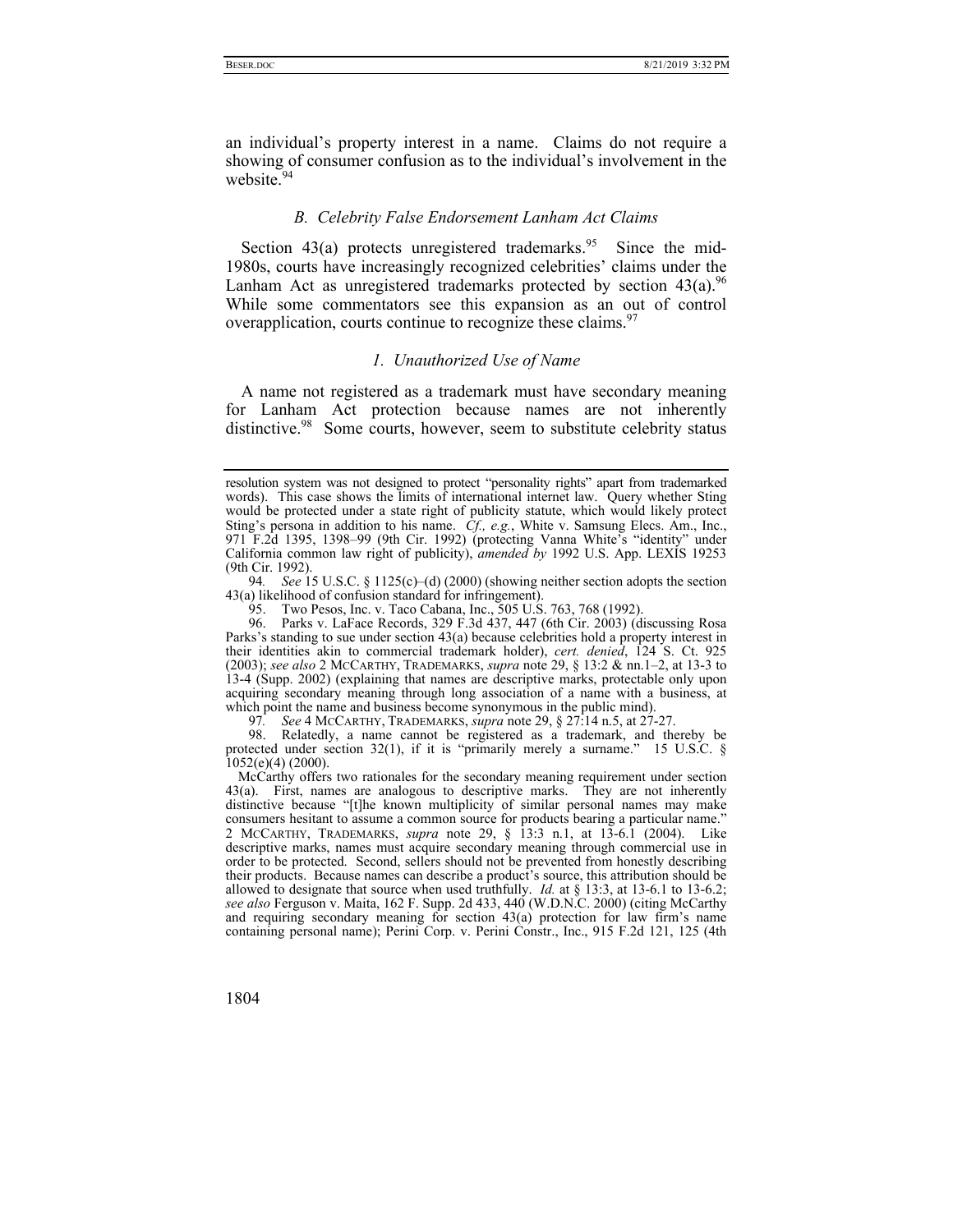for the secondary meaning requirement.<sup>99</sup> Courts view the celebrity's name as a property interest bestowed upon the celebrity as a result of the individual's fame.100 In these cases, courts ask whether or not the plaintiff is a celebrity, not whether consumer confusion exists. This propertybased formulation of trademark rights shifts the focus of whether a name is protected from rights earned through use of the mark to an inherent right given to a famous individual.<sup>101</sup> This approach is more akin to right of publicity cases, where the underlying tension between property rights in one's persona and the First Amendment is pronounced.

## *2. Unauthorized Use of Image and Relation to Copyright*

Celebrities' images are typically covered by the Copyright Act and right of publicity. The basic idea of copyright is conceptually opposite to trademark. A copyright protects a tangible creation for its expression of ideas. Trademark protects something existing in the world for its user, whose use associates that thing with  $\lim_{n \to \infty}$  Although names cannot be copyrighted, tangible representations of celebrities' images are often copyrighted.103 For example, a photograph of a celebrity could be

 100. "[C]ourts routinely recognize a property right in celebrity identity akin to that of a trademark holder under § 43(a)." *Parks*, 329 F.3d at 447 (citing Landham v. Lewis Galoob Toys, Inc., 227 F.3d 619, 626 (6th Cir. 2000)); Waits v. Frito-Lay, Inc., 978 F.2d 1093, 1110 (9th Cir. 1992) (recognizing singer Tom Waits's interest in his voice, as a "purported endorser" of Frito-Lay products as akin to a trademark holder's economic interest), *amended by* 1992 U.S. App. LEXIS 27031 (9th Cir. 1992); Allen v. Nat'l Video, Inc., 610 F. Supp. 612, 624–25 (S.D.N.Y. 1985) (holding the same regarding Woody Allen's commercial interest in building his name's drawing power).

 101. Lemley views granting celebrities such expansive property rights as destructive to free speech because it permits them to curtail speech they do not like and want to suppress, or collect money for it. Lemley, *supra* note 15, at 1713.

 102. Keren Levy, Note, *Trademark Parody: A Conflict Between Constitutional and Intellectual Property Interests*, 69 GEO. WASH. L. REV. 425, 428–29 (2001).

103. Downing v. Abercrombie & Fitch, 265 F.3d 994, 1003–04 (9th Cir. 2001)

Cir. 1990) (requiring secondary meaning for personal name protection under federal and Maryland trademark laws).

<sup>99</sup>*. See, e.g.*, *Parks*, 329 F.3d at 447 (recognizing Rosa Parks's property right in her name because she is a celebrity, thereby constituting a valid trademark protected by section 43(a)); Vanderbilt v. Rolls-Royce Motor Cars, Inc., No. 88 CIV. 8263 (SWK), 1990 U.S. Dist. LEXIS 3342, at \*1–4 (S.D.N.Y. Mar. 28, 1990) (finding representation of Alfred Vanderbilt II in Rolls-Royce commercial falsely implying his endorsement of the car actionable under Lanham Act without showing of secondary meaning based on celebrities' commercial investments in their names for product endorsements and building a career); Condit v. Star Editorial, Inc., 259 F. Supp. 2d 1046, 1054 (E.D. Cal. 2003) (stating that the Lanham Act only applies to individual's identities that function akin to a trademark).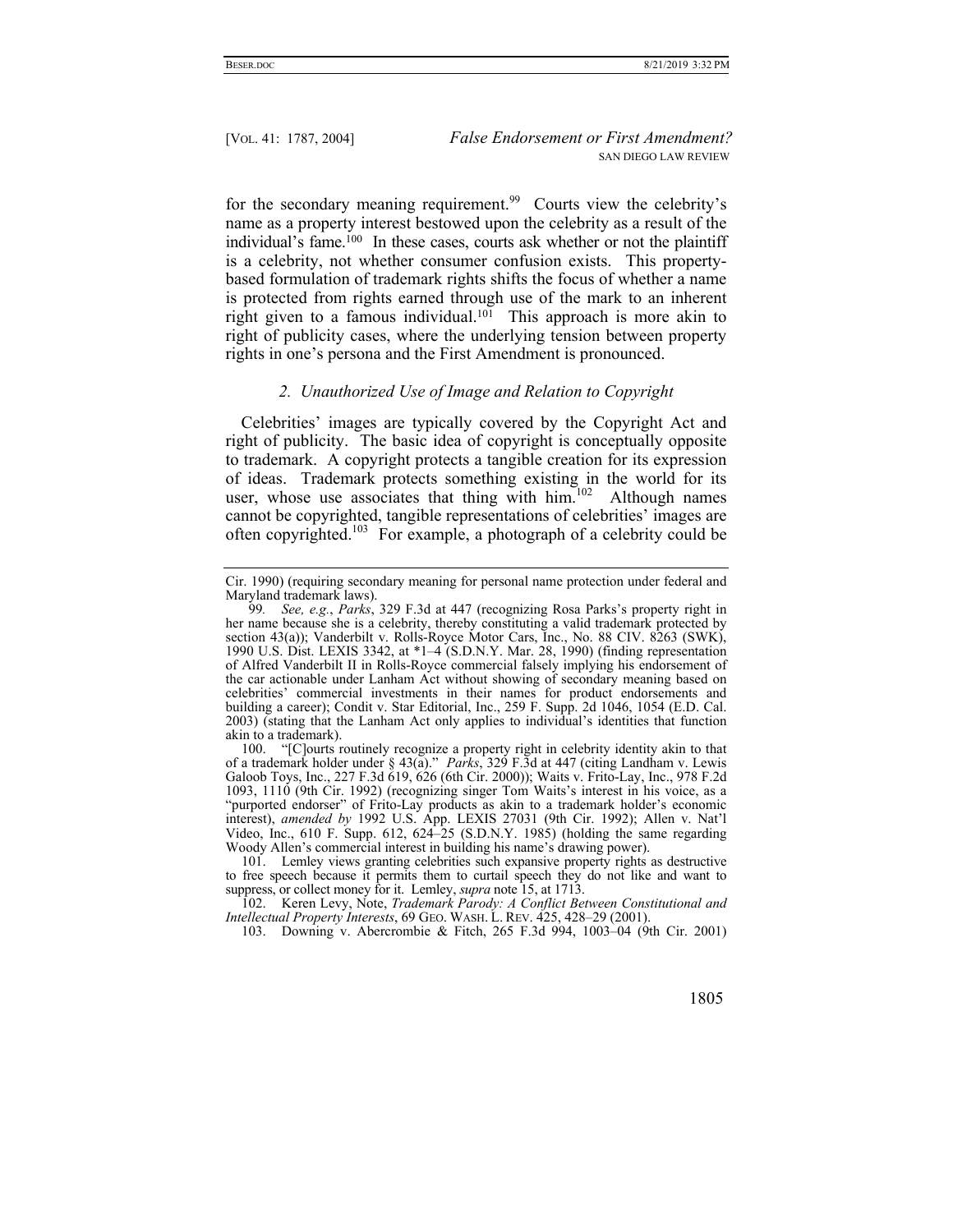copyrighted. A photographer would typically own the rights to his photograph regardless of what is in it. Selling the photograph to a publication would transfer those rights in the photograph. Typical copyright issues related to celebrities include suits over use of film clips,104 graphic artwork, $105$  and musical compositions. $106$  Courts are reluctant to extend trademark protection to copyrightable materials in an effort to prevent circumvention of the limited nature of copyrights.<sup>107</sup>

Right of publicity, discussed later in this Comment, protects the celebrity's ability to exclusively control his name, image, likeness and (sometimes) voice, and prevent others from imitating or copying them to endorse products. Right of publicity claims involving images often apply copyright concepts.<sup>108</sup> Conceptually, this makes sense. Right of publicity protects the physical manifestation of a copyrightable photograph.<sup>109</sup> For example, in *Comedy III Productions, Inc. v. Gary Saderup, Inc.*, the California Supreme Court considered whether a reproduction of The Three Stooges' likenesses on t-shirts constituted commercial or artistic

105*. See* 17 U.S.C. § 102(a)(5) (2000).

106*. See* 17 U.S.C. § 102(a)(2). The history of musical compositions as copyright is as old as copyright law itself. For an interesting summary of copyright cases based on musical composition, see *Columbia Law Library Musical Copyright Infringement Archive*, *at* http://library.law.columbia.edu/music\_plagiarism/index2.html (2002).

107*. See supra* note 104*. But see* Oliveira v. Frito-Lay, Inc., 251 F.3d 56, 61–62 (2d Cir. 2001) (explaining that some works, including graphic designs and musical compositions, can identify goods as trademarks even though they are clearly protected by copyright law).

108*. See* LINDEY & LANDAU, *supra* note 22, § 1.118, at 1-432 (noting that the traditional copyright analysis covering transformative uses is "creeping" into right of publicity cases).

 109. The *Comedy III* court notes that, at least theoretically, the right of publicity and copyright law share a common goal of "protecting the creative fruits of intellectual and artistic labor." Comedy III Prods., Inc., v. Gary Saderup, Inc., 21 P.3d 797, 808 (Cal. 2001), *cert. denied*, 534 U.S. 1078 (2002).

<sup>(</sup>citing MELVILLE B. NIMMER & DAVID NIMMER, 1 NIMMER ON COPYRIGHT §  $1.01[\overline{B}][1][c]$ , at 1-23 to 1-24 (2004)) (stating that names and images are part of a persona protected by the right of publicity, whose protection is not preempted by the Copyright Act because the persona, unlike a photograph of a person, is not copyrightable); *see also* Brown v. Ames, 201 F.3d 654, 661 (5th Cir. 2000) (holding that Texas tort of misappropriation protecting name, image, or likeness was not preempted by Copyright Act because Congressional reports showed desire to keep state privacy and publicity laws intact).

<sup>104</sup>*. See* Comedy III Prods., Inc. v. New Line Cinema, 200 F.3d 593 (9th Cir. 2000), *amended by* 2000 U.S. App. LEXIS 1421 (9th Cir. 2000). The owner of intellectual property rights in the Three Stooges filed this action against New Line Cinema for use of a Three Stooges clip in the film, *The Long Kiss Goodnight*. *Id.* at 594. Comedy III Productions argued that the clip was "particularly distinctive" of the Three Stooges' style of comedy, and thus the clip constituted a trademark. The court rejected this attempt to classify the cause of action as trademark infringement, seeing it as an attempt to circumvent copyright law by use of the Lanham Act. *Id.* at 595. The court found that a copyright claim would have failed if it had been brought since the film's copyright had expired and it had entered the public domain. *Id.*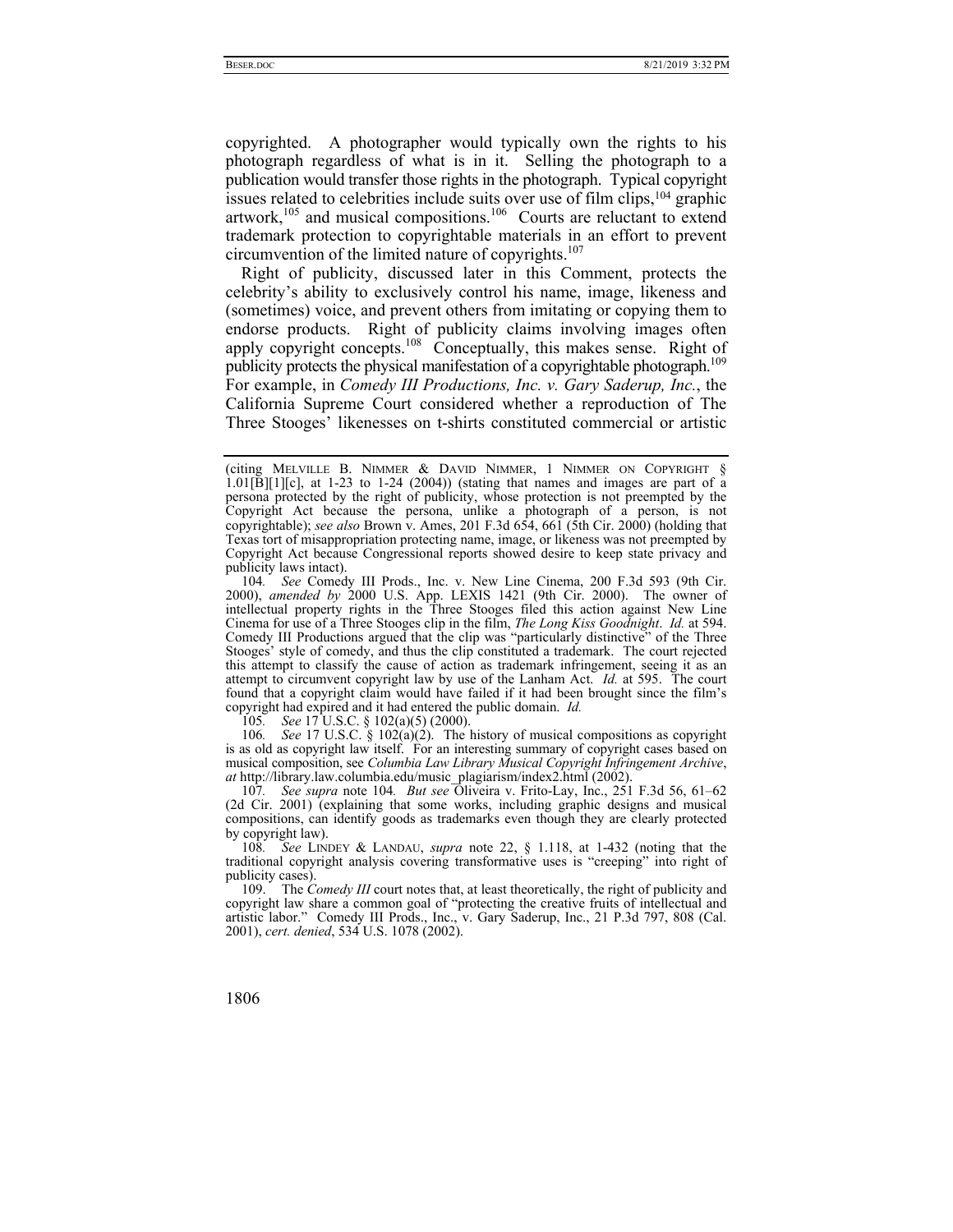speech in a state statutory right of publicity claim.<sup>110</sup> The court used some aspects of copyright analysis to determine whether an artist's creation could be protected on its own—apart from the Three Stooges' images. While warning against the wholesale importation of the fair use doctrine of copyright law into the right of publicity, the court found the "transformative use" test typical in copyright claims to be relevant to its analysis.111 The court applied this concept to devise a "significant transformative element" test for the right of publicity. This requires the artist to go beyond "literal depiction or imitation of a celebrity for commercial gain," and add significant transformative elements to the work in order to claim First Amendment protection.<sup>112</sup> These elements could include parody, factual reporting, or fictionalized portrayal, and range from "heavy-handed lampooning" to "subtle social criticism."<sup>113</sup> This leading case demonstrates the influence of copyright principles on other related celebrity claims.<sup>114</sup>

As a general rule, a person's image cannot function as a trademark.<sup>115</sup> However, when a specific image of an individual is consistently used to identify goods or services, it functions as a trademark and can be protected as such.116 In *ETW Corp. v. Jireh Publishing, Inc.*, golfer Tiger Woods's exclusive marketing firm, ETW Corporation, filed Lanham Act and right of publicity claims against an artist who sold limited edition lithographs of Woods winning the Masters golf tournament. ETW claimed that Woods's likeness is protected as a

114*. See also* Winter v. DC Comics, 69 P.3d 473, 479 (Cal. 2003) (applying *Comedy III* transformative use test to find permissible use of musicians Johnny and Edgar Winter in "Jonah Hex" comic book). *But see* Doe v. TCI Cablevision, 110 S.W.3d 363, 374 (Mo. 2003) (declining to apply *Comedy III* when professional hockey player Tony Twist filed right of publicity claim against *Spawn* comic book creator when a villain in the book shared Twist's name because the test fails to protect from exploitive uses if expressive, transformative components exist in the work), *cert. denied*, McFarlane v. Twist, 124 S. Ct. 1058 (2004).

 115. ETW Corp. v. Jireh Publ'g, Inc., 332 F.3d 915, 922 (6th Cir. 2003), *reh'g denied*, 2003 U.S. App. LEXIS 19044 (6th Cir. 2003).

116*. Id.* at 923 (citing Pirone v. MacMillan, Inc., 894 F.2d 579, 583 (2d Cir. 1990)).

<sup>110</sup>*. Id.* at 800–01.

<sup>111</sup>*. Id.* at 808.

<sup>112</sup>*. Id.*

<sup>113</sup>*. Id.* at 809. The court cites the *Parks* District Court decision as an example of "fictionalized portrayal"—a characterization with which the *Parks* Court of Appeals decision apparently did not agree. *Id.* A fictionalized portrayal would certainly have artistic relevance under *Rogers*, while the Court of Appeals did not find such relevance*.*  Parks v. LaFace Records, 329 F.3d 437, 452–56 (6th Cir. 2003), *cert. denied*, 124 S. Ct. 925 (2003).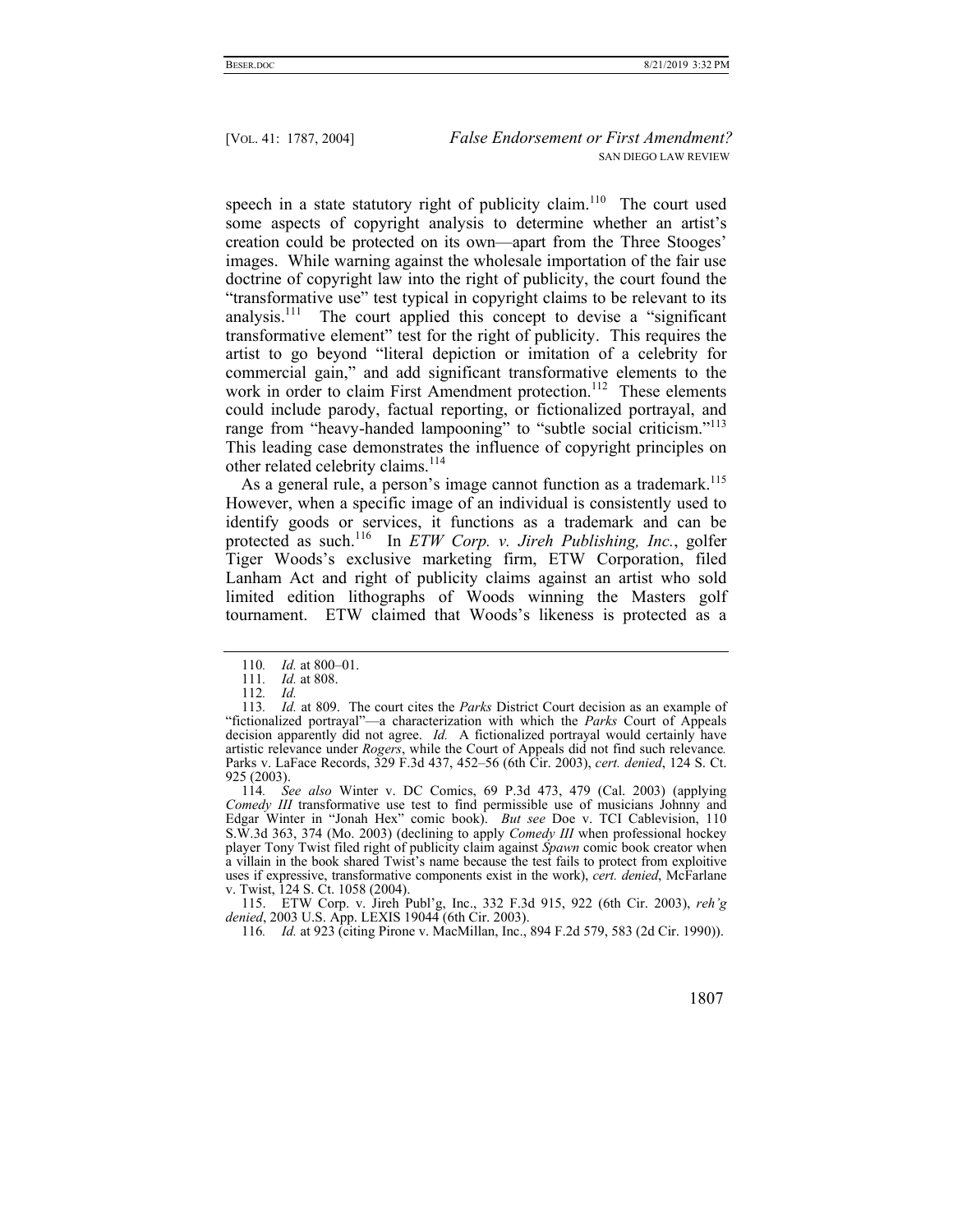trademark. The court disagreed. Woods's status as one of the most photographed sports figures of his generation did not entitle him to a "sweeping claim to trademark rights in every photograph and image" of him.<sup>117</sup> The court reasoned that no reasonable consumer would believe that every picture of Woods originated with him. $118$  He is not "a walking, talking trademark."<sup>119</sup> Therefore, his image cannot be protected as a trademark unless a particular image serves the trademark function of source designation or endorsement.<sup>120</sup>

# *3. Propertization of Trademark Results in Need to Define "Celebrity"*

Under the property conception of trademark discussed above, a plaintiff claiming to be a celebrity for the purposes of trademark infringement must have been a celebrity at the time of infringement in order to have standing.<sup>121</sup> The Lanham Act protects against economic injury, so plaintiffs must have an economic interest in their names at the time of infringement for it to be actionable. Potential for commercial interest at a later time is insufficient.<sup>122</sup>

Trademark protection of a famous name may not end even with the celebrity's nonuse of this name for extended periods of time. For example, basketball Hall of Famer Kareem Abdul-Jabbar filed a Lanham Act claim against General Motors for using his long unused birth name, Lew Alcindor, as the answer to a trivia question in an Oldsmobile commercial.<sup>123</sup> Typically, a trademark can be abandoned by lack of use in interstate commerce.<sup>124</sup> According to the Ninth Circuit, however, names cannot be abandoned in the same manner as standard commercial trademarks.<sup>125</sup> The court recognized a birth name as an integral part of one's identity, neither bestowed upon him for commercial purposes, nor

<sup>117</sup>*. ETW Corp.*, 332 F.3d at 923; *see also Pirone*, 894 F.2d at 583 (trademark holder of words "Babe Ruth" not entitled to enjoin use of Babe Ruth photographs unless photographs indicate source or origin); Estate of Presley v. Russen, 513 F. Supp 1339, 1364 (D.N.J. 1981) (stating that estate of Elvis Presley could not enjoin all uses of photographs, image, or likeness under Lanham Act unless it designated origin).

<sup>118</sup>*.* ETW Corp., 332 F.3d at 922.<br>119. Id.

<sup>119</sup>*. Id.*

<sup>120</sup>*. Id.*

 <sup>121.</sup> Condit v. Star Editorial, Inc., 259 F. Supp. 2d 1046, 1048, 1051 (E.D. Cal. 2003) (stating that Carolyn Condit lacked standing for false association claim against Star tabloid for its article "Condit's Wife's Agony," explicitly representing it as "her own story," because she was not a celebrity and did not have an economic interest in her identity).

<sup>122</sup>*. Id.* at 1051.

<sup>123.</sup> Abdul-Jabbar v. Gen. Motors Corp., 85 F.3d 407, 409 (9th Cir. 1996).<br>124. 2 McCARTHY, TRADEMARKS, *supra* note 29, § 17:9, at 17-11 (2004).

 <sup>124. 2</sup> MCCARTHY, TRADEMARKS, *supra* note 29, § 17:9, at 17-11 (2004).

<sup>125</sup>*. Abdul-Jabbar*, 85 F.3d at 412. This appears to be the only section 43(a) case addressing the potential of name abandonment as a defense.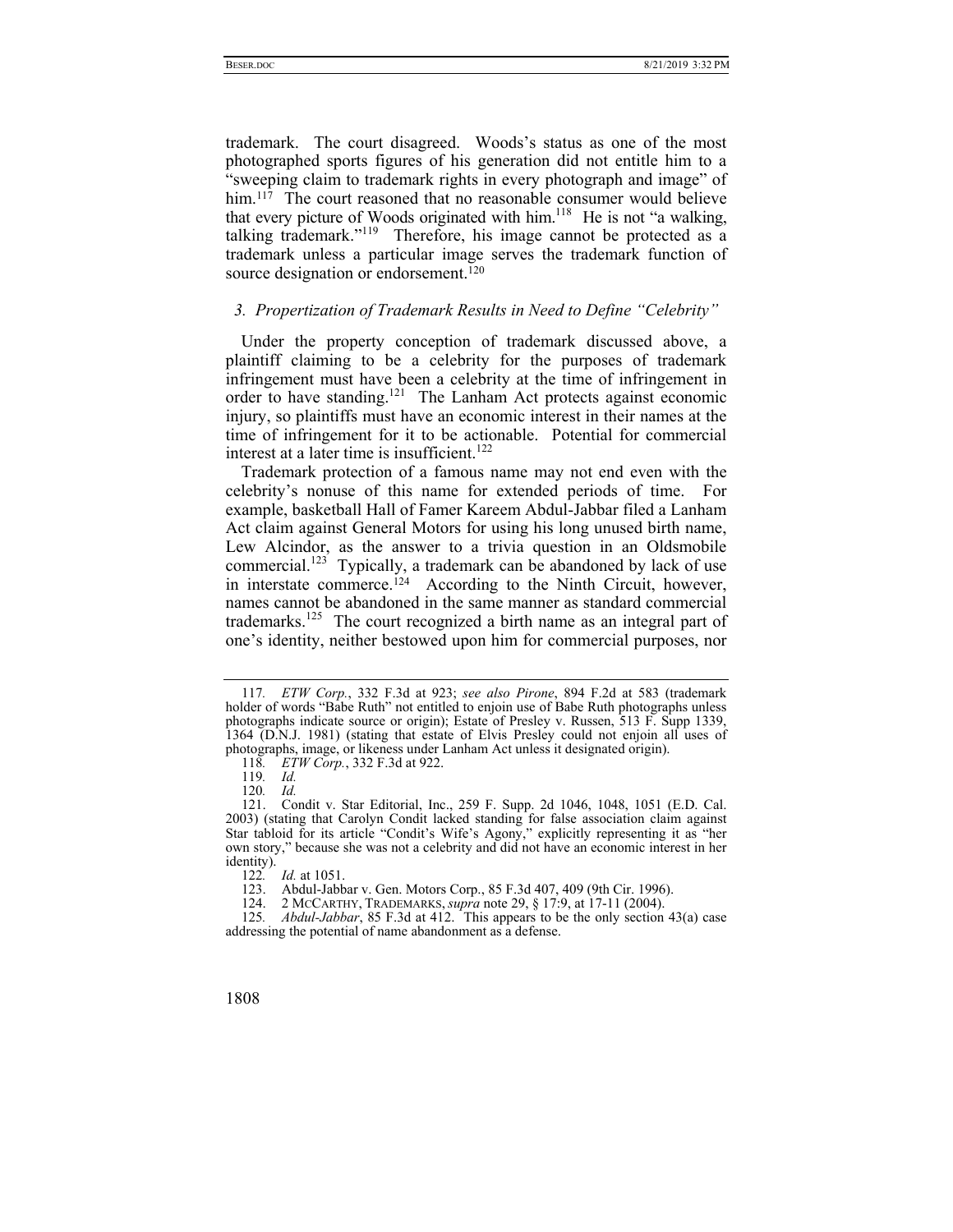kept alive by commercial use.126 While the court did not determine whether General Motors' use of Abdul-Jabbar's name in the commercial constituted endorsement, it held that General Motors could not assert abandonment as a defense.<sup>127</sup> Again, finding a special property attribute in names acknowledges the different treatment given celebrity names.

If a one-time celebrity is no longer famous, is the property right these courts find to be vested in his name also lost? Courts have not addressed whether the property interest endowed in a celebrity can be lost when the individual is no longer a celebrity. This situation is distinguishable from *Abdul-Jabbar*, where the individual remained a celebrity, but did so under a different name.

Many celebrities' most valuable asset is their name, image, or other distinctive attribute.<sup>128</sup> Especially after a celebrity stops performing, endorsements or other engagements become a primary income source.<sup>129</sup> As a result, retaining celebrity status for the purposes of trademark protection can become a crucial determination for a one-time celebrity. Marginal celebrities' ability to retain this property right is important to retaining their endorsement value in the future.

For example, consider the song "Bette Davis Eyes" (referred to as a permissible use of Bette Davis's name in *Rogers*)130 and its singer, Kim Carnes. "Bette Davis Eyes" won Carnes a Grammy in 1981.<sup>131</sup> Following this success, she produced several minor hits, recording her final Billboard Top 20 hit in 1985.<sup>132</sup> A song entitled "Kim Carnes" at the height of her popularity would certainly implicate the Lanham Act because the public would likely associate her with the song. Assuming Carnes's property interest is vested in her and does not require use, as characterized by the *Abdul-Jabbar* court, Carnes's protection would be the same in 2004, or 2054, because her property right in her name could not be abandoned. If she endorsed products in the meantime, those endorsements would constitute a use in commerce, keeping her rights alive regardless of what conception of her right is used.

What if Carnes is no longer a celebrity? Between 1991 and 2004,

 <sup>132.</sup> Steve Huey, *Kim Carnes*, ARTISTDIRECT.COM, *at* http://www.artistdirect. com/nad/music/artist/bio/0,,412166,00.html#bio (last visited Nov. 29, 2004).



<sup>126</sup>*. Id*. at 411.

<sup>127</sup>*. Id.*

 <sup>128.</sup> Frankel, *supra* note 5, at 9.

<sup>129</sup>*. Id*.

 <sup>130.</sup> Rogers v. Grimaldi, 875 F.2d 994, 999 (2d Cir. 1989).

 <sup>131.</sup> Eric Gelman et al., *Rocking Video*, NEWSWEEK, Apr. 18, 1983, at 96.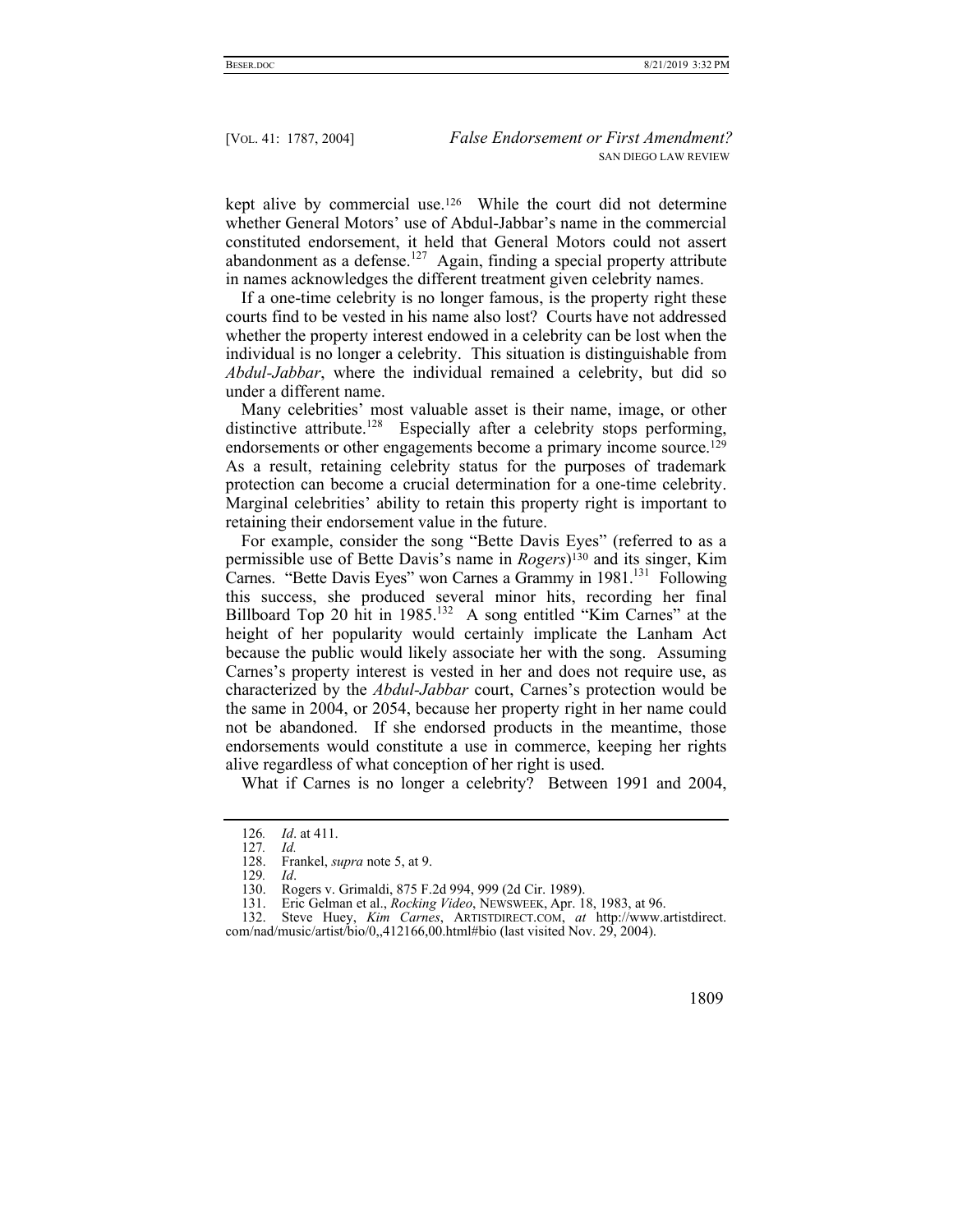Carnes did not release any new albums.<sup>133</sup> A court disagreeing with *Abdul-Jabbar* and holding to traditional trademark formulations of abandonment could find that a thirteen-year lapse in using a name commercially to identify any new product could result in abandonment of trademark rights in her name. Stated differently, the court would remove her celebrity status, thus revoking the property interest the *Abdul-Jabbar* court would have found to be endowed in her name. Carnes would then be required to establish secondary meaning in her name. Without use in trade for thirteen years except to identify her earlier albums, she would not likely be able to establish secondary meaning. As a result, and without the property right some courts attribute to celebrities' names, Carnes's name would no longer have Lanham Act protection.<sup>134</sup>

## *C. First Amendment Defense*

The level of First Amendment protection a use receives depends on the type of speech containing the mark. Commercial speech, such as advertising, receives some protection under the *Central Hudson* test. Artistic speech is fully protected. Commercial music and movies present more difficult analyses.

## *1. Attributes of Pure Commercial Speech*

In cases of pure commercial speech, section  $43(a)$  protects celebrities from use of their names in a manner that would falsely imply their endorsement of a product. "[T]he 'core notion of commercial speech' is that it 'does no more than propose a commercial transaction.'"135

The definition of commercial speech has fluctuated. In *Central Hudson*, the Supreme Court broadened the commercial speech definition to include "expression related solely to the economic interests of the speaker and its audience." Cent. Hudson Gas & Elec.



 <sup>133.</sup> Steve Huey, *Kim Carnes*, ARTISTDIRECT.COM, *at* http://www.artistdirect.com/ nad/music/artist/card/more/0,,412166-1,00.html (last visited Nov. 29, 2004).

 <sup>134.</sup> Note that this is not really a problem after all. If Carnes is using her name for endorsements, she would retain protection by using it in commerce. If she isn't, and so much time passes that no one will know that she's famous, then she's not really losing anything of value anyway. That is, who would hire an endorser that no one will recognize? (Until she appears on *The Surreal Life*, thus magically resurrecting her celebrity status. *See* discussion *supra* note 2.)

 <sup>135.</sup> Hoffman v. Capital Cities/ABC, Inc., 255 F.3d 1180, 1184 (9th Cir. 2001) (quoting Bolger v. Youngs Drug Prods. Corp., 463 U.S. 60, 66 (1983)). In *Hoffman*, Los Angeles Magazine published a digitally altered photograph of actor Dustin Hoffman from the film "Tootsie," dressed in designer women's clothing for its "Fabulous Hollywood Issue!" *Id.* at 1183. The court found that the photograph was entitled to full First Amendment protection because it was not pure commercial speech. *Id.* at 1184–86. Alternatively, the court found that it would be protected under *Comedy III*'s right of publicity "significant transformative element" test for artistic speech. *Id.* at 1184 n.2.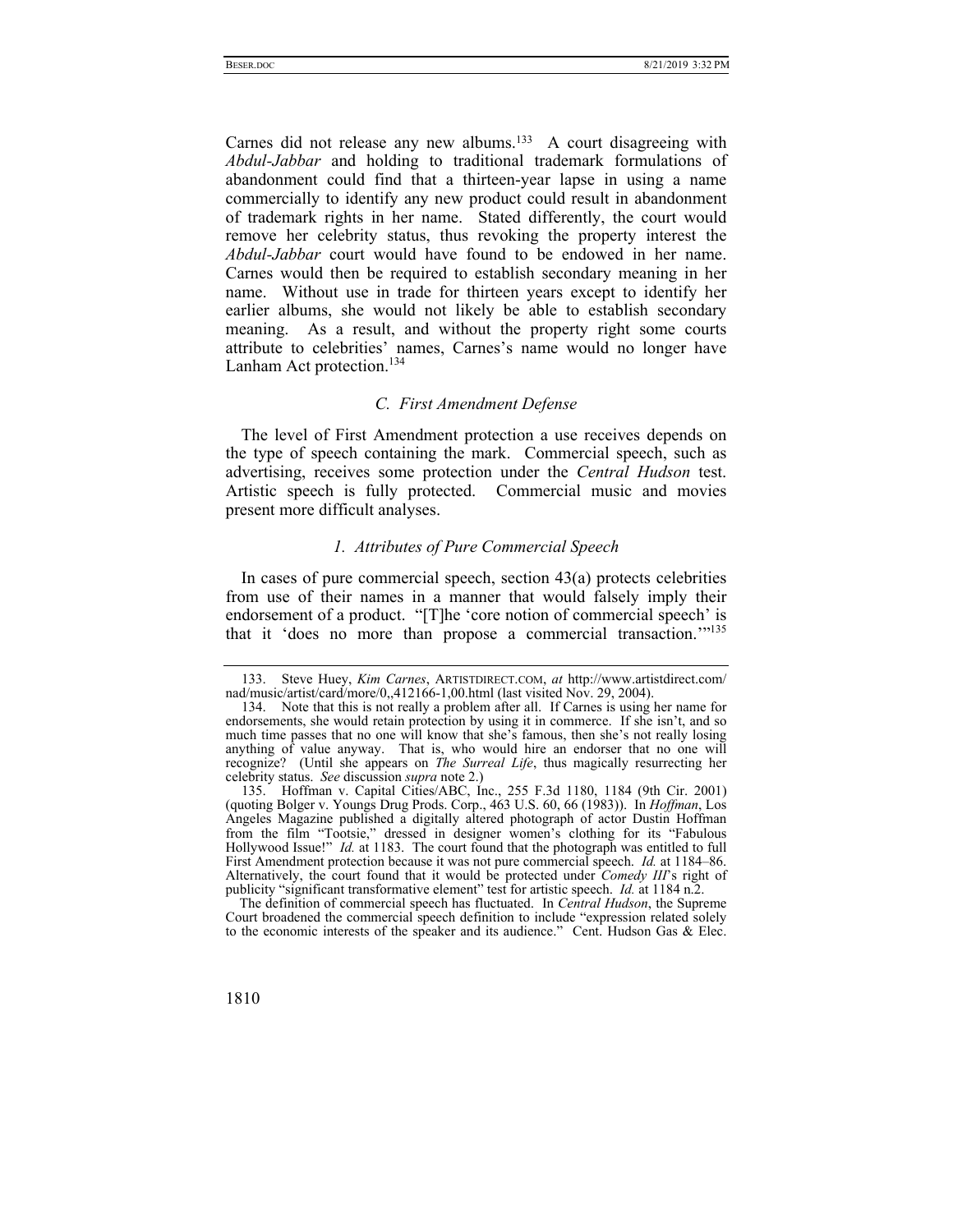Advertising is the classic example of commercial speech. However, speech does not lose its protection simply because the speaker spends money on it.<sup>136</sup> Commercial speech is subject to diminished First Amendment protection under *Central Hudson.* Under *Central Hudson*, commercial speech cannot be restricted unless a four-part test is met: (1) The speech must concern lawful activity that is neither false nor misleading; (2) the asserted government interest must be substantial; (3) the restriction must directly advance the substantial government interest; and (4) the restriction must not be more extensive than necessary to advance that interest.<sup>137</sup>

### *2. Attributes of Pure Artistic Speech*

Artistic speech receives full protection under the First Amendment. The First Amendment "looks beyond written or spoken words as mediums of expression,"<sup>138</sup> and protects music,<sup>139</sup> visual art,<sup>140</sup> pictures, films, and drawings. $141$  These expressions are protected even if they do

136*. Va. State Bd. of Pharmacy*, 425 U.S. at 761 (citing Buckley v. Valeo, 424 U.S. 1, 35–59 (1976); *Pittsburgh Press Co.*, 413 U.S. at 384; N.Y. Times Co. v. Sullivan, 376 U.S. 254, 266 (1964)).

137*. Cent. Hudson Gas & Elec. Corp.*, 447 U.S. at 566. For a discussion of the interplay between the right of publicity and commercial speech, see Waller, *supra* note 8, at 59 (suggesting that the *Central Hudson* analysis is the proper current test to balance commercial speech and the right of publicity).

 138. Hurley v. Irish-Am. Gay, Lesbian, & Bisexual Group of Boston, Inc., 515 U.S. 557, 569 (1995) (allowing parade organizers to choose messages displayed in their parade as a protection of their First Amendment rights).

 139. Ward v. Rock Against Racism, 491 U.S. 781, 790 (1989) (stating that City's right to regulate performers at public forum based on noise restrictions was subject to First Amendment protection for performers).

 140. Bery v. City of New York, 97 F.3d 689, 695 (2d Cir. 1996) (finding New York City regulations strictly limiting sale of visual art violative of First Amendment), *aff'd without opinion*, 216 F.3d 1072 (2d Cir. 2000).

141. Kaplan v. California, 413 U.S. 115, 119–20 (1973); *see also* ETW Corp. v.

Corp. v. Pub. Serv. Comm'n, 447 U.S. 557, 561 (1980) (citing Friedman v. Rogers, 440 U.S. 1, 11 (1979); Bates v. State Bar, 433 U.S. 350, 363–64 (1977); Va. State Bd. of Pharmacy v. Va. Citizen's Consumer Council, Inc., 425 U.S. 748, 762 (1976)). In *Bolger*, the Court reverted to asking whether the speech proposed a commercial transaction to determine whether it was commercial. *Bolger*, 463 U.S. at 66 (citing *Va. State Bd. of Pharmacy*, 425 U.S. at 762 (quoting Pittsburgh Press Co. v. Human Relations Comm'n on Human Relations, 413 U.S. 376, 385 (1973))). In *Board of Trustees of the State University of New York v. Fox*, the Court announced that the proposal of a commercial transaction was "*the* test for identifying commercial speech." Bd. of Trs. of the State Univ. of N.Y. v. Fox, 492 U.S. 469, 473–74 (1989) (emphasis added); *see* City of Cincinnati v. Discovery Network, Inc., 507 U.S. 410, 422–24 (1993) (explaining the development of commercial speech protection).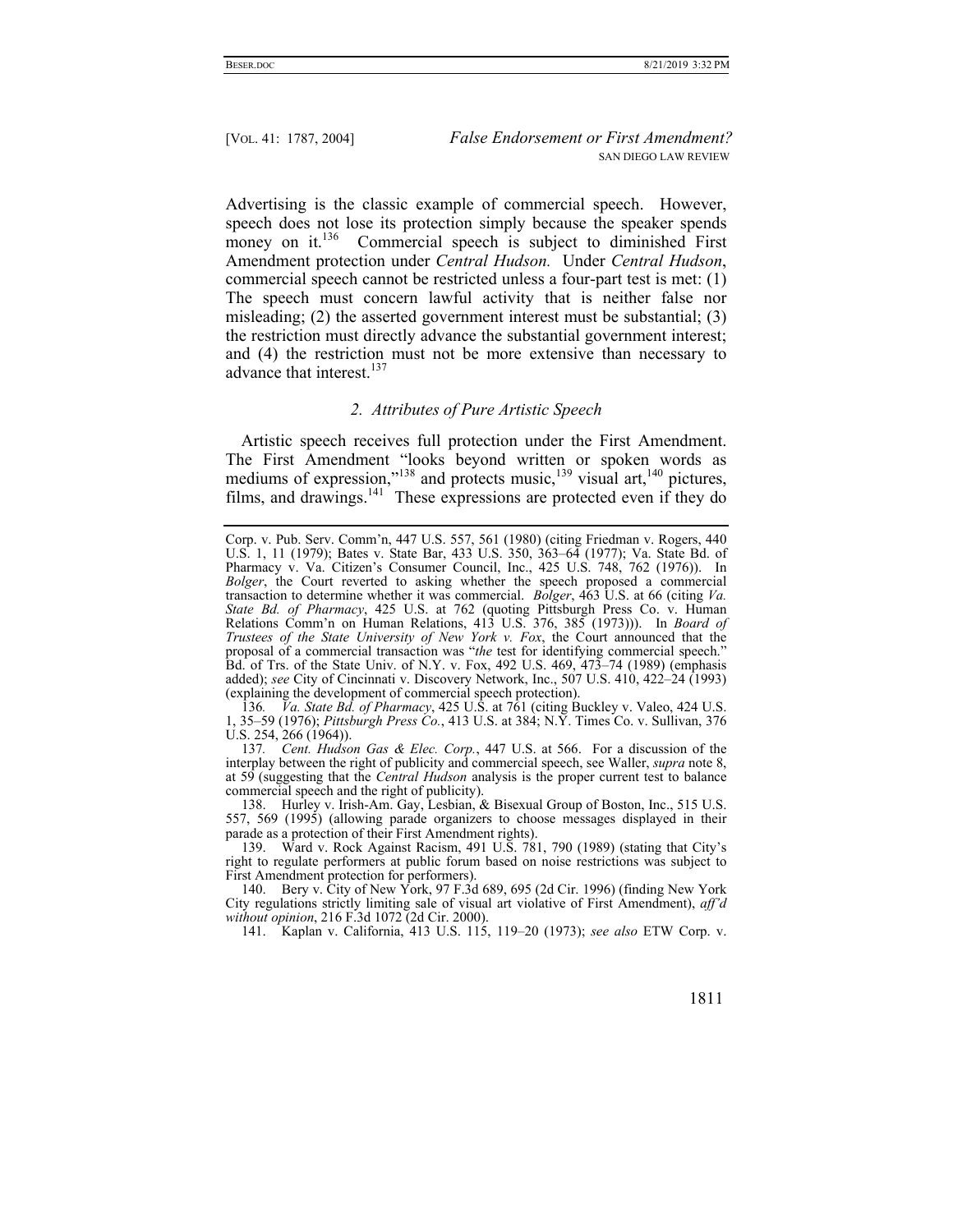not have a "narrow, succinctly articulable" message.<sup>142</sup> Selling expressive materials does not diminish their First Amendment protection.<sup>143</sup> The problem in most of these cases is that celebrities' names or images are used in works generally considered to be artistic, such as songs or movies, and used commercially.144

## *3. Popular Music and Movies Combine Commercial and Artistic Elements*

Movie titles present a clear example of judicial trouble classifying types of speech for purposes of First Amendment protection. *Rogers* created a hybrid category of speech relating only to using celebrity names in creative works.145 In *Rogers,* the court considered whether a filmmaker's use of the title "Ginger and Fred" violated the Lanham Act by creating the false impression that Ginger Rogers endorsed the film.<sup>146</sup> Recognizing the difficulty in distinguishing artistic and commercial speech in celebrity cases, the *Rogers* court determined that titles and the artistic works they identify are of a "hybrid nature."147 "Movies, plays, books, and songs are all indisputably works of artistic expression and deserve protection. Nonetheless, they are also sold in the commercial marketplace like other more utilitarian products, making the danger of consumer deception a legitimate concern . . . .<sup>148</sup> The court acknowledged *Central Hudson*'s restrictions on regulation of commercial speech. Noting the similarity between titles and ordinary commercial goods, the court stated: "The purchaser of a book, like the purchaser of a can of peas, has a right not to be misled as to the source of the product."149 However, the title of an artistic work does not identify its source in the same manner as a can of peas. The commercial and artistic elements of a title and a work are "inextricably intertwined," so a title can permissibly have artistic significance and be fashioned in such a way as

Jireh Publ'g, Inc., 332 F.3d 915, 924–25 (6th Cir. 2003) (discussing First Amendment protection for lithograph of Tiger Woods).

<sup>142</sup>*. Hurley*, 515 U.S. at 569 (noting that such a requirement would not protect the "unquestionably shielded painting of Jackson Pollock, music of Arnold Schoenberg, or Jabberwocky verse of Lewis Carroll").

<sup>143</sup>*. ETW Corp*., 332 F.3d at 925 (citing City of Lakewood v. Plain Dealer Publ'g Co., 486 U.S. 750, 756 n.5 (1988)).

<sup>144</sup>*. See, e.g.*, Rogers v. Grimaldi, 875 F.2d 994, 998 (2d Cir. 1989) (recognizing the interplay between commercial and artistic elements of speech in these cases).

<sup>145</sup>*. Id.* at 999. The Second Circuit later expanded *Rogers* to apply in any case of artistic expression clashing with the Lanham Act, including parody. Cliffs Notes, Inc. v. Bantam Doubleday Dell Publ'g Group, Inc., 886 F.2d 490, 495 (2d Cir. 1989).

<sup>146.</sup> *Rogers*, 875 F.2d at 997.

<sup>147</sup>*. Id.* at 998.

<sup>148</sup>*. Id.* at 997.

<sup>149</sup>*. Id.* at 997–98.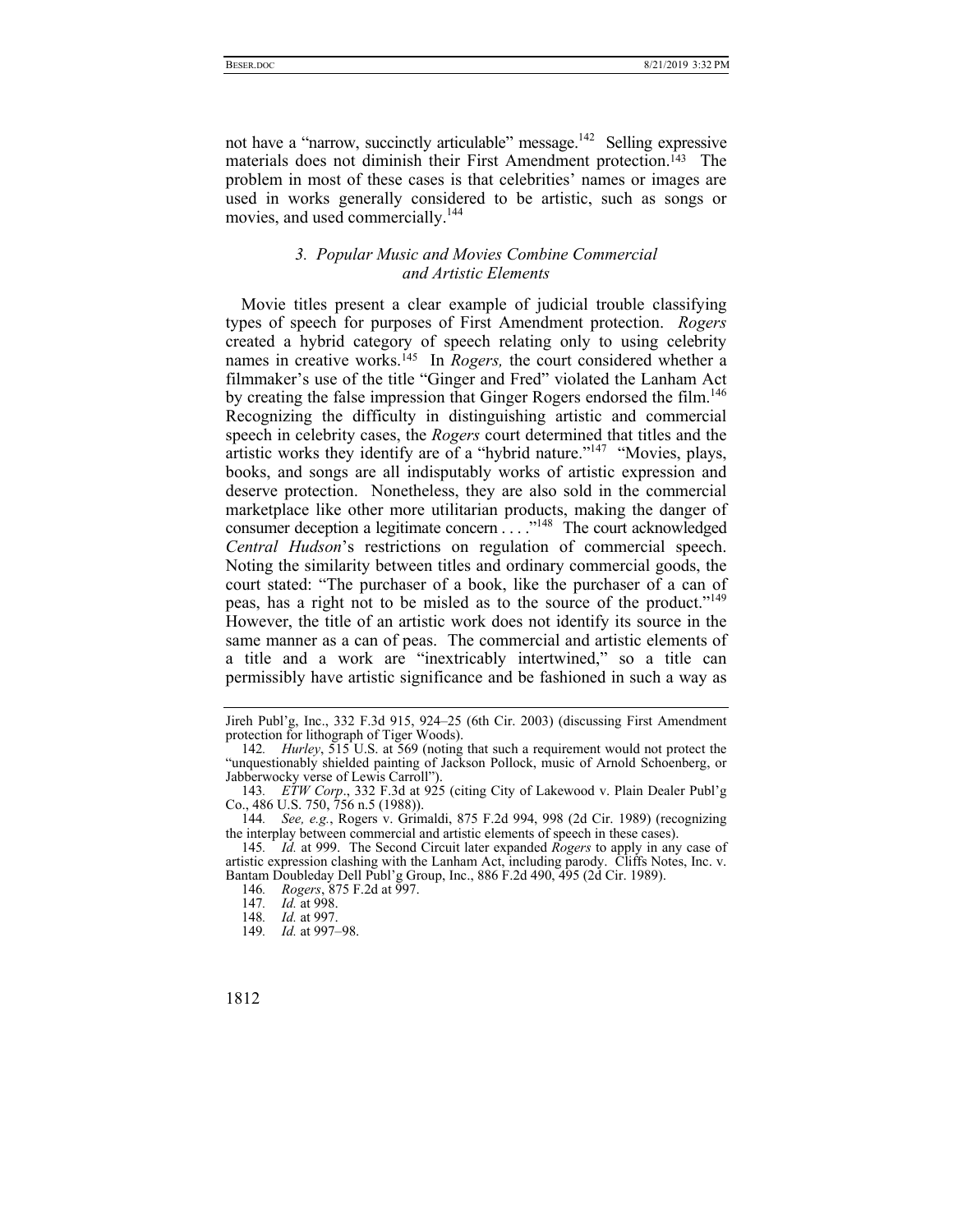to sell more copies.<sup>150</sup>

At least one court treated a movie title as commercial speech when the injunction sought related only to the film's title, not its content. In *American Dairy Queen Corp. v. New Line Productions, Inc.*, <sup>151</sup> a Minnesota District Court considered whether New Line's film "Dairy Queens" infringed on American Dairy Queen's trademarked name. The court distinguished *Rogers* by finding that because the New Line film's content lacked an artistic connection with the famous name "Dairy Queen," the title itself constituted commercial speech.<sup>152</sup>

#### *4. Blurry Restrictions Defeat First Amendment Purposes*

The two distinct, commonly acknowledged purposes of the First Amendment are: (1) "To preserve an uninhibited marketplace of ideas' and to repel efforts to limit the 'uninhibited, robust and wide-open' debate on public issues"; and (2) "[T]o foster a fundamental respect for individual development and self-realization."153 This individual realization must be free from government restraint regardless of the nature or manner of the views, "unless there is a compelling reason to the contrary."<sup>154</sup>

Inconsistent tests balancing the Lanham Act and First Amendment rights, and inconsistent application of those tests, result in defeating the purposes of the First Amendment. The uninhibited marketplace of ideas and potential for individual expression are greatly restricted by the prospective effects of inconsistent litigation.<sup>155</sup> Artists are unlikely to

[I]ndividuals and groups also use star signs in their everyday lives to communicate *meanings of their own making*. They make active and creative use of celebrity images to construct themselves and their social relations, to identify themselves as individuals and as members of subcultural groups, and to express and communicate their sense of themselves and their particular

<sup>150</sup>*. Id.* at 998.

 <sup>151. 35</sup> F. Supp. 2d 727 (D. Minn. 1998).

<sup>152</sup>*. Am. Dairy Queen Corp.*, 35 F. Supp. 2d at 734–35.

 <sup>153.</sup> Comedy III Prods., Inc. v. Gary Saderup, Inc., 21 P.3d 797, 803 (Cal. 2001) (quoting in part Guglielmi v. Spelling-Goldberg Prods., 603 P.2d 454, 458 (Cal. 1979)), *cert. denied*, 534 U.S. 1078 (2002). *Guglielmi* based its reasoning on *Red Lion Broadcasting Co. v. FCC*, 395 U.S. 367, 390 (1969), and *Gertz v. Robert Welch, Inc.*, 418 U.S. 323, 340 (1974). *Guglielmi*, 603 P.2d at 458 (discussing free speech rights as "essential in a democratic system of government").

<sup>154</sup>*. Comedy III Prods., Inc.*, 21 P.3d at 803 (quoting *Guglielmi*, 603 P.2d at 458).

<sup>155</sup>*. See Comedy III Prods., Inc.*, 21 P.3d at 803 (discussing the potential for the right of publicity to limit important elements of speech); *see also* Michael Madow, *Private Ownership of Public Image: Popular Culture and Publicity Rights*, 81 CAL. L. REV. 125 (1993). Madow discusses the importance of speech about celebrities: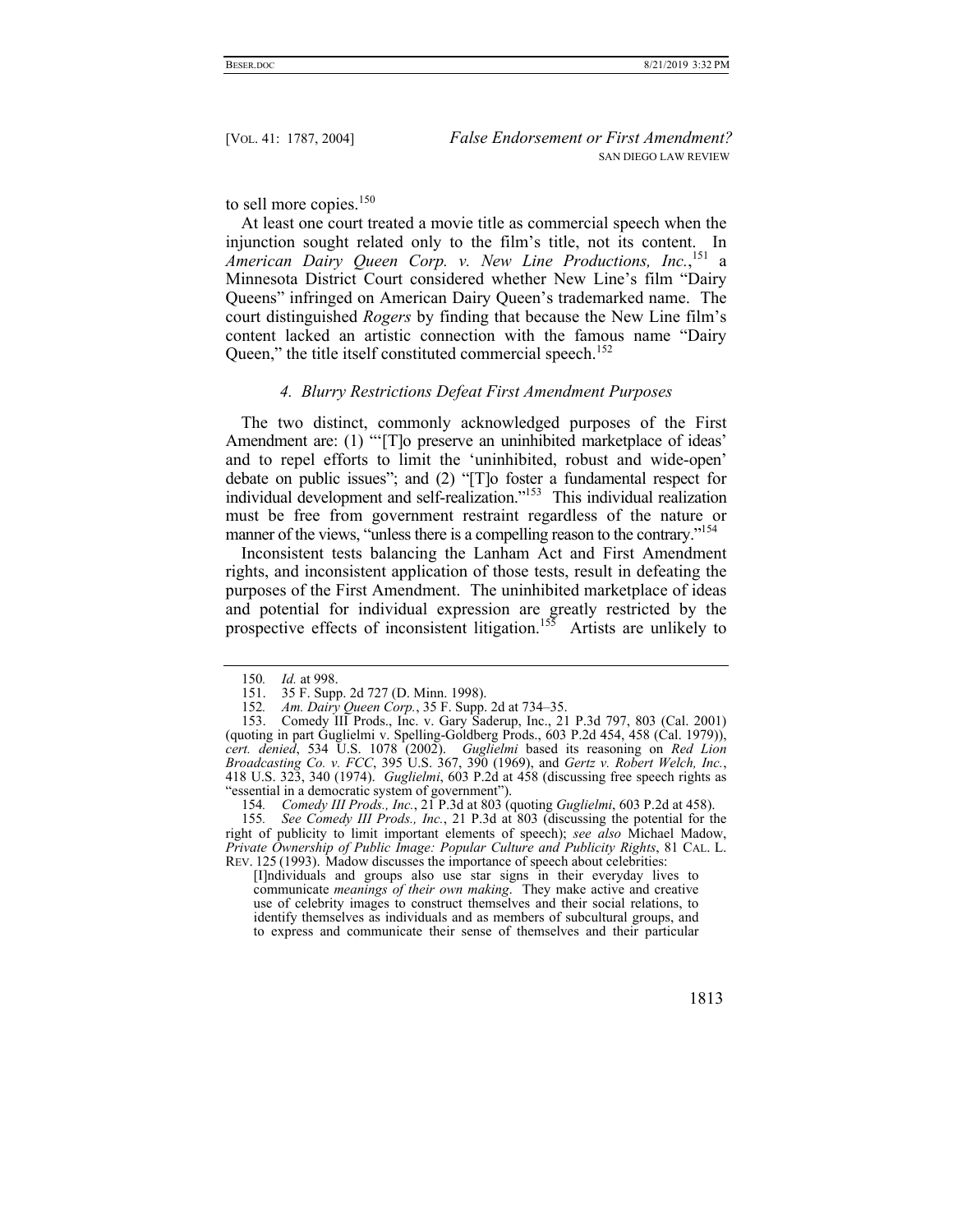use celebrity names in their work for fear of litigation. Celebrities are an integral part of American culture, whether they are heroes, rock stars, or just the next big thing.<sup>156</sup> Courts recognize First Amendment protection for popular culture commentary irrespective of the content of the ideas expressed. A free marketplace of ideas requires clear restrictions on celebrity name usage. The Lanham Act's limitations on expression are valid so long as the uncertainty surrounding its application does not push that protection beyond its legal limits.

## V. BALANCING PROBLEMS

# *A. Tests Balancing Section 43(a) and the First Amendment*

#### *1. Likelihood of Confusion*

In typical trademark cases, courts apply the likelihood of confusion test to determine infringement.<sup>157</sup> The primary question under this test is

 156. "Celebrities . . . are an important element of the shared communicative resources of our cultural domain." Cardtoons, L.C. v. Major League Baseball Players Ass'n, 95 F.3d 959, 972 (10th Cir. 1996), *aff'd*, 335 F.3d 1161 (10th Cir. 2003); *see* ETW Corp. v. Jireh Publ'g, Inc., 332 F.3d 915, 933 (6th Cir. 2003) (applying *Cardtoons* to recognize the First Amendment importance of artist's ability to create and sell prints of a Tiger Woods painting); White v. Samsung Elecs. Am., Inc., 989 F.2d 1512, 1513 n.6 (9th Cir. 1993) (Kozinski, J., dissenting from denial of rehearing en banc) ("Trademarks are often reflected in the mirror of our popular culture."); *see also* Petition for a Writ of Certiorari at 9, LaFace Records v. Parks, 124 S. Ct. 925 (2003) (No. 03-504), *available at* 2003 WL 23145528.

157*. See* Frisch's Rests., Inc. v. Elby's Big Boy of Steubenville, Inc., 670 F.2d 642, 648 (6th Cir. 1982) (adopting likelihood of confusion test from *AMF, Inc. v. Sleekcraft Boats*, 599 F.2d 341, 348 (9th Cir. 1979)), *aff'd*, 849 F.2d 1012 (6th Cir. 1988); *see also*  Parks v. LaFace Records, 329 F.3d 437, 447–48 (6th Cir. 2003) (explaining application of the test), *cert. denied*, 124 S. Ct. 925 (2003).

The Ninth Circuit restated the likelihood of confusion factors as they apply to celebrity cases. As restated by the court, these factors are:

- 1. [T]he level of recognition that the plaintiff has among the segment of the society for whom the defendant's product is intended;
- 2. the relatedness of the fame or success of the plaintiff to the defendant's product;
- 3. the similarity of the likeness used by the defendant to the actual plaintiff;
- 4. evidence of actual confusion;
- 5. marketing channels used;
- 6. likely degree of purchaser care;
- 7. defendant's intent on selecting the plaintiff; and
- 8. likelihood of expansion of the product lines.

Downing v. Abercrombie & Fitch, 265 F.3d 994, 1002, 1007–09 (9th Cir. 2001) (finding genuine issue of material fact as to surfers' endorsement of clothing catalog when catalog used surfers' names and images without their consent "essentially as window-

experience of the world. Indeed, celebrity images are among the basic semiotic and symbolic raw materials out of which individuals and groups "establish their presence, identity and meaning."

Id. at 143 (citing PAUL WILLIS ET AL., COMMON CULTURE: SYMBOLIC WORK AT PLAY IN THE EVERYDAY CULTURES OF THE YOUNG 1 (1990)).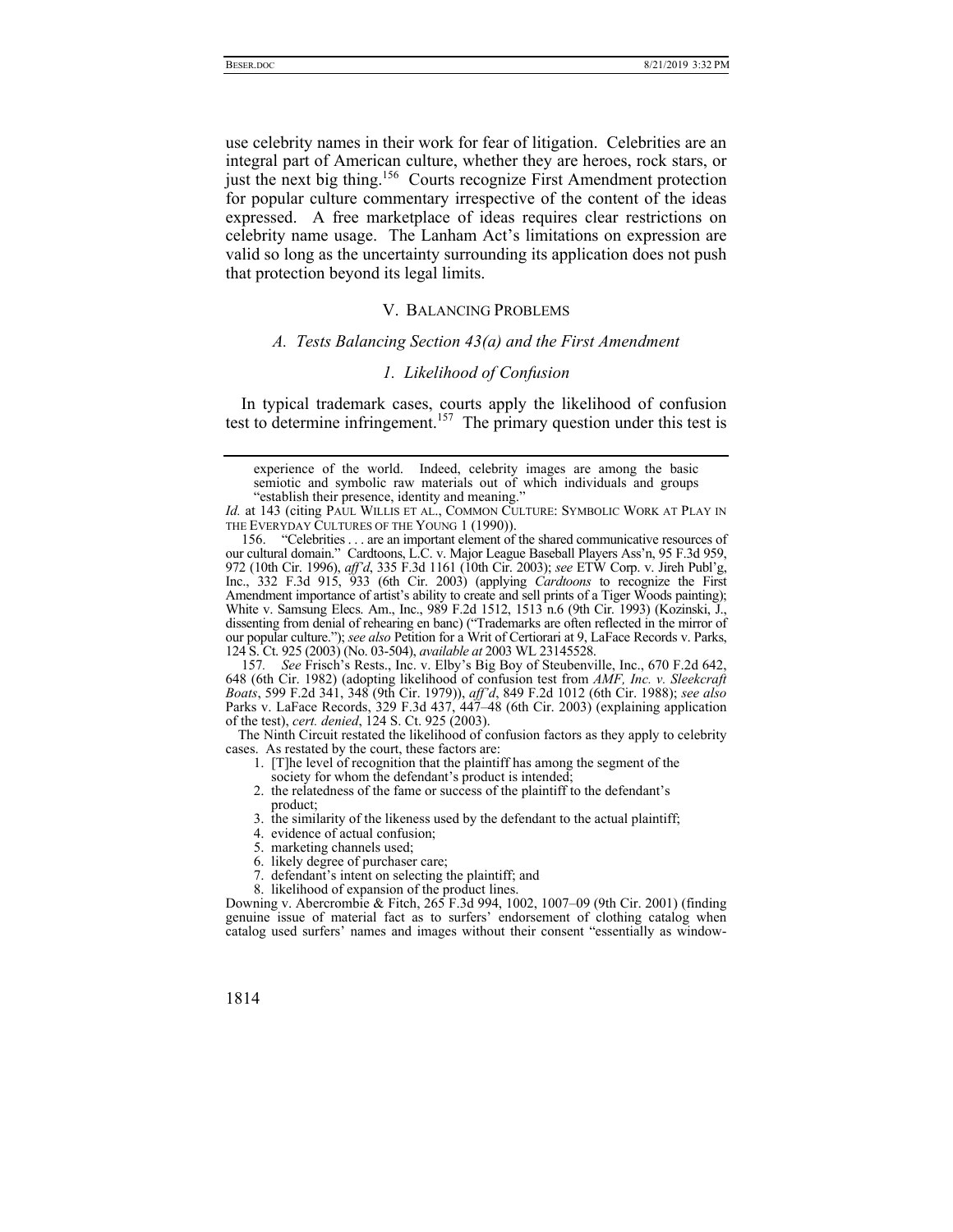whether consumers would likely be confused as to the product's source.<sup>158</sup> The likelihood of confusion factors vary by jurisdiction, but usually include: strength of the plaintiff's mark,<sup>159</sup> relatedness of the goods,<sup>160</sup> similarity of the marks,<sup>161</sup> evidence of actual confusion,<sup>162</sup>

 160. The more closely related the goods are, the more likely consumers are to be confused as to their source. Entrepreneur Media, Inc. v. Smith, 279 F.3d 1135, 1147 (9th Cir. 2002).

 161. Similarity of the marks is particularly important in cases between direct competitors. *See* Brookfield Communications, Inc. v. West Coast Entm't Corp., 174 F.3d 1036, 1054 (9th Cir. 1999); *see also* Thane Int'l, Inc. v. Trek Bicycle Corp., 305 F.3d 894, 903 (9th Cir. 2002) (citing rule). Courts analyze similarities in spelling, appearance, and pronunciation. *Id.*

162*. See* Edwin S. Clark, Comment, *Finding Likelihood of Confusion with Actual Confusion: A Critical Analysis of the Federal Courts' Approach*, 22 GOLDEN GATE U. L. REV. 393 (1992) (arguing that federal courts give more weight to actual confusion than other factors, that objections to this application are baseless, and that this shift should be explicitly recognized). Actual confusion is "undoubtedly the best evidence" of likelihood of confusion. Wynn Oil Co. v. Am. Way Serv. Corp., 943 F.2d 595, 601 (6th Cir. 1991). However, because evidence of actual confusion is "difficult to produce and frequently discounted as unclear or insubstantial," it should be "weighted heavily only when there is evidence of past confusion, or perhaps, when the particular circumstances indicate such evidence should have been available." Wynn Oil Co. v. Thomas, 839 F.2d 1183, 1188 (6th Cir. 1988) (quoting in part Bandag, Inc. v. Al Bolser's Tire Stores, Inc., 750 F.2d 903, 914 (Fed. Cir. 1984) (quoting *Sleekcraft*, 599 F.2d at 352–53)); *see also* Champions Golf Club, Inc. v. The Champions Golf Club, Inc., 78 F.3d 1111, 1119 (6th Cir. 1996) (stating rule); Times Newspapers, Ltd. v. Times Publ'g Co., No. 92-1435- CIV-T-15(A), 1993 WL 120614, at \*5 (M.D. Fla. 1993) (stating rule).

Clark traces this rule's basis to Judge Frank's dissent in *Triangle Publications, Inc. v. Rohrlich*, where Judge Frank noted that finding no likelihood of confusion must yield to a finding of actual confusion. Triangle Publ'ns, Inc. v. Rohrlich, 167 F.2d 969, 976 (2d Cir. 1948) (Frank, J., dissenting). Thus, finding actual confusion would automatically result in a finding of likelihood of confusion. Clark, *supra*, at 399–400.

dressing to advance the catalog's surf-theme"). The overtly commercial nature of the defendant's speech distinguishes it from cases of hybrid artistic and commercial expression discussed in this Comment. *See* Carafano v. Metrosplash.com, Inc., 207 F. Supp. 2d 1055, 1075 (C.D. Cal. 2002), *aff'd*, 339 F.3d 1119 (9th Cir. 2003).

<sup>158</sup>*. See* 15 U.S.C. § 1125(a)(1)(A) (2000) (premising liability on use in commerce "likely to cause confusion").

 <sup>159.</sup> Strength of plaintiff's mark is a two-part analysis, weighing the mark's inherent distinctiveness and the degree of distinctiveness in the marketplace. Nabisco v. Warner-Lambert Co., 32 F. Supp. 2d 690, 697 (S.D.N.Y. 1999) (citing W.W.W. Pharm. Co. v. Gillette Co., 984 F.2d 567, 572 (2d Cir. 1993) (quoting Lang v. Ret. Living Publ'g Co., 949 F.2d 576, 581 (2d Cir. 1991)), *aff'd*, 220 F.3d 43 (2d Cir. 2000)). Inherent distinctiveness is determined through classifying the mark as generic, descriptive, suggestive, arbitrary, or fanciful. Distinctiveness in the marketplace is determined by many factors, including "evidence of money spent on product (*i.e.*, advertising and marketing expenditures), success in the marketplace (*i.e.*, sales and consumer studies), recognition by others in the market (*i.e.*, awards or prizes), and length and exclusivity of use (*i.e.*, attempts to plagiarize)." *Nabisco*, 32 F. Supp. 2d at 697–98.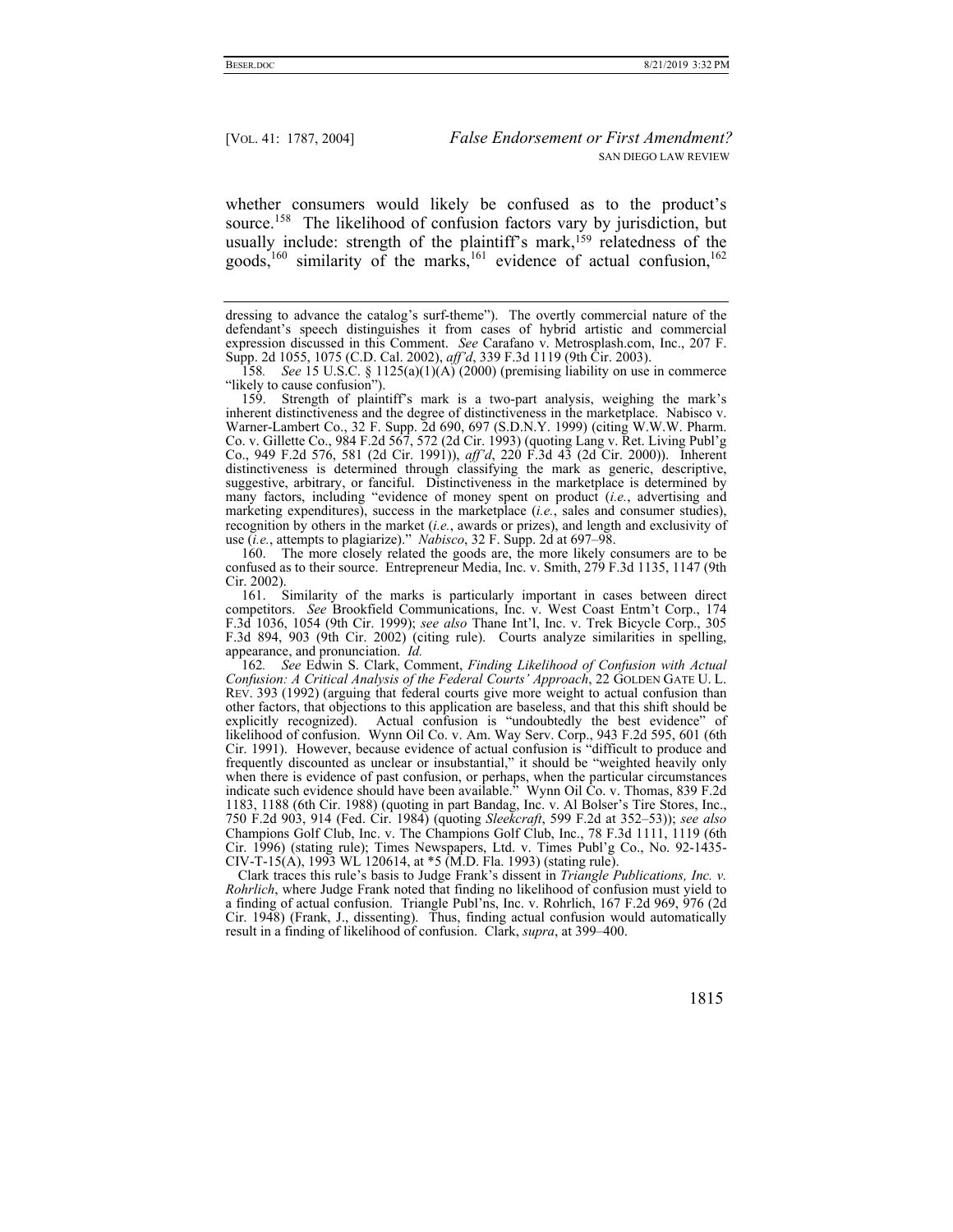marketing channels used, likely degree of purchaser care, the defendant's intent in selecting the mark, and likelihood of expansion of the product lines of the parties.<sup>163</sup> These factors are used only as a guide. They are not intended to be used as a "scorecard—whether a party 'wins' a majority of the factors is not the point."<sup>164</sup> At the summary judgment stage, the court then decides whether a genuine issue of material fact as to the likelihood of confusion exists.<sup>165</sup>

Some courts apply the traditional likelihood of confusion test to celebrity infringement cases without any special First Amendment considerations. Courts consider the "mark" to be the celebrity's persona.<sup>166</sup> The strength of the mark refers to the level of recognition the celebrity receives in society.167 The "goods" are the reasons for, or sources of, the plaintiff's fame.168

This test is consistent with traditional product infringement trademark cases. It does not attempt to apply a special judge-made standard to the special case of celebrities; rather, it simply treats the celebrity's right as the same as any other trademarked good.169 Some courts criticize this effect<sup>170</sup> even though the test "generally strikes a comfortable balance between the trademark owner's property rights and the public's expressive interests."171 The test is also "intuitive, straightforward, and easy to apply."172 Professor Lee states that courts applying this test simply find confusing speech to be misleading. Since the First Amendment does not protect misleading speech, speech causing consumer confusion is not protected.<sup>173</sup>

 165. Parks v. LaFace Records, 329 F.3d 437, 448 (6th Cir. 2003) (explaining the test, but ultimately declining to apply it), *cert. denied*, 124 S. Ct. 925 (2003).

 166. White v. Samsung Elecs. Am., Inc., 971 F.2d 1395, 1400 (9th Cir. 1992) (citing Allen v. Nat'l Video, Inc., 610 F. Supp. 612, 627 (S.D.N.Y. 1985)).

167*. White*, 971 F.2d at 1400 (citing Acad. of Motion Picture Arts & Sciences v. Creative House Promotions, Inc., 944 F.2d 1446, 1455 (9th Cir. 1991)).

168*. White*, 971 F.2d at 1400.

169*. Parks*, 329 F.3d at 449; *cf. Downing*, 265 F.3d at 1002, 1007–08 (adapting traditional test to use of pictures of "surfing legends" in catalog).

170*. See Parks*, 329 F.3d at 449 (noting that simply applying the traditional likelihood of confusion test is inadequate because it ignores the communicative value of artistic work, and that titles can be "part and parcel" of the artistic work).

 171. Mattel, Inc. v. MCA Records, Inc., 296 F.3d 894, 900 (9th Cir. 2002), *cert. denied*, 537 U.S. 1171 (2003). The court goes on to say that when the trademark owner in a products context attempts to limit how people can express themselves, the likelihood of confusion test does not adequately weigh First Amendment interests. *Id.* 

172. Lee, *supra* note 6, at 486–87.

173*. Id.*

 <sup>163.</sup> If either party might expand to compete with the other, the potential for likelihood of confusion is greater. Interstellar Starship Servs., Ltd. v. Epix, Inc., 184 F.3d 1107, 1111 (9th Cir. 1999) (citing AMF, Inc. v. Sleekcraft Boats, 599 F.2d 341, 354 (9th Cir. 1979)), *aff'd*, 304 F.3d 936 (9th Cir. 2002).

<sup>164</sup>*. Thane Int'l*, 305 F.3d at 901.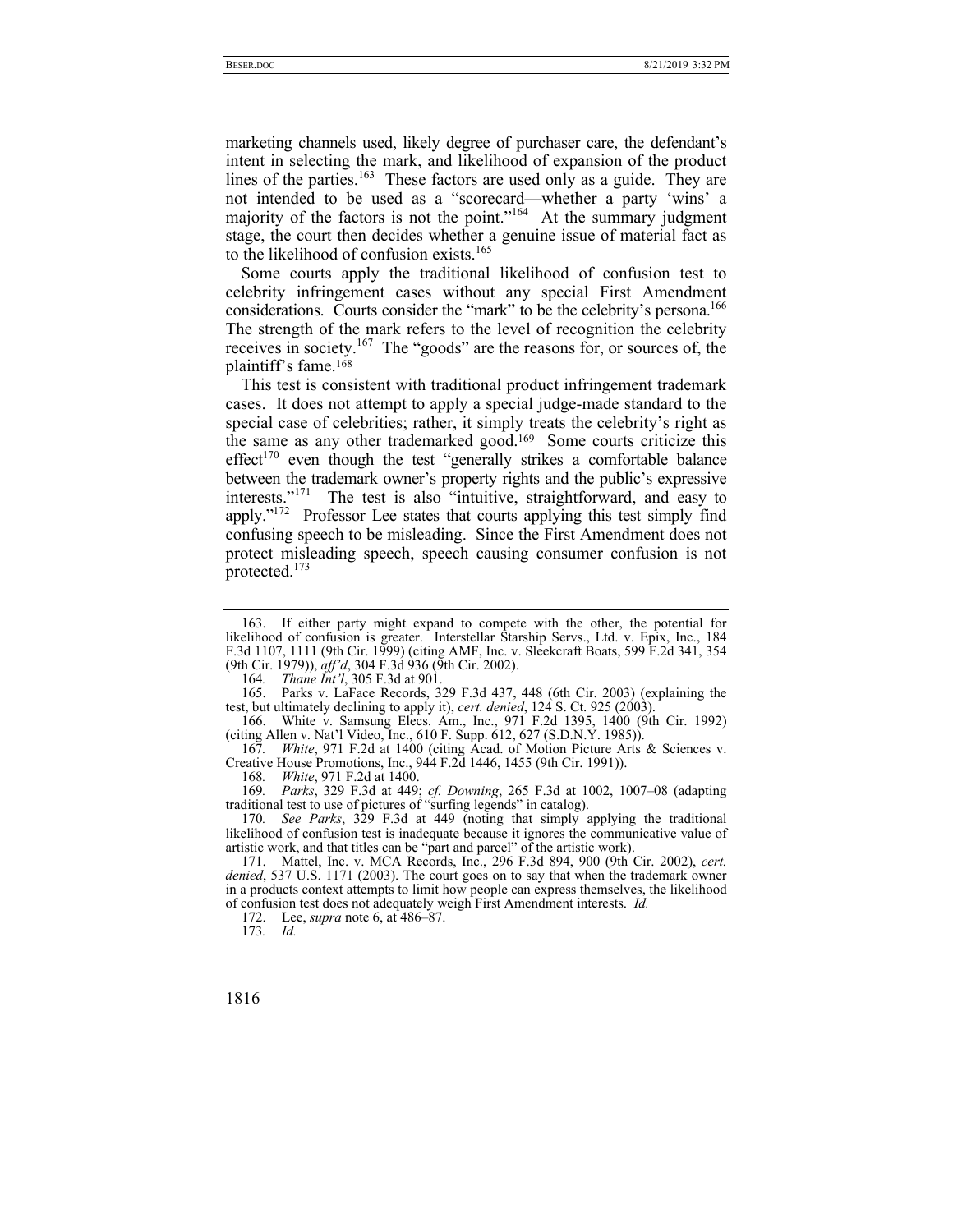The most significant problem in applying the likelihood of confusion test to celebrity cases is that it does not specifically address the First Amendment defense.174 Arguably, Congress weighed the First Amendment claim when it enacted the Act.<sup>175</sup> When the Act was passed, it applied solely to commercial advertising contexts.<sup>176</sup> Congress probably did not anticipate the current expansion covering celebrities' rights concerning speech that is not purely commercial.<sup>177</sup> Even in a commercial advertising context, celebrities historically lost cases factually similar to those that they have recently won.178 Adequate recognition of artists' First Amendment freedom of speech is necessary to protect artists' ability to freely create while ensuring that clear boundaries exist.

#### *2. Alternative Avenues*

The second test used by some courts to balance section  $43(a)$  and the First Amendment is the alternative avenues test. Under this test, an expressive work's use of a trademark has First Amendment protection only if no sufficient alternative means exist to express the idea conveyed

 177. Lemley, *supra* note 15, at 1713 ("[N]o one in 1948 could seriously have thought the law would contemplate granting [this type of protection.]"). Lemley advocates taking "the likelihood of confusion requirement, the fair use doctrine, and the doctrine of non-trademark use seriously," in order to eradicate "the property rationale for trademarks." *Id.* at 1714. Courts should be concerned with expanding trademark rights beyond the scope envisioned by the Lanham Act's drafters when such expansion has serious First Amendment implications.

178*. Compare* Booth v. Colgate-Palmolive Co., 362 F. Supp. 343, 348–49 (S.D.N.Y. 1973) (finding no cause of action for celebrity against advertiser for using imitation of her voice in a commercial because her voice cannot be trademarked), *with* Waits v. Frito-Lay, Inc., 978 F.2d 1093, 1108–11 (9th Cir. 1992) (finding for singer under similar facts), *amended by* 1992 U.S. App. LEXIS 27031 (9th Cir. 1992).

<sup>174</sup>*. Parks*, 329 F.3d at 448–49.

 <sup>175.</sup> Films of Distinction, Inc. v. Allegro Film Prods., Inc., 12 F. Supp. 2d 1068, 1078 (C.D. Cal. 1998) (discussing *Dr. Seuss* and the likelihood that the Ninth Circuit would not adopt *Rogers* because First Amendment concerns had already been weighed by the legislature).

 <sup>176.</sup> Discussing the Lanham Act's purpose, the Second Circuit stated:

Congress' purpose in enacting  $\frac{1}{2}$  43(a) was to create a special and limited unfair competition remedy, virtually without regard for the interests of consumers generally and almost certainly without any consideration of consumer rights of action in particular. The Act's purpose . . . is exclusively to protect the interests of a purely commercial class against unscrupulous commercial conduct.

Colligan v. Activities Club of N.Y., Ltd., 442 F.2d 686, 692 (2d Cir. 1971) (footnotes omitted).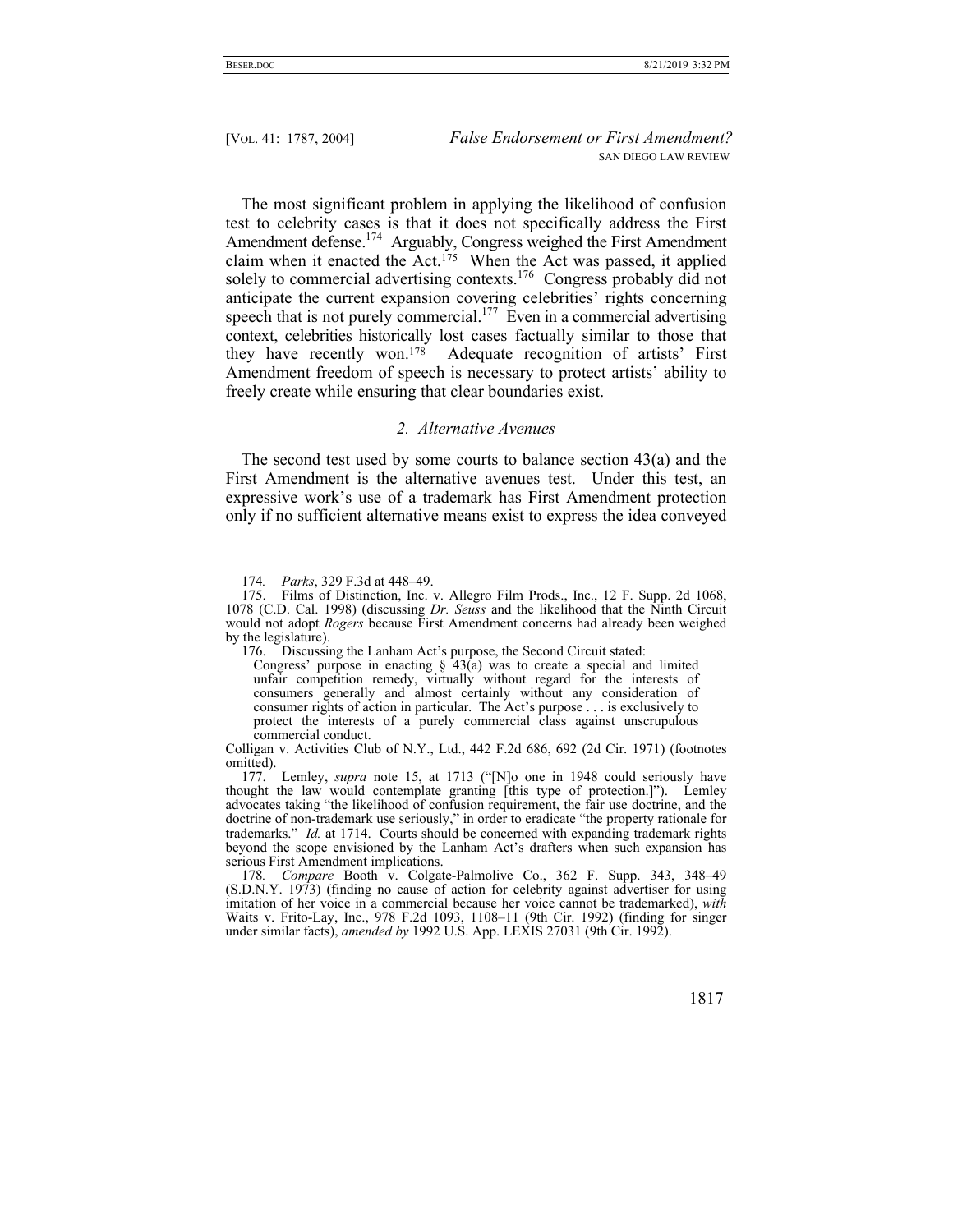by using the trademark.<sup>179</sup> This test classifies trademarks as a property interest. Its owner need not "yield to the exercise of First Amendment rights under circumstances where adequate alternative avenues of communication exist."180 The Eighth Circuit has used the alternative avenues test in the contexts of a product logo parody and a film title containing another company's registered trademark.<sup>181</sup>

This test originated in the Second Circuit's 1979 decision in *Dallas Cowboys Cheerleaders, Inc. v. Pussycat Cinema, Ltd.*182 In *Dallas Cowboys Cheerleaders*, the defendant's "gross and revolting sex film" entitled "Debbie Does Dallas" used the distinctive Dallas Cowboys cheerleader costume without permission.<sup>183</sup> The court examined whether the filmmaker could express his message of "sexuality in athletics" without using the uniform's distinctive design.<sup>184</sup> The court found that the filmmaker's message could be expressed in "numerous ways . . . without infringing plaintiff's trademark," and upheld the plaintiff's claim.<sup>185</sup>

The Eighth Circuit adopted the alternative avenues test in *Mutual of Omaha Insurance Co. v. Novak*. <sup>186</sup> In *Novak*, the defendant created t-shirts, coffee mugs, and other merchandise containing a picture depicting an emaciated, bonneted human head resembling the Mutual of Omaha's logo.<sup>187</sup> The shirts contained the words "Mutant of Omaha" and "Nuclear Holocaust Insurance."188 The defendant claimed his merchandise parodied the logo.<sup>189</sup> The court determined that alternative methods of expressing the same idea existed, and therefore the artist's use of Mutual of Omaha's logo infringed its trademark.<sup>190</sup>

In *American Dairy Queen Corp. v. New Line Productions*, the Eighth

182. 604 F.2d 200 (2d Cir. 1979).

183*. Id.* at 202–03.

184*. Id.* at 206. The court clearly did not take the defendant's message very seriously. As described by the court, the film's plot:

[T]o the extent that there is one, involves a cheerleader at a fictional high school, Debbie, who has been selected to become a "Texas Cowgirl." In order to raise enough money to send Debbie, and eventually the entire squad, to Dallas, the cheerleaders perform sexual services for a fee. The movie consists largely of a series of scenes graphically depicting the sexual escapades of the "actors."

*Id.* at 202–03.

185*. Id.* at 206.

187*. Id.* at 398.

188*. Id.*

- 189*. Id.* at 401.
- 190*. Id.* at 402.

<sup>179</sup>*. Parks*, 329 F.3d at 448 (citing Mut. of Omaha Ins. Co. v. Novak, 836 F.2d 397, 402 (8th Cir. 1987)).

<sup>180</sup>*. Novak*, 836 F.2d at 402 (quoting Lloyd Corp. v. Tanner, 407 U.S. 551, 567 (1972)).

<sup>181</sup>*. Id.* at 398, 402.

 <sup>186. 836</sup> F.2d at 402.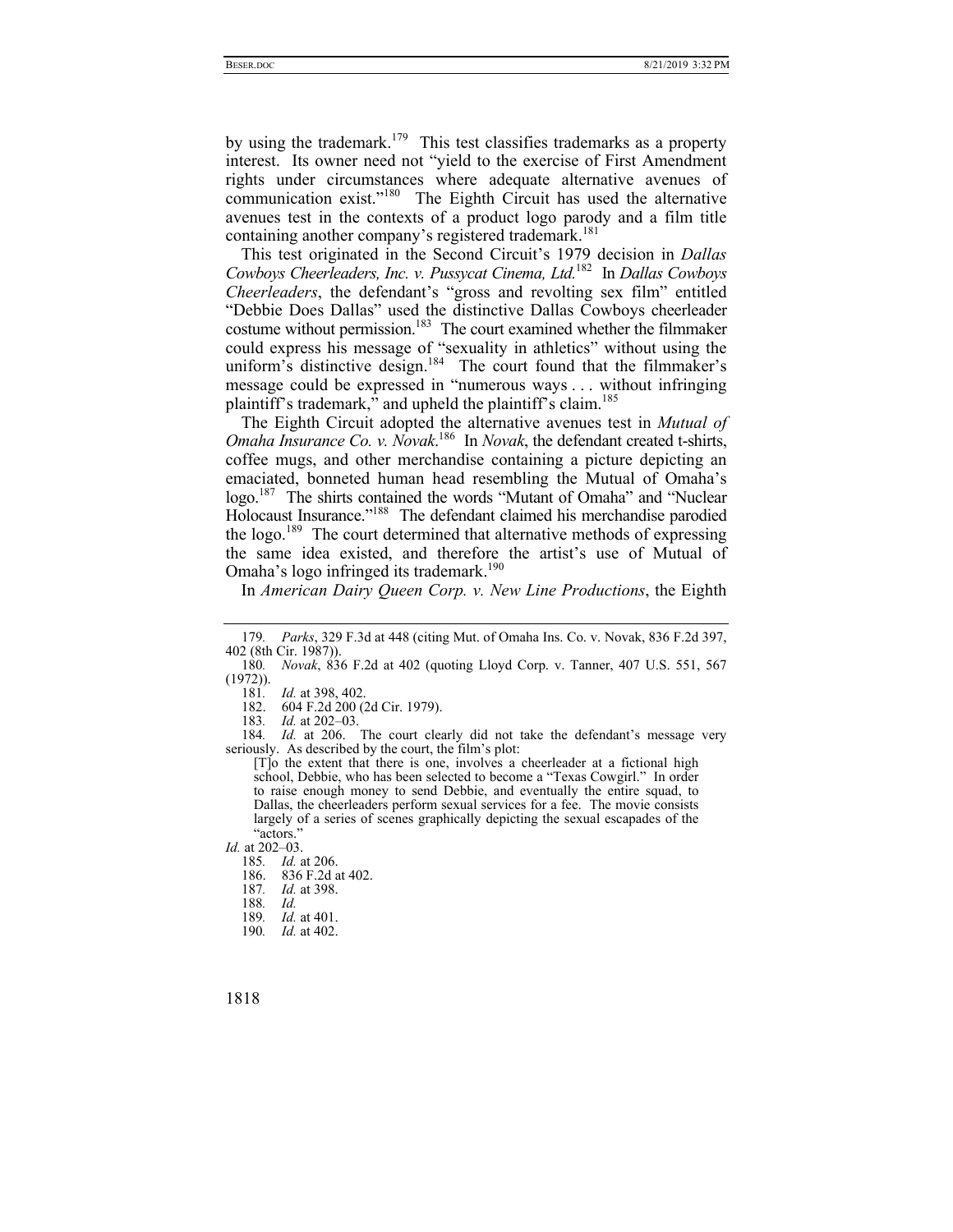Circuit considered whether a movie studio's use of a trademarked corporate name in a movie title infringed the trademarked name.<sup>191</sup> The court acknowledged *Rogers* but reverted to the alternative avenues test because it found the title to be commercial speech.<sup>192</sup> Because the film title "Dairy Queens" had nothing to do with American Dairy Queen's trademark or products, the court found that other titles would be adequate for the film.<sup>193</sup> *American Dairy Queen* seems to be a significant departure from applying *Rogers.* If the court applied *Rogers* and no artistic relevance whatsoever was found, then the Lanham Act would apply notwithstanding First Amendment concerns. Instead, *American Dairy Queen* classified the title as commercial speech. It found that alternative avenues existed to express New Line's idea, such as "Dairy Princesses" or "Milk Maids."<sup>194</sup>

The Eighth Circuit has not yet applied this test to a celebrity name infringement case. The Second Circuit refused to extend this application to a celebrity name confusion case in *Rogers*, and instead established a third test.<sup>195</sup>

The alternative avenues test provides celebrities with the greatest protection of the various tests used by the Courts of Appeals.<sup>196</sup> Proof of infringement still requires showing likelihood of confusion. The First Amendment defense is disposed of when the plaintiff can show that the

 195. Rogers v. Grimaldi, 875 F.2d 994, 999–1000 (2d Cir. 1989). *Rogers* states that *Dallas Cowboys* involved "blatantly false advertising" and holds the case out as a special situation. *Id.* at 999 n.4. Because the Second Circuit now applies *Rogers* to cover all works of artistic expression, and given the *Rogers* opinion's harsh characterization of the alternative avenues test, it is unlikely that the Second Circuit would now employ the alternative avenues test. *See* Parks v. LaFace Records, 329 F.3d 437, 450 (6th Cir. 2003), *cert. denied*, 124 S. Ct. 925 (2003); 5 MCCARTHY, TRADEMARKS, *supra* note 29, § 31:144, at 31-235 to 31-237 (discussing *Rogers*'s concern with alternative avenues test's inability to properly balance First Amendment and Lanham Act concerns, and *Rogers*'s adoption in different contexts in other circuits).

196*. See Rogers*, 875 F.2d at 999 (stating that the alternative avenues test insufficiently accommodates the public's interest in free expression).

 <sup>191.</sup> Am. Dairy Queen Corp. v. New Line Prods., Inc., 35 F. Supp. 2d 727, 734–35 (D. Minn. 1998).

<sup>192</sup>*. Id.* at 734.

<sup>193</sup>*. Id*.

<sup>194</sup>*. Id.* The court did not apply *Central Hudson* because the alternative avenues test is designed to take into account First Amendment issues. *Id.* at 735. The court simply noted that *Central Hudson* stands for lesser protection for commercial speech. *Id.* New Line did not appeal this decision. This case stands as the Eighth Circuit's only application of the alternative avenues test to a mass entertainment product.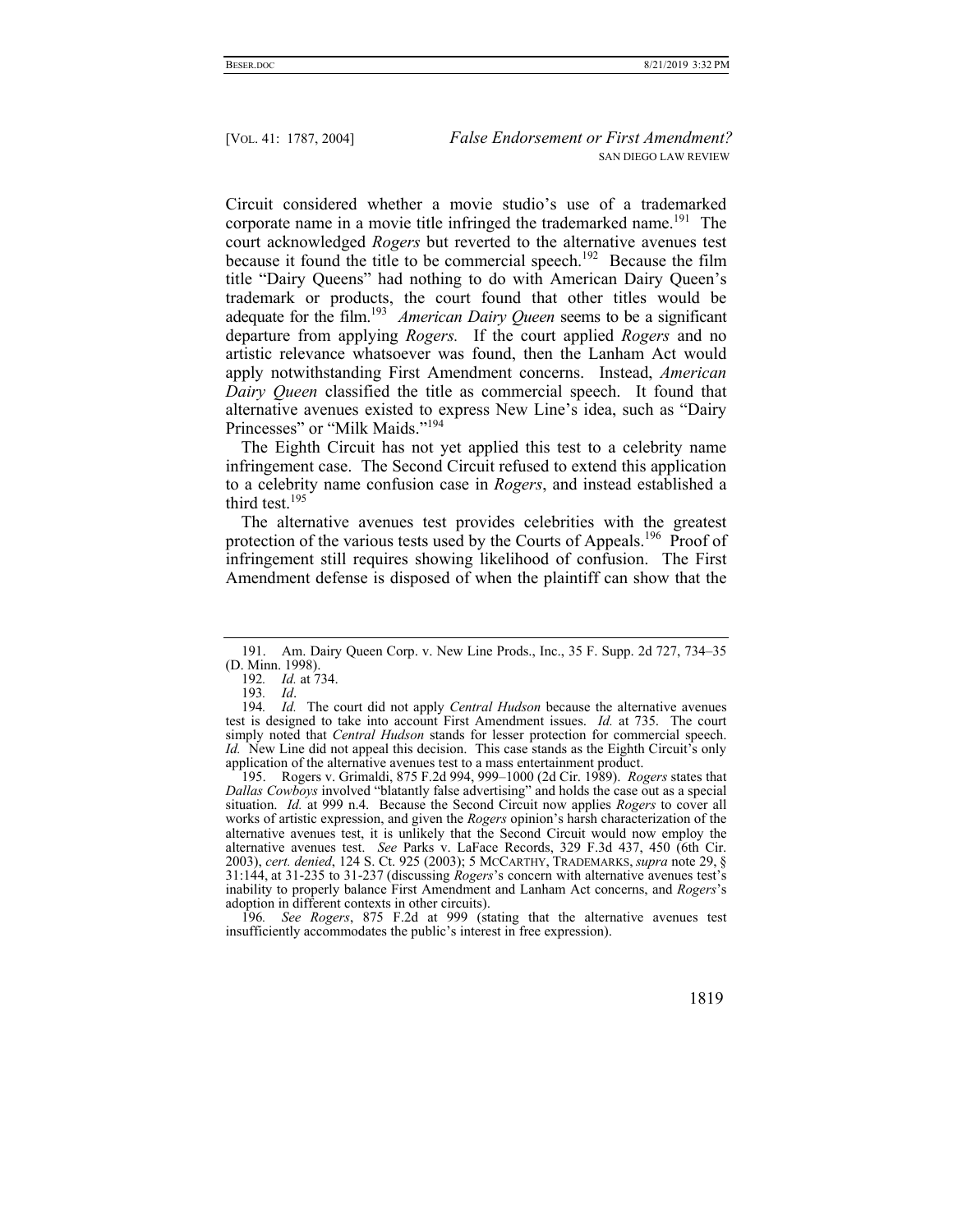defendant had alternative ways to express his idea.<sup>197</sup> Finding sufficient alternative means to express an idea goes directly to the court's perception of the use's artistic integrity.<sup>198</sup> If the court feels that the artist's use of a celebrity's name or image makes a unique artistic statement, it is unlikely that it will find a sufficient alternative method to express that idea.

This interpretation broadens the Lanham Act's applicability. By protecting the individuals' rights so long as alternate means of communicating the idea exist, the artist must exclude every existing celebrity name and image unless he can *prove* that the idea's expression with the celebrity name is the best expression—that is, that no sufficient alternative means of expression exist. Thus, the alternative avenues test recognizes and rewards the effort of celebrities in creating and maintaining their name, public image, and the associations that the public draws from them. In doing so, it severely limits artists' abilities to freely create work involving those celebrities.199

The alternative avenues test is exceptionally subjective. The court must judge both whether the use is artistically relevant and whether that relevance can be approximated by another similar alternative.<sup>200</sup> Judges

 <sup>197.</sup> Dallas Cowboys Cheerleaders, Inc. v. Pussycat Cinema, Ltd., 604 F.2d 200, 206 (2d Cir. 1979).

<sup>198</sup>*. Parks*, 329 F.3d at 450 (discussing the difficulties in substituting words for those of the author in attempting to convey the same message, and suggesting that the alternative avenues test would "needlessly entangle courts in the process of titling works of art").

<sup>199</sup>*. Novak* involved a parody of a famous trademark. See *supra* notes 186–90 and accompanying text. Describing musical parody in a copyright infringement case, Justice Kennedy stated: "The parody must target the original, and not just its general style, the genre of art to which it belongs, or society as a whole (although if it targets the original, it may target those features as well)." Campbell v. Acuff-Rose Music, Inc., 510 U.S. 569, 597 (1994) (Kennedy, J., concurring) (citing Rogers v. Koons, 960 F.2d 301, 310 (2d Cir. 1992); Fisher v. Dees, 794 F.2d 432, 436 (9th Cir. 1986)). In typical trademark cases, parody is not really a separate defense to infringement, but merely another way of saying that consumers are not likely to be confused as to the product's source. Mattel, Inc. v. MCA Records, Inc., No. CV 97-6791-WMB, 1998 U.S. Dist. LEXIS 7310, at \*29 (C.D. Cal. Feb. 19, 1998) (citing Dr. Seuss Enters., L.P. v. Penguin Books USA, Inc., 109 F.3d 1394, 1405 (9th Cir. 1997)), *aff'd*, 296 F.3d 894 (9th Cir. 2002), *cert. denied*, 537 U.S. 1171 (2003). Recognizing that the "Mutant of Omaha" design parodied the insurance company's logo, the court nonetheless denied First Amendment protection because the plaintiffs showed significant evidence of actual confusion, thus presenting a strong infringement case. Mut. of Omaha Ins. Co. v. Novak, 836 F.2d 397, 400–01 (8th Cir. 1997).

 <sup>200.</sup> The Sixth Circuit in *Parks* aptly criticized this test as follows: "[A]dopting the 'alternative avenues' test would needlessly entangle courts in the process of titling works of art; courts would be asked to determine not just whether a title is reasonably 'artistic' but whether a title is 'necessary' to communicate the idea." *Parks*, 329 F.3d at 450. Notably, however, taking such pains as lyrical translation and comparing a "message" to a celebrity's artistic qualities seem to move toward a similar "needless[] entangle[ment]" that the court was so conscious to avoid. *Id.*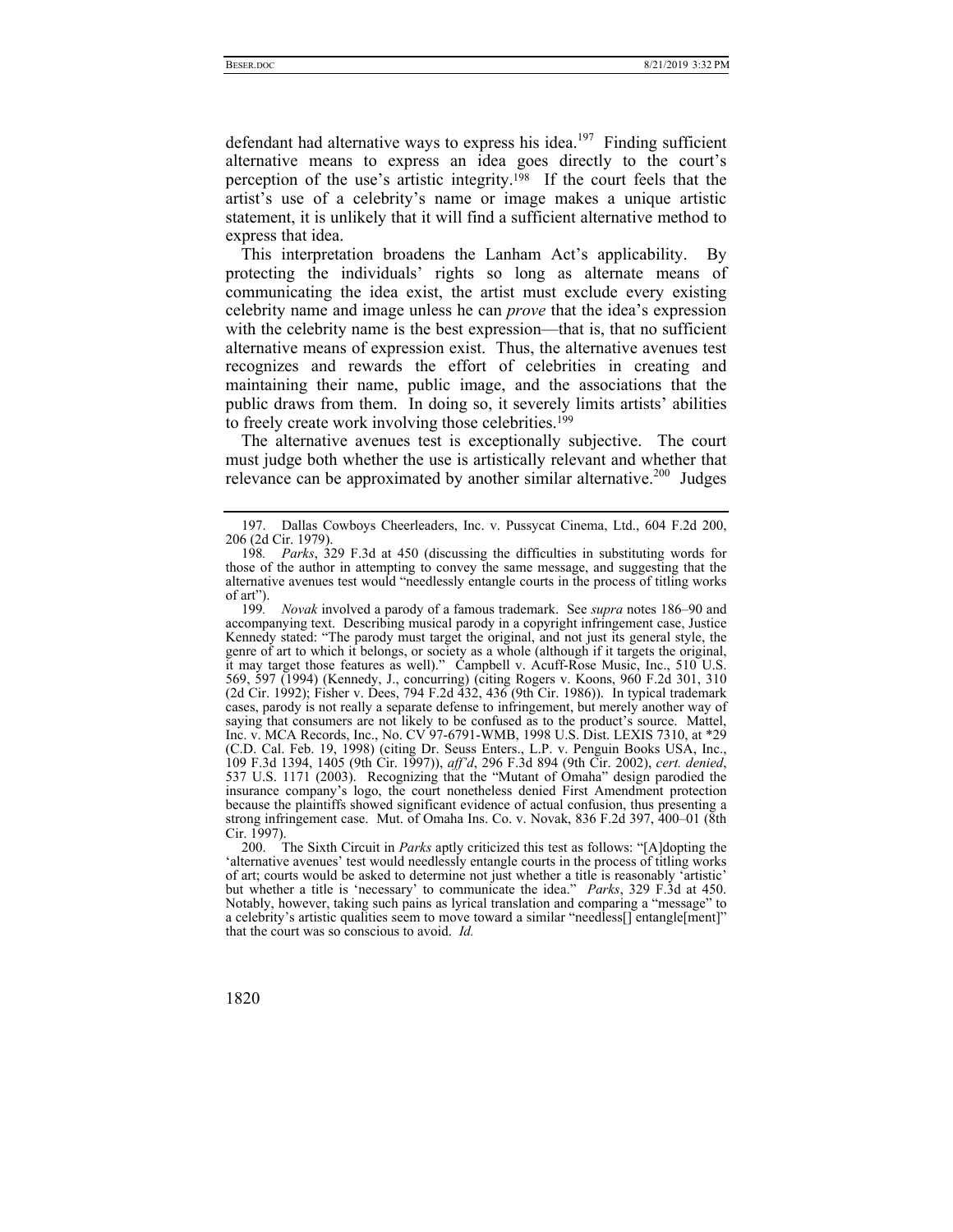often warn their colleagues against interpreting artistic work at all; thus, it makes sense that if courts need to make some interpretation, it should be at the simplest, most-baseline level possible. The alternative avenues test goes far beyond this surface look, "needlessly entang[ling] courts in the process of titling works of art."201 In moving away from using this test, *Rogers* quoted *Cohen v. California*: "[W]e cannot indulge the facile assumption that one can forbid particular words without running a substantial risk of suppressing ideas in the process."<sup>202</sup> Courts should not be put in the position of evaluating artistic work and then suggesting and evaluating alternatives based on their subjective evaluation.

## *3.* Rogers *Balancing Test*

#### *a. Application to Using Celebrity Names*

The *Rogers* balancing test attempts to accommodate the dual public interests: free expression and avoiding consumer confusion.<sup>203</sup> Under *Rogers*, the Lanham Act does not apply to the use of a celebrity's name in a title "unless the title has no artistic relevance to the underlying work whatsoever, or, if it has some artistic relevance, unless the title explicitly misleads as to the source or the content of the work."<sup>204</sup> The court made clear that minimal artistic relevance is an "appropriately low threshold."205 To exemplify this threshold, the court discussed both a song and a movie that contained celebrity names in their titles.206 While neither title made any overt indication of the celebrity's involvement or endorsement of the work, each had the requisite minimal artistic relevance because the content of each had something to do with their titles.<sup>207</sup> The court found that "the slight risk that such use of a celebrity's name might implicitly suggest endorsement or sponsorship to some people is outweighed by

 <sup>207.</sup> The court notes that each of these titles *might* contain requisite artistic relevance, but that the final decision is for the factfinder. Its conclusion was only that, in such an instance, the factfinder should have the opportunity to determine if such minimal relevance exists. *Id.* at 1000 n.6.



<sup>201</sup>*. Id.*

 <sup>202.</sup> Rogers v. Grimaldi, 875 F.2d 994, 999 (2d Cir. 1989) (quoting Cohen v. California, 403 U.S. 15, 26 (1971)).

<sup>203</sup>*. Id.* at 998.

<sup>204</sup>*. Id.* at 999.

<sup>205</sup>*. Id*. The court made clear that its test would construe the Lanham Act narrowly. *Id.* at 998.

 <sup>206. &</sup>quot;Bette Davis Eyes" and "Come Back to the Five and Dime, Jimmy Dean, Jimmy Dean", respectively. *Id*. at 999–1000.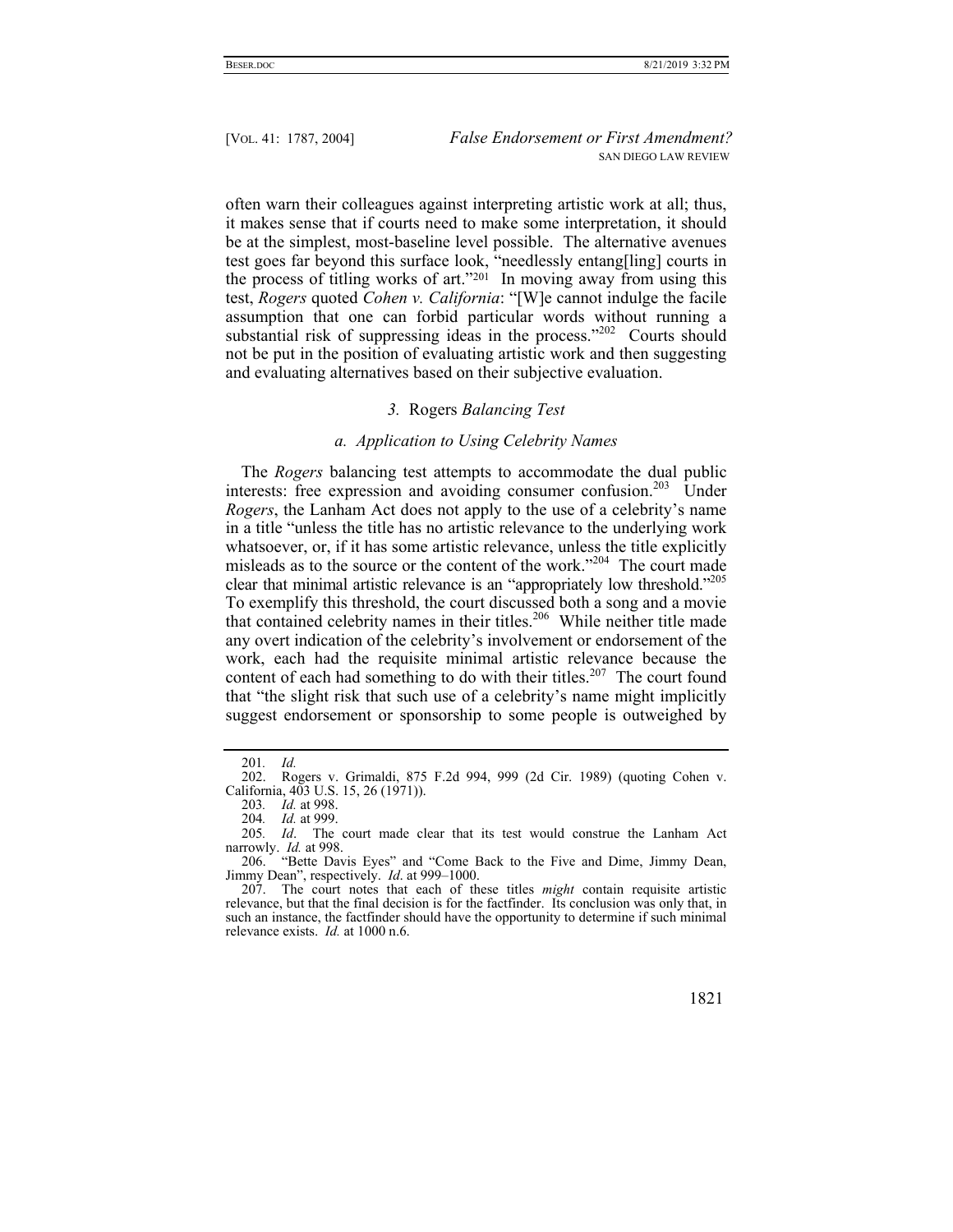the danger of restricting artistic expression, and the Lanham Act is not applicable."208

Once any artistic relevance whatsoever is found, the title is not subject to the Lanham Act unless it is explicitly misleading as to the source or content of the work.<sup>209</sup> The court demonstrated that specific titles can indicate the source from which the work originated, "such as 'Nimmer on Copyright' [or] 'Jane Fonda's Workout Book.'"210 If the work did not originate with the individual named in the title, it would be explicitly misleading and the Lanham Act would apply. This prong of the *Rogers*  test protects the consumer from potentially misleading explicit information as to the work's source notwithstanding artistic relevance.

## *b. Application to Using Celebrity Images*

Properly applied, the *Rogers* test can similarly protect celebrity images. For example, in *Seale v. Gramercy Pictures*, civil rights activist and former Black Panther Bobby Seale made a Lanham Act claim against the producers of the film, "Panther."<sup>211</sup> His suit challenged the use of his name and likeness (in the form of an actor portraying him) in the film, on the cover of a book memorializing the film, the soundtrack CD, and the home video.<sup>212</sup> The film recounted the history of the Black Panther party in a "docudrama" format presenting a dramatic recreation or adaptation of actual events and thus was not a true historical account per se.213 The court considered the use of Seale's image and name in the film and on the covers of both the book and CD as artistically relevant to the content of each expression.

Seale is best known for his participation in the Black Panther movement. Because each of these media recounted that involvement, use of his name was artistically relevant in that it related to the content of each media.<sup>214</sup> Relevance existed because of the nexus between the actions for which Seale is known and reference to those actions (even if in a fictional light) in the film and book.

The *Rogers* test is closer to traditional trademark law because likelihood of confusion is a key interest. Unlike traditional tests, it considers First Amendment rights explicitly. Adoption of *Rogers* by the

<sup>214</sup>*. Id.* at 340.



<sup>208</sup>*. Id* at 1000.

<sup>209</sup>*. Id*. at 999.

<sup>210</sup>*. Id.*

 <sup>211.</sup> Seale v. Gramercy Pictures, 949 F. Supp. 331, 332–33 (E.D. Pa. 1996), *aff'd without opinion*, 156 F.3d 1225 (3d Cir. 1998).

<sup>212</sup>*. Id*. at 334–35.

<sup>213</sup>*. Id.* at 335 (citing 2 MCCARTHY, PUBLICITY AND PRIVACY, *supra* note 28, § 8.9[A] n.2 (1999)).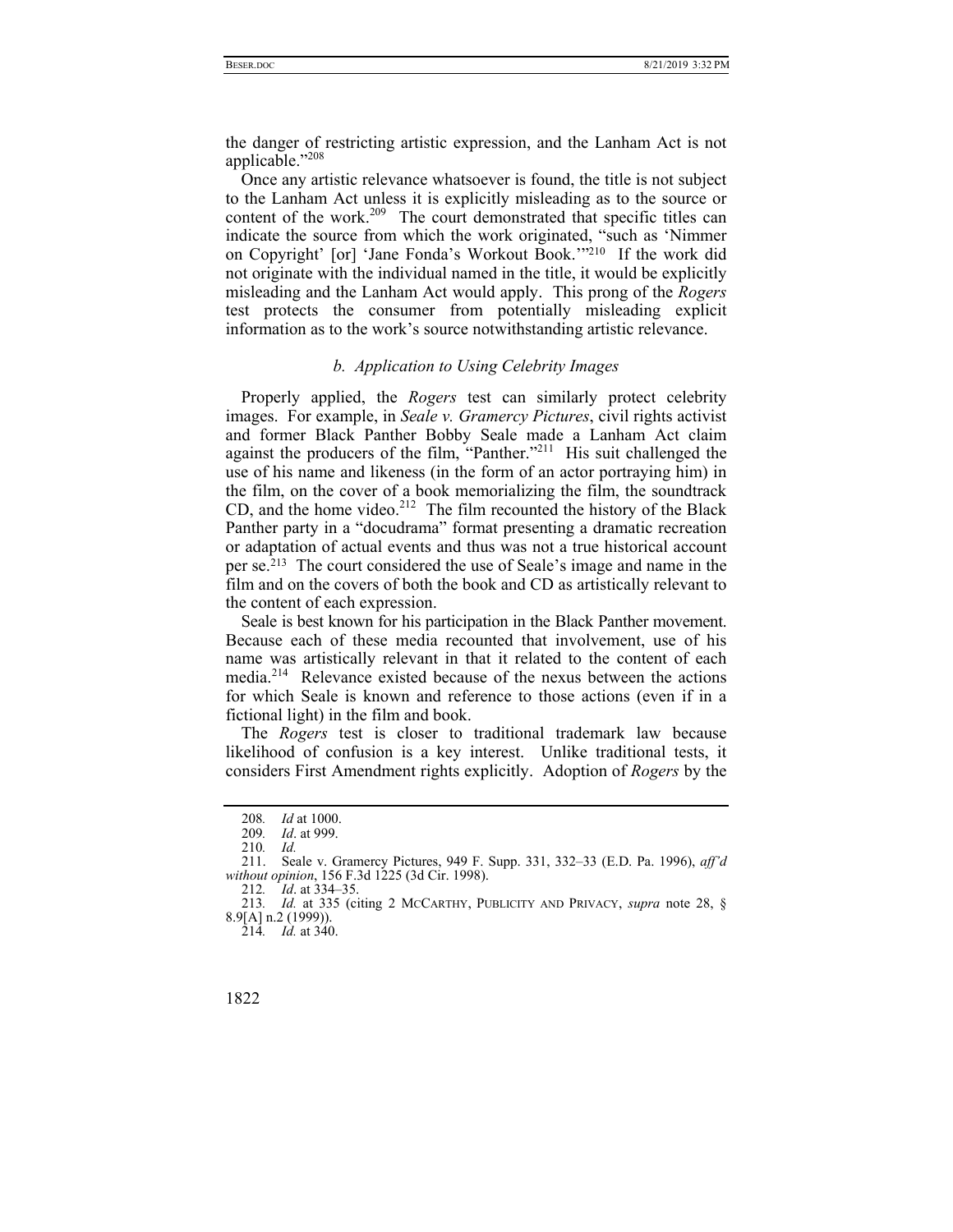Ninth Circuit in 2002 and the Sixth Circuit in 2003 demonstrates this test's growing acceptance. $215$ 

## *B. Problems Applying* Rogers

## *1. Relevant as to What?*

The District Court and Court of Appeals opinions in *Parks* demonstrate problems interpreting *Rogers* without a clear federal standard. In the District Court case, the court considered the question of minimal artistic relevance in a different light than did the Court of Appeals.<sup>216</sup> The District Court analyzed the song on its face by considering its lyrics. The song's chorus is: "ah hah, hush that fuss, everybody move to the back of the bus."<sup>217</sup> The court found that the song made "unmistakable reference" to the act for which Rosa Parks is universally known.<sup>218</sup> Ms. Parks protested segregation laws in Montgomery, Alabama in 1955 by refusing to move to the back of a bus.219 Based solely on this link between the chorus of OutKast's song and Ms. Parks's historic actions, the court found the relation between using her name in the title of the song and its content to be "so obvious that the matter is not open to reasonable debate."220 How, then, did the Court of Appeals overturn this obvious connection?

The Court of Appeals framed the question differently. Instead of attempting to find a connection between the use of the name "Rosa Parks" and content of OutKast's song, the Court of Appeals looked to link the content of the song with Parks's personal qualities.<sup>221</sup> This

220*. Parks*, 76 F. Supp. 2d at 782.

 <sup>215.</sup> The Ninth Circuit expressly adopted *Rogers* in *Mattel, Inc. v. MCA Records, Inc*., 296 F.3d 894, 902 (9th Cir. 2002), *cert. denied*, 537 U.S. 1171 (2003). The Sixth Circuit *Parks* decision likewise expressly adopted *Rogers*, although as discussed *infra* notes 216–24 and the accompanying text, the court went too far in analyzing the content of the song at issue*.* Parks v. LaFace Records, 329 F.3d 437, 451–52 (6th Cir. 2003) (explaining, after analyzing each of the tests, the court's determination that the "application of *Rogers* in *Mattel*, as well as in cases decided in other circuits, persuades us that *Rogers* is the best test for balancing Defendants' and the public's interest in free expression under the First Amendment . . . and the public's interest in enforcement of the Lanham Act"), *cert. denied*, 124 S. Ct. 925 (2003).

 <sup>216.</sup> Parks v. LaFace Records, 76 F. Supp. 2d 775, 780–84 (E.D. Mich. 1999), *aff'd in part, rev'd in part*, 329 F.3d 437 (6th Cir. 2003), *cert. denied*, 124 S. Ct. 925 (2003).

 <sup>217.</sup> The chorus is repeated a total of ten times*. Id*. at 780.

<sup>218</sup>*. Id.*

<sup>219</sup>*. Parks*, 329 F.3d at 442.

 <sup>221.</sup> Petition for a Writ of Certiorari at 9–11, Parks v. LaFace Records, 124 S. Ct.

 <sup>1823</sup>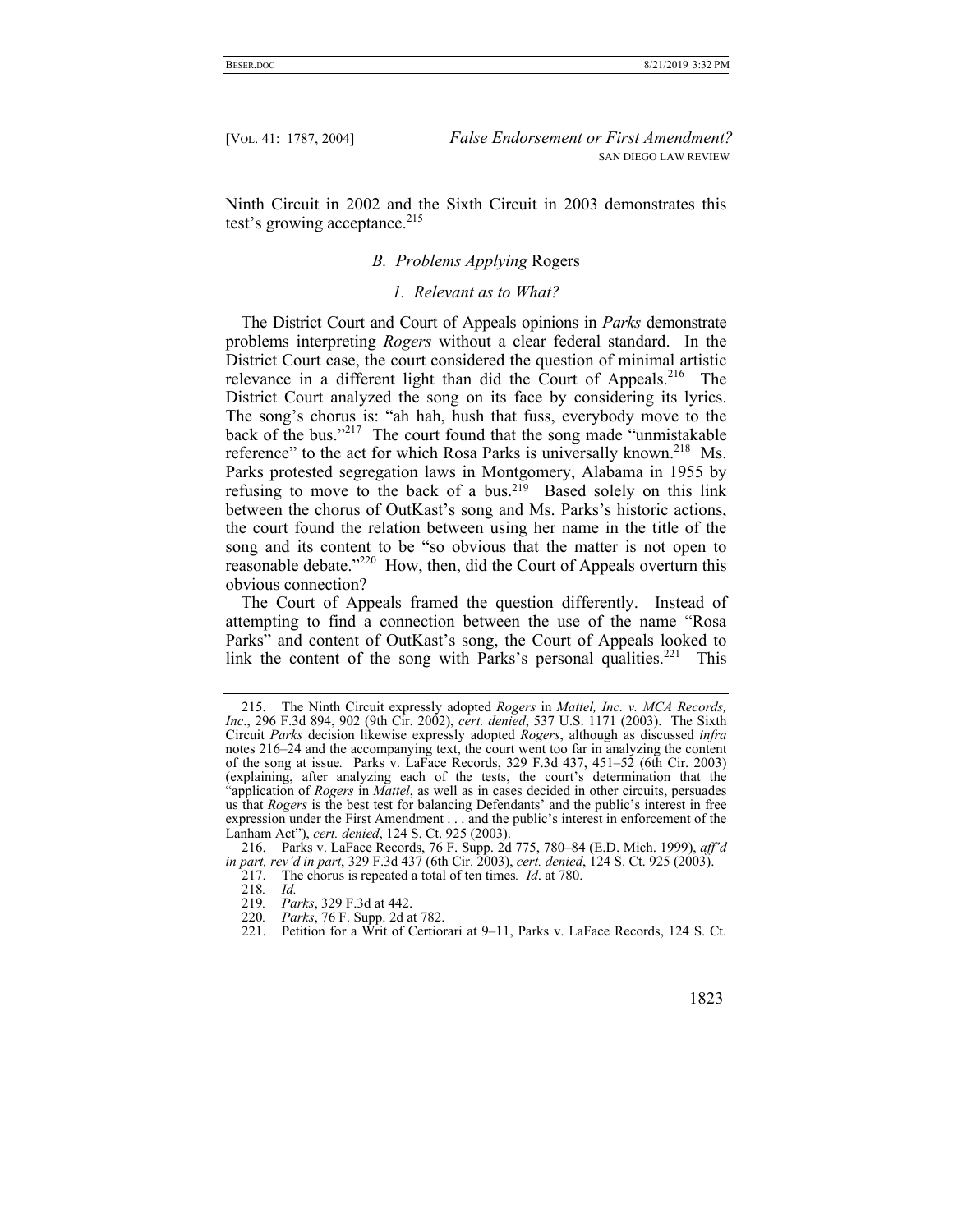important distinction strayed from the *Rogers* analysis. Under the Court of Appeals' interpretation of *Rogers,* the song would have to have been about Parks *herself* and not simply demonstrate some minimal artistic relevance of the title to the content of the song. The court said as much when it went to great lengths to "translate" the lyrics of the song to determine whether the song was about Parks.<sup>222</sup> After this translation it was easy to find a question of fact as to whether artistic relevance existed. As the basis of the Court of Appeals' analysis, the translation removed the obvious link to Parks by rephrasing the reference to her universally known act of moving to the back of the bus. Instead of recognizing this link to Parks, the court translated it out of the analysis and found that the title of "Rosa Parks" had no artistic relevance whatsoever to the content of the song. After admonishing the song's profanity, the court stated that the lyrics "contain absolutely nothing that could conceivably, by any stretch of the imagination, be considered, explicitly or implicitly, *a reference to courage, to sacrifice, to the civil rights movement or to any other quality with which Rosa Parks is identified.*"223 True. By rephrasing the key *Rogers* question from "Does the title have any minimal artistic relevance whatsoever to the content of the work?" to "Does the content of the work have any minimal connection to the personality traits or qualities of the celebrity named in the title?", the Court of Appeals drastically changed the *Rogers*  inquiry.224 Instead of attempting to link something from the expression to anything recognizable about the celebrity, the Court of Appeals attempted to link something from the expression to some quality or attribute of the celebrity. Thus, a link to an event in the celebrity's life would not suffice under this version of the *Rogers* analysis.

A similar type of analysis may have yielded a different result in *Rogers*. In *Rogers*, the court was satisfied to find that the presence of characters nicknamed Ginger and Fred in the film passed the minimal artistic relevance threshold. Suppose that, instead, the court wanted to determine whether the characters Ginger and Fred had similar qualities

<sup>224</sup>*. See* Petition for a Writ of Certiorari at 10–12, *Parks*, (No. 03-504) (discussing Sixth Circuit's transformation of the *Rogers* inquiry).



<sup>925 (2003) (</sup>No. 03-504), *available at* 2003 WL 23145528.

 <sup>222.</sup> The Court of Appeals resorted to a "translation" of the song, derived by Parks from ""dictionaries' of the 'rap' vernacular." The chorus of, "Ah hah, hush that fuss/ Everybody move to the back of the bus/ Do you wanna bump and slump with us/ We the type of people make the club get crunk" was translated to, "Be quiet and stop the commotion. OutKast is coming back out [with new music] so all other MCs [mic checkers, rappers, Master of Ceremonies] step aside. Do you want to ride and hang out with us? OutKast is the type of group to make the clubs get hyped-up/excited." *Parks*, 329 F.3d at 442–43, 452.

<sup>223</sup>*. Id.* at 453 (emphasis added).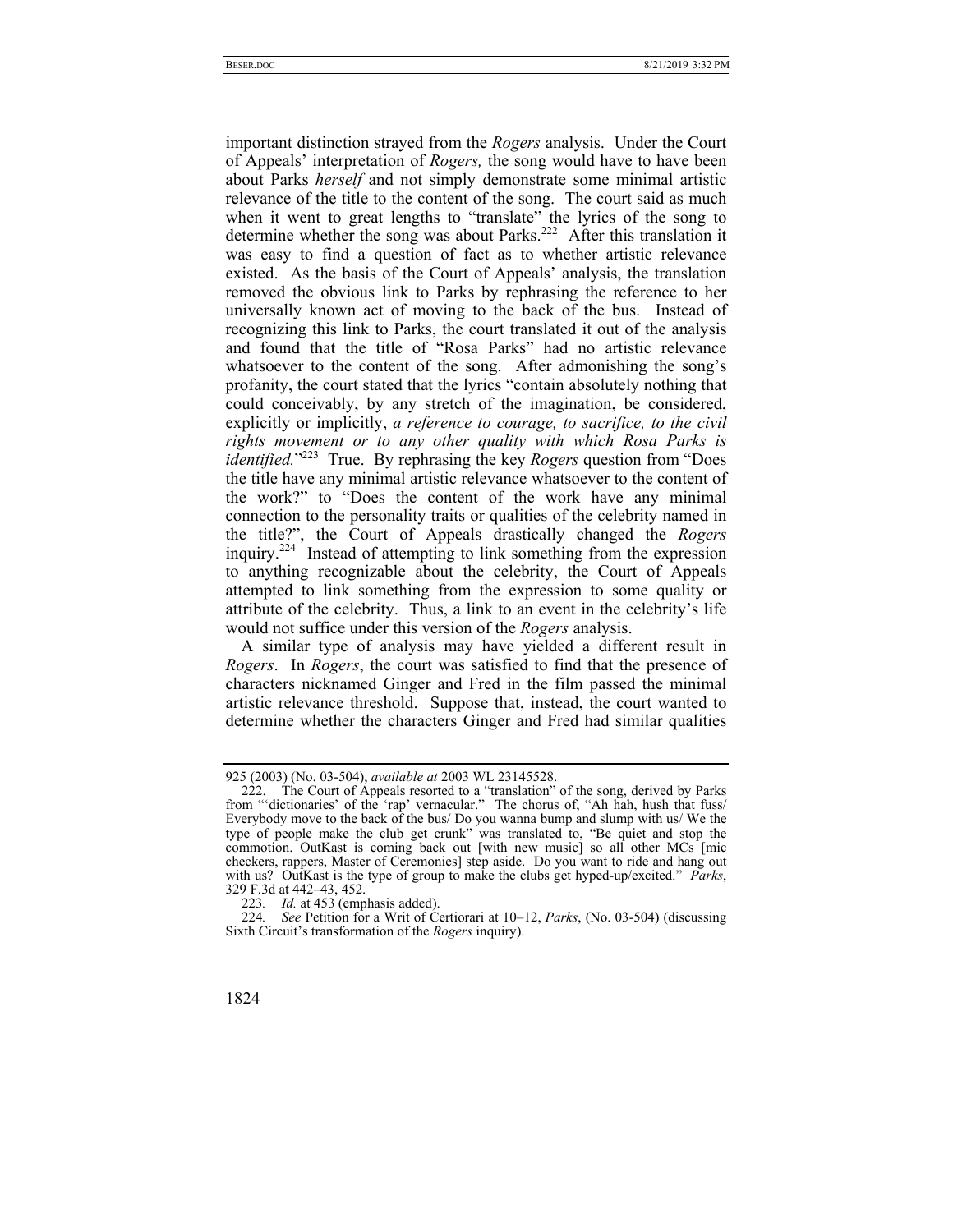to Ginger Rogers and Fred Astaire. The court could have solicited testimony of dance experts to determine whether the characters provided an accurate portrayal of Rogers's and Astaire's dance moves. It could have questioned the pair's friends to determine whether the characters' personality traits accurately reflected individuals' qualities. Of course, *Rogers* rejected this type of analysis out of hand.<sup>225</sup> Rather, the court explicitly required only minimal relevance to the content of the film, not an accurate portrayal of the celebrity involved. The Court of Appeals decision in *Parks* suggests the second, faulty analysis.

#### *2. Considering Artists' Notoriety*

The second problem courts face when applying *Rogers* is discerning whether the artist used the celebrity to gain notoriety for himself. To do this, courts are tempted to consider an artist's commercial popularity when applying *Rogers*. If an artist is popular, he will have less reason to use a celebrity's name or likeness for his own gain, and thus the use is more likely artistic in nature. Likewise, an unknown artist using a celebrity's name will do so to gain notoriety for his work, free-riding on the celebrity's fame.

This is the type of unfair competition that the Lanham Act intended to avoid, but considering an artist's current popularity as indicia of unfair competition is improper. The analysis must be limited to the work's content in order to treat all artists equally. *Rogers* does not question anything outside the use of the name inside the work itself. If the use does not lack any artistic relevance whatsoever, it is irrelevant whether the artist was nominated for a Grammy for the song (as OutKast was for Rosa Parks) or the song never received a minute of radio airplay.<sup>226</sup> Whether an artist has already gained notoriety should have no bearing on the First Amendment protection he receives.

OutKast had achieved critical success before the "Rosa Parks" release. The Sixth Circuit scrutinized OutKast's use of Parks's name in light of whether it increased album sales as a part of its artistic relevance inquiry. The court found that it "unquestionably" increased sales, and

 <sup>225.</sup> The *Rogers* court rejected Ginger Rogers's claim that the title was misleading because the film was not about her. Instead, it found the title to be entirely truthful as to the content of the film in referring to the film's characters and story. Rogers v. Grimaldi, 875 F.2d 994, 1001 (2d Cir. 1989).

 <sup>226.</sup> Petition for a Writ of Certiorari at 5, *Parks* (No. 03-504).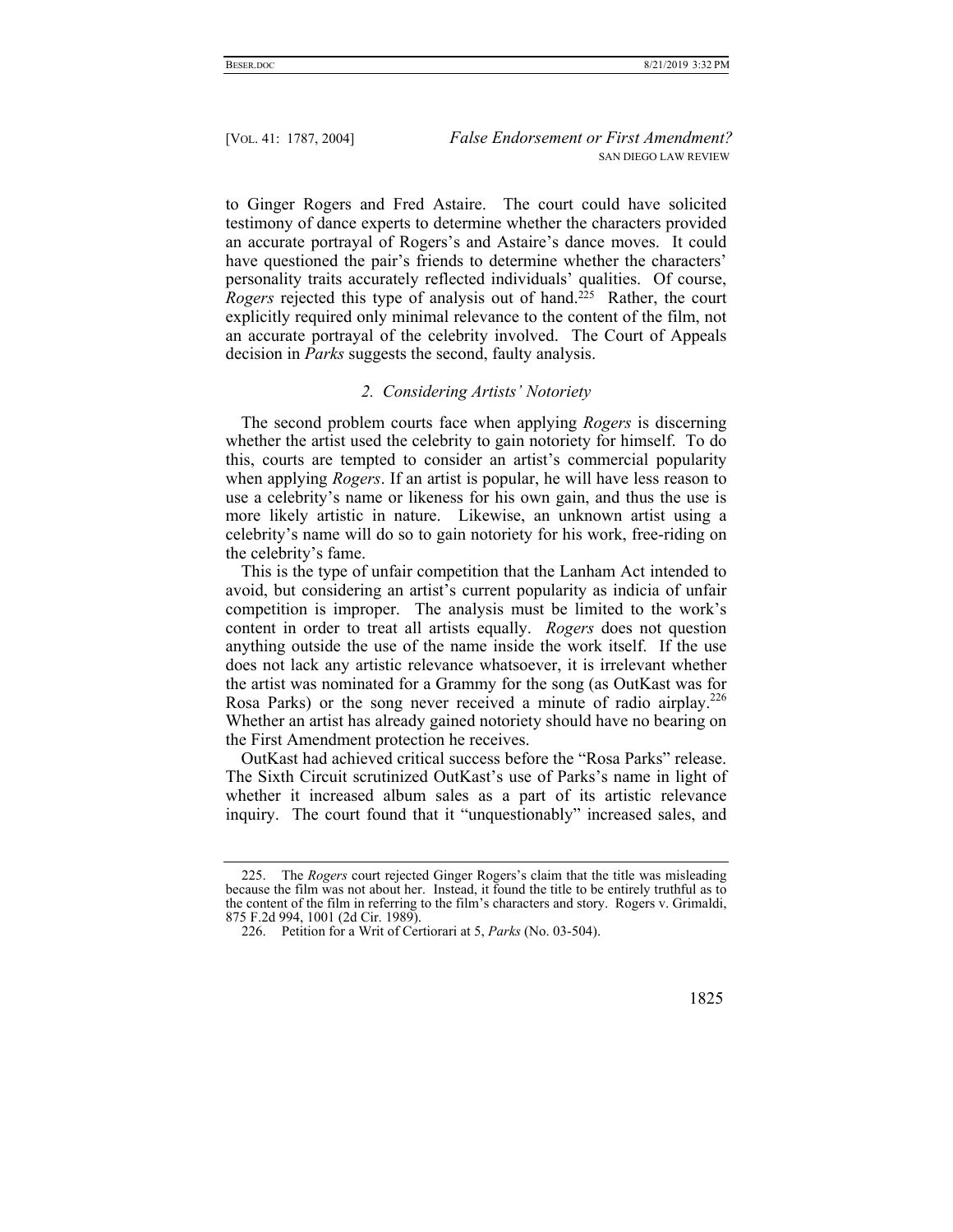viewed this benefit as the true reason for OutKast's use.<sup>227</sup> The court's logic fails on two grounds. First, the court failed to acknowledge that OutKast may have sold just as many records because the group had "received widespread critical acclaim within the music industry and from the general public."<sup>228</sup> Second, and more importantly, the court should not look beyond the name's relevance to the song to determine infringement. Doing so would suggest a rule that provides greater First Amendment protection for well known artists. Such a rule would stifle creativity: a presumption that an unknown artist's use is improper because its true purpose is to gain notoriety systematically discriminates against new or unknown artists. At best, it permits only the speech of commercially successful bands such as OutKast (or commercially viable bands such as Aqua, at issue in *Mattel*), because these groups have the resources to litigate their claims. At the same time, it counts as a strike against any unsigned band in a similar situation, but lacking the funds to litigate. However, as OutKast's defeat in *Parks* demonstrates, simply having resources to litigate will not help an artist if courts continue to apply inconsistent tests to their speech.

Admittedly, it is difficult to assess artistic relevance without considering whether a use is an advertising ploy. Artists' intentions in using a trademark are difficult to ascertain. Artists cannot simply "cry symbol" to avoid liability.<sup>229</sup> At the same time, courts' unbiased ability to find a link between a work and its title, according to *Rogers*'s "appropriately low threshold," is not so daunting a task to be unmanageable.<sup>230</sup> Isolating the analysis to the work at hand, without considering the artists' success (or lack thereof), is the only way to fairly analyze artists on a level scale and provide the same protection for each artist's speech.

Properly, *Mattel* left Aqua's lack of notoriety out of the equation. Aqua did not have any commercial success in the United States prior to "Barbie Girl."231 Indeed, "Barbie Girl" may have been a major record label's ploy to gain international commercial success for a group that could sell records, but was short on talent. Even so, Judge Kozinski did not analyze Aqua's lack of prior record sales when applying *Rogers*, nor did he venture a guess as to how many more records Aqua sold because

 <sup>231.</sup> Mattel, Inc. v. MCA Records, Inc., 296 F.3d 894, 899 (9th Cir. 2002), *cert. denied*, 537 U.S. 1171 (2003). The band had some success in their native Denmark with one platinum record and a single reaching gold record status faster than any other in Danish history. Jeremy Ulrey, *Aqua: Biography*, *at* http://ubl.artistdirect.com/music/ artist/bio/0,,593419,00.html?artist=Aqua (last visited Nov. 26, 2004).



<sup>227</sup>*. Parks*, 329 F.3d at 453–54.

 <sup>228.</sup> Petition for a Writ of Certiorari at 5, *Parks* (No. 03-504) (citing numerous newspaper articles praising OutKast's social consciousness and musical talent).

<sup>229</sup>*. Parks*, 329 F.3d at 454.

<sup>230</sup>*. Rogers*, 875 F.2d at 999.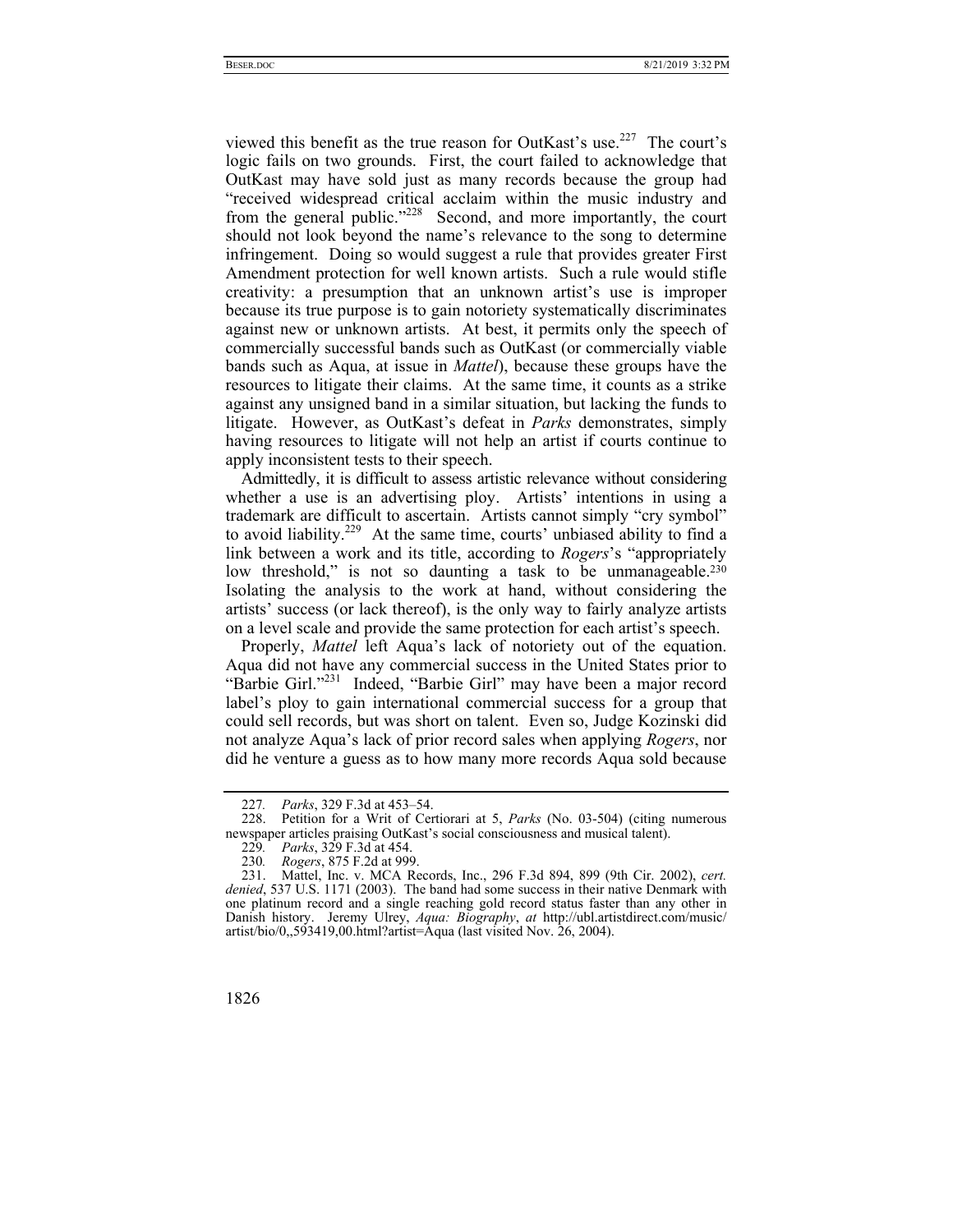the song was not entitled "Little Plastic Blond Doll" (or any other nontrademarked alternative). Unlike *Parks*, where the judge suggested another song title for "Rosa Parks" (although he disclaimed applying the alternative avenues test), *Mattel* properly focused solely on the song's content to find relevance.

## V. SOLUTION

#### *A. Proper Formulation/Application of* Rogers

Properly applied, the *Rogers* test is an appropriate balance of whether the use of a name is protected by the First Amendment. Standing alone, the likelihood of confusion test is inadequate to balance trademark and First Amendment interests.232 If the Lanham Act applies under *Rogers*, the traditional likelihood of confusion test should be applied to determine whether the use infringes the plaintiff's mark notwithstanding First Amendment concerns.<sup>233</sup> Once the court specifically addresses and accommodates First Amendment concerns, likelihood of consumer confusion is the appropriate test. At this point, the case becomes a standard trademark infringement claim and the statutory test for infringement must be applied.234

Inconsistent application of *Rogers* has created numerous, confused standards under the guise of a *Rogers* analysis. Courts should be concerned with maintaining trademark law's traditional purpose of avoiding consumer confusion and avoiding further muddling of a legal regime intended to protect consumers. Likewise, courts should protect artists from celebrities intending to use trademark as a sword to capitalize on

<sup>234</sup>*. See* Petition for a Writ of Certiorari at 16, *Parks* (No. 03-504) (criticizing Sixth Circuit's statement that if a jury found no artistic relevance in OutKast's use of Parks's name in "Rosa Parks," it would violate the Lanham Act without consideration of likelihood of confusion or other ordinary trademark infringement claim prerequisites). A celebrity Lanham Act claim does not create a new, different cause of action under the current Act. The *Parks* court misinterpreted *Rogers* to mean that finding "no artistic relevance whatsoever" replaces traditional trademark concerns. *See id. Rogers* did not intend this result; it merely used artistic relevance test to determine whether the Act applied at all. If it did, then the court gave no indication that it would not still consider the likelihood of consumer confusion or other traditional trademark concerns. The *Parks* court's interpretation essentially changes the requirements for proving a claim. In doing so, the court creates a kind of "mutant defamation law, wholly unmoored by the Trademark Act's commercial focus." *Id.* 



<sup>232</sup>*. Mattel*, 296 F.3d at 900 (noting that the likelihood of confusion test is inadequate when a trademark owner tries to control expression).

<sup>233</sup>*. See id.* at 17.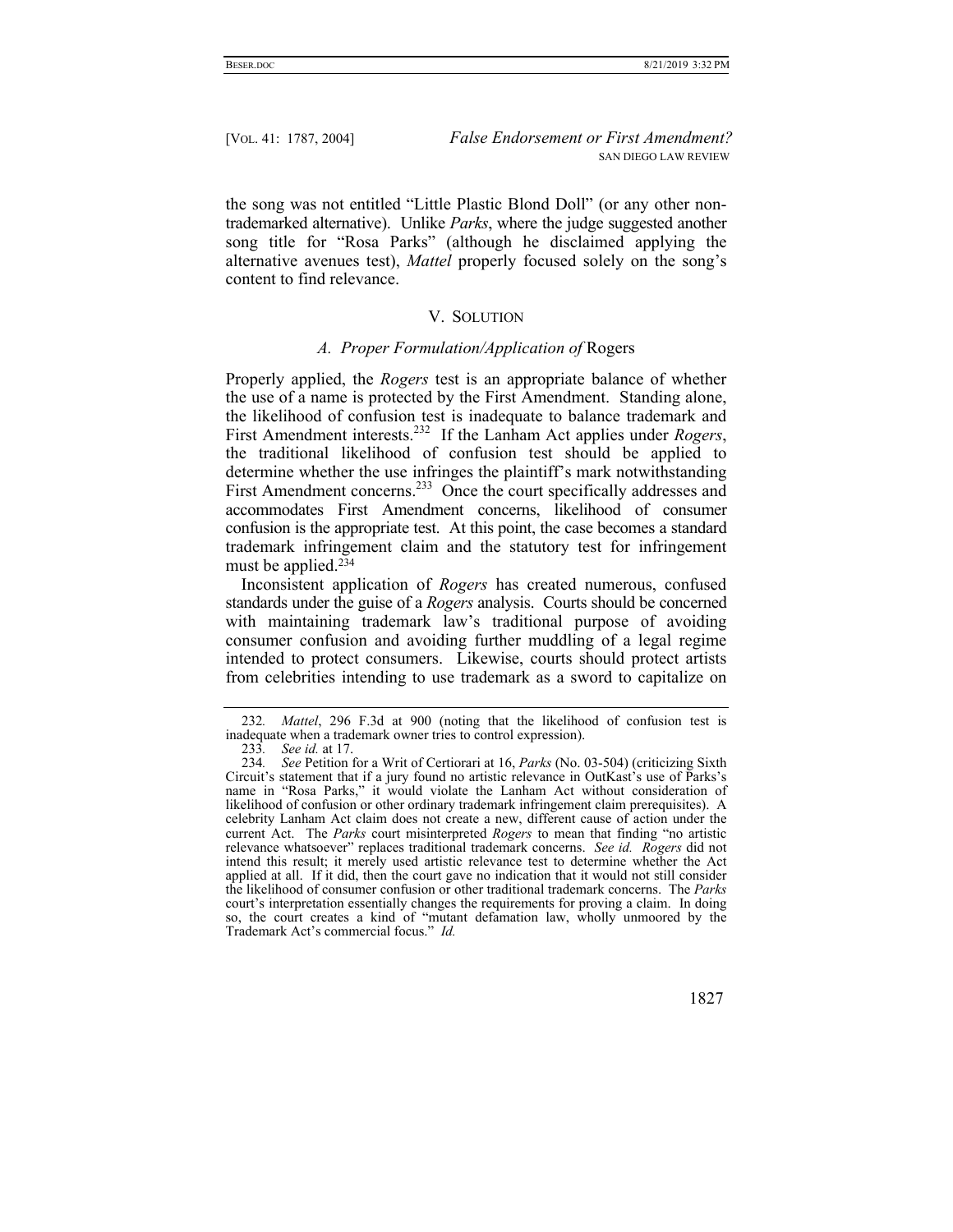their power and fame. Applying the *Rogers* balancing test and holding to the "minimal threshold" of artistic relevance that it requires permits courts to accommodate both interests. When courts have to look beyond the surface of the work to ask whether a use is artistically relevant, it should already have decided that this minimal standard has been met.

*Rogers* is the best test to accommodate First Amendment and Lanham Act interests. It specifically addresses the First Amendment issues. It provides a minimal threshold of artistic relevance for artists to use celebrity names, celebrity images and culturally significant symbols necessary to express their ideas without fear of litigation.235 Under *Rogers*, courts do not have to make the bold artistic judgments required of the alternative avenues test—much less than being required to actually suggest alternatives for artists to use in their work. Critics of *Rogers* note that courts are ill equipped to make judgments to determine whether using a celebrity's name in a title has some artistic relevance to the content or if the name is used simply to exploit its commercial value.<sup>236</sup> Properly applied, *Rogers* does not require dissections of artistic work. A court must make artistic value judgments, but only sufficient to find a minimal standard of relevancy to the content of the work. In fact, and much to the chagrin of many celebrities, a minimally artistic use *can* be a "good marketing tool," designed just to sell more copies.<sup>237</sup>

 <sup>235.</sup> Some commentators have argued that a federal right of publicity will solve the problem. *See generally* Eric J. Goodman, *A National Identity Crisis: The Need for a Federal Right of Publicity Statute*, 9 DEPAUL-LCA J. ART & ENT. L. & POL'Y 227 (1999); J. Eugene Salomon, Jr., Note, *The Right of Publicity Run Riot: The Case for a Federal Statute*, 60 S. CAL. L. REV. 1179 (1987); Jennifer Y. Choi, Comment, *No Room for Cheers: Schizophrenic Application in the Realm of Right of Publicity Protection*, 9 VILL. SPORTS. & ENT. L.J. 121, 150 (2002); Felix H. Kent, *Advertising Law—Reviewing 1997: Tobacco Settlement*, N.Y. L.J., Dec. 19, 1997, at 3. This may be the case. My point is that, whatever new federal legal regime is created to deal with these types of claims, trademark is not the appropriate regime to use. *See also* K.J. Greene, *Abusive Trademark Litigation and the Incredible Shrinking Confusion Doctrine—Trademark Abuse in the Context of Entertainment Media and Cyberspace*, 27 HARV. J.L. & PUB. POL'Y 609, 612–14 (2004) (discussing the use of trademark law by celebrities and corporations to limit speech with which they do not agree, and the resultant circumvention of the policies underlying trademark). By applying *Rogers* as the minimum threshold that it was intended to be, the Lanham Act will not apply in most of these cases.

 <sup>236. 4</sup> MCCARTHY, TRADEMARKS, *supra* note 29, § 27:86, at 27-171 to 27-172.

 <sup>237.</sup> Parks v. LaFace Records, 329 F.3d 437, 453 (6th Cir. 2003), *cert. denied*, 124 S. Ct. 925 (2003); *see* Parks v. LaFace Records, 76 F. Supp. 2d 775, 781 (E.D. Mich. 1999) (rejecting plaintiff's argument that defendants only used her name to sell records, and stating that "grave harm" would result if courts were required to compel the author to justify use of the celebrity's identity), *rev'd*, 329 F.3d at 437, *cert. denied*, 124 S. Ct. at 925.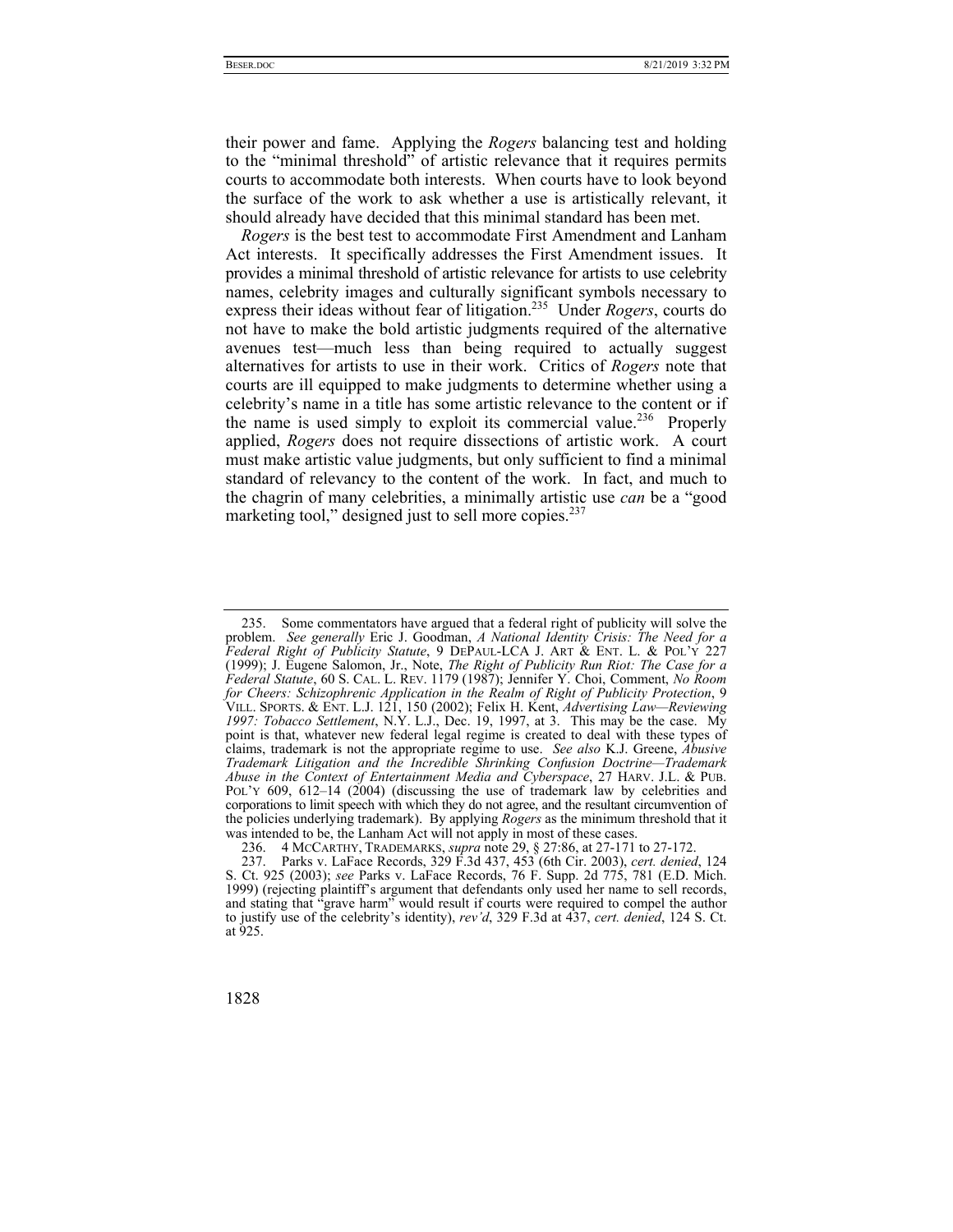#### *B. Application to Other Entertainment Industry Issues*

## *1. Soundtracks*

Soundtracks present a difficult situation. In *Seale*, the court distinguished between use of Bobby Seale's name in the film "Panther", on packaging for the film and on a book about the film from use of his name on packaging for the film's soundtrack compact disc. The songs on the CD were "merely a collection of different songs performed by different musicians  $\ldots$ <sup>238</sup> Each song on the CD played during the film.<sup>239</sup> The court differentiated the songs' connection to the film from their lack of connection to Seale or the history of the Black Panther Party.<sup>240</sup> Here, the question of minimal artistic relevance required an intermediate step from the celebrity, through the film, to the music in the film.

The court seems to draw this artificial distinction as a way to limit *Rogers*'s application. Seale's name had artistic relevance to the film. The music had artistic relevance to the film. The soundtrack was not a random assortment of songs from unrelated artists; rather, it was a carefully planned and produced collection relating directly to the artistic presentation of "Panther." The songs certainly were not about Seale. However, when presented with the story of the film, they were artistically related to his character (if not Seale in the historical sense). When packaged as the soundtrack to that film, the connection is clear to the consumer that the name "Bobby Seale" on its cover is in connection to Seale in the film, not as an endorsement by Seale through an actor portraying him on a CD cover. Whether consumers might mistakenly believe that Seale endorsed the film is a risk that the First Amendment allows.<sup>241</sup> When a soundtrack consists of songs played during a film, its packaging should be able to name characters from that film because of the connection between the two.

 <sup>241.</sup> Rogers v. Grimaldi, 875 F.2d 994, 1000 (2d Cir. 1989) ("[T]he slight risk that such use of a celebrity's name might implicitly suggest endorsement or sponsorship to some people is outweighed by the danger of restricting artistic expression, and the Lanham Act is not applicable.").



<sup>238.</sup> Seale v. Gramercy Pictures, 949 F. Supp. 331, 337 (E.D. Pa. 1996).<br>239. Id. at 335.

<sup>239</sup>*. Id.* at 335.

<sup>240</sup>*. Id.* at 337:

Clearly, the use of the Plaintiff's name and likeness on the cover of the musical CD/cassette does not relate to the content in the CD/cassette in the same manner as the use of the Plaintiff's name and likeness on the cover of the home video and pictorial history book relates to the content of the film and pictorial history book—the subject matter of which concerns the Black Panther Party and the Plaintiff's role as co-founder of the Party.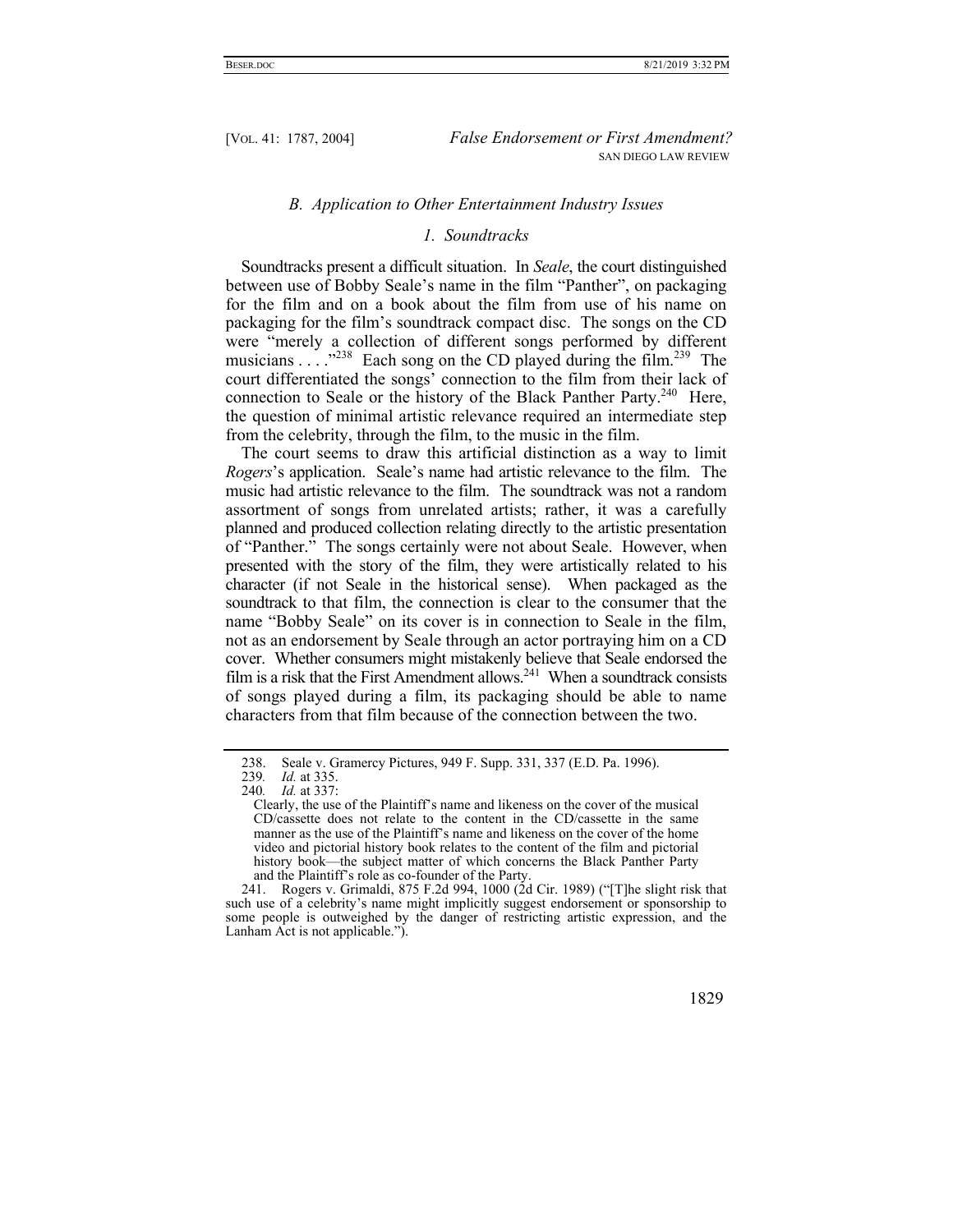# *2. Cover Art/Track Listing*

Compact discs and movies invariably include some sort of packaging. In the case of a compact disc, the packaging usually includes cover artwork and a track listing. In the case of a DVD or VHS tape, the packaging generally includes a picture related to the film as well as a summary of the plot. If a celebrity's name is included on the packaging, how does the Lanham Act apply?

Under *Rogers*, the use would be protected if it had any artistic relevance whatsoever to the content of the packaging. That is, a song title with a celebrity's name in it may only be used on the packaging for a CD containing that song.<sup>242</sup> In the case of a film, a name could only be used if it was artistically relevant to the film itself. Either situation contains some gray areas. For example, what if a trumpet player touted himself as the next Miles Davis?<sup>243</sup> A court could find minimal artistic relevance under *Rogers* if the reference to Davis actually had something to do with the trumpet player. An unknown artist might have difficulty establishing that he did not simply use Davis's name as a marketing tool.<sup>244</sup> However, if a music review made an identical statement, the artist probably would include it on his CD because the statement would be protected speech.

#### VI. CONCLUSION

The Lanham Act's conflict with the First Amendment produced several conflicting tests to weigh these interests. Courts treat celebrity claims differently than typical trademark claims. The Lanham Act's expanded applicability has led to cases in which consumer confusion is supplanted by celebrities' property interests in their names and images. Courts balance these interests inconsistently, resulting in artists' inability to use these trademarks in their works for fear of litigation. Several tests used by federal courts include the standard likelihood of confusion test, the alternative avenues test, and several formulations of the *Rogers*  balancing test. Consistent treatment of these claims is necessary in order

 <sup>244.</sup> See discussion of potential bias against unknown artists *supra* notes 226–31 and accompanying text.



 <sup>242.</sup> Otherwise, the speech would be false and misleading, and the First Amendment would not protect it anyway. *See supra* notes 172–73 and accompanying text.

<sup>243</sup>*. See* Greene, *supra* note 235, at 622 (discussing false advertising implications of a hypothetical pizza parlor displaying a sign stating, "Robert DeNiro eats here" when he in fact does not as a fraud on the public violative of the Lanham Act).